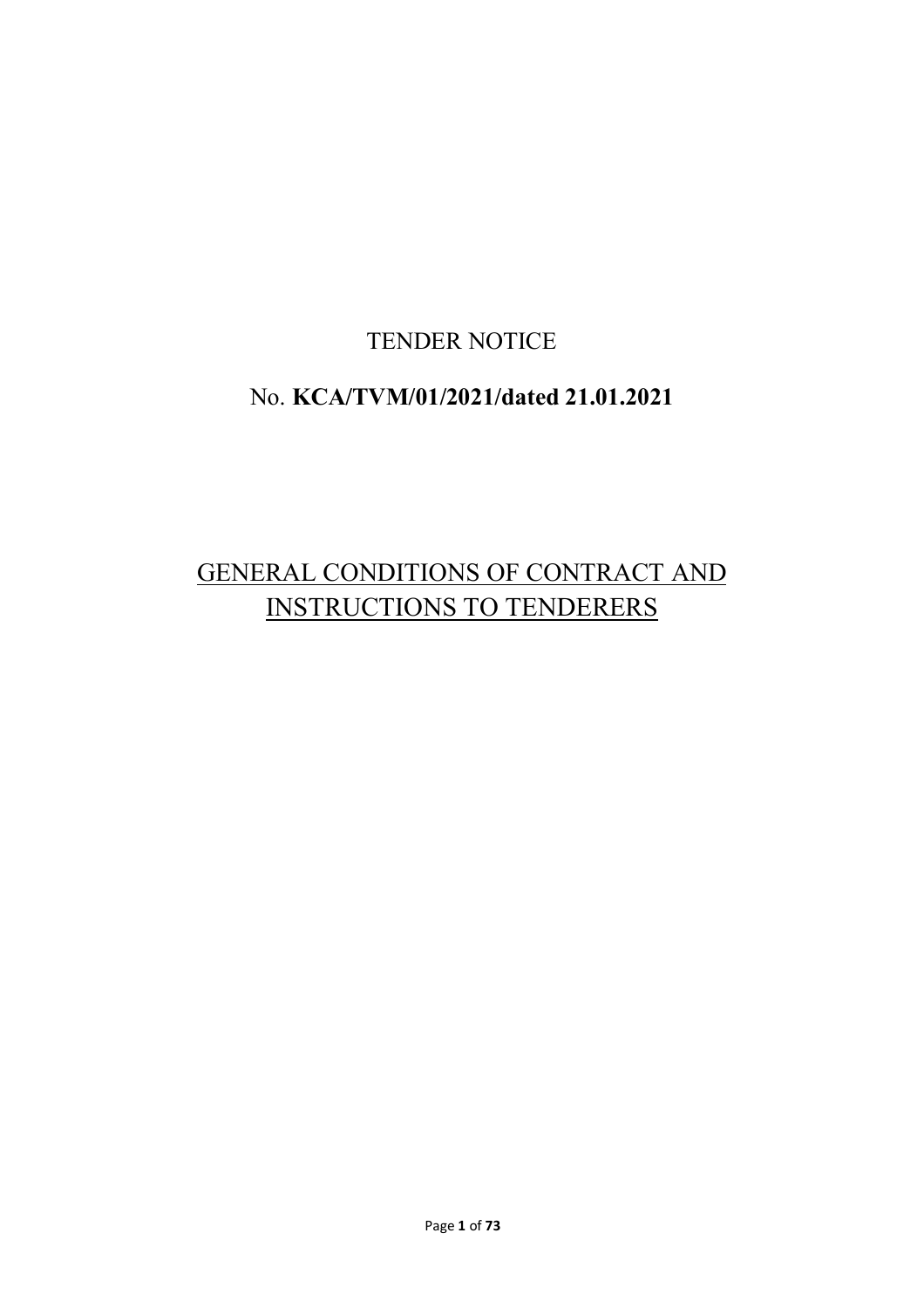# **Volume I**

# **GENERAL CONDITIONS OF CONTRACT AND INSTRUCTIONS TO TENDERERS**

#### **CONTENTS**

| Paragraph No | Title                                                             |
|--------------|-------------------------------------------------------------------|
| 001          | Definitions of Terms                                              |
| 002          | Submission of Tenders                                             |
| 003          | <b>Earnest Money Deposit</b>                                      |
| 004          | Doubts about the conditions and specifications                    |
| 005          | Stipulations of additional conditions while tendering             |
| 006          | Financial stability of contractor                                 |
| 007          | Acceptance of the tender                                          |
| 008          | <b>Execution of Agreement and Security Deposit</b>                |
| 009          | Commencement of work                                              |
| 010          | Staking outwork                                                   |
| 011          | <b>Retention Money</b>                                            |
| 012          | <b>Tender Rates</b>                                               |
| 013<br>014   | Rates of wages and recruitment of labour<br>Adoption of DSR rates |
| 015          | Firm period for Acceptance                                        |
| 016          | Site Investigations and Representations                           |
| 017          | Data in support of rates and Percentage rates                     |
| 018          | Rates for L.S. Items                                              |
| 019          | Change in Quantity                                                |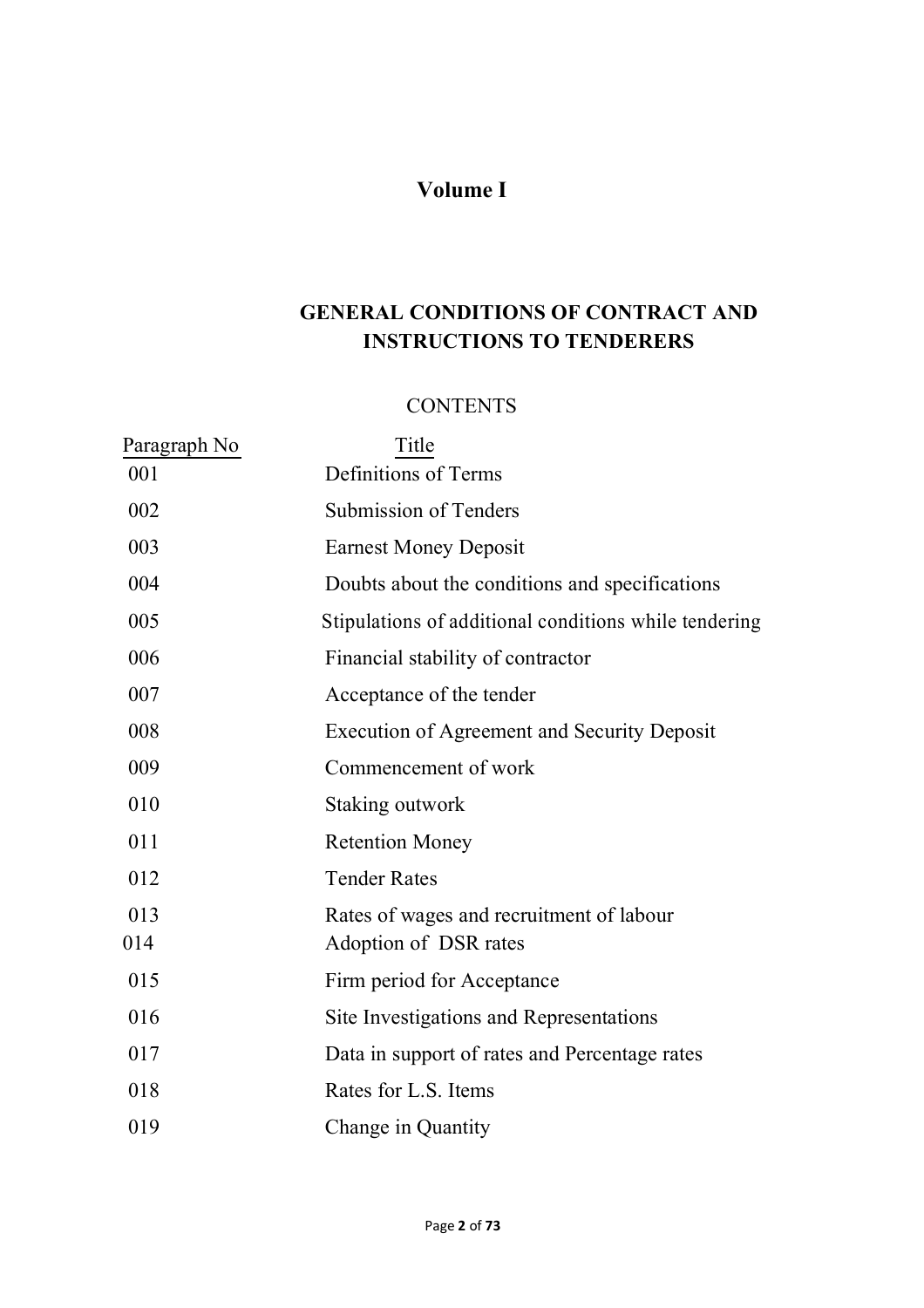| 020 | Right to vary work                                   |
|-----|------------------------------------------------------|
| 021 | Correctness of the tender                            |
| 022 | Failure to execute the work                          |
| 023 | Signature of the tender                              |
| 024 | Power of Attorney                                    |
| 025 | <b>Quickness or Promptness</b>                       |
| 026 | <b>Tax Clearance Certificate</b>                     |
| 027 | Orders after Award                                   |
| 028 | <b>Labour Rules</b>                                  |
| 029 | <b>Safety Code</b>                                   |
| 030 | Safeguards for environmental protection              |
| 031 | Management of works                                  |
| 032 | Law and order                                        |
| 033 | Disputes with labourers                              |
| 034 | Subletting contract                                  |
| 035 | Removal of contractor, subcontractors agent and      |
|     | employment of Govt's/Board's Retired personnel       |
| 036 | Power of add, vary or omit work                      |
| 037 | Extras                                               |
| 038 | Death, bankruptcy, etc.                              |
| 039 | Works on site and co-operation with other contractor |
| 040 | Limited possession of site                           |
| 041 | Finds on works                                       |
| 042 | Inspections                                          |
| 043 | Lines and Grades                                     |
| 044 | Experience and Qualifications of contractor and      |
|     | workmen's compensation                               |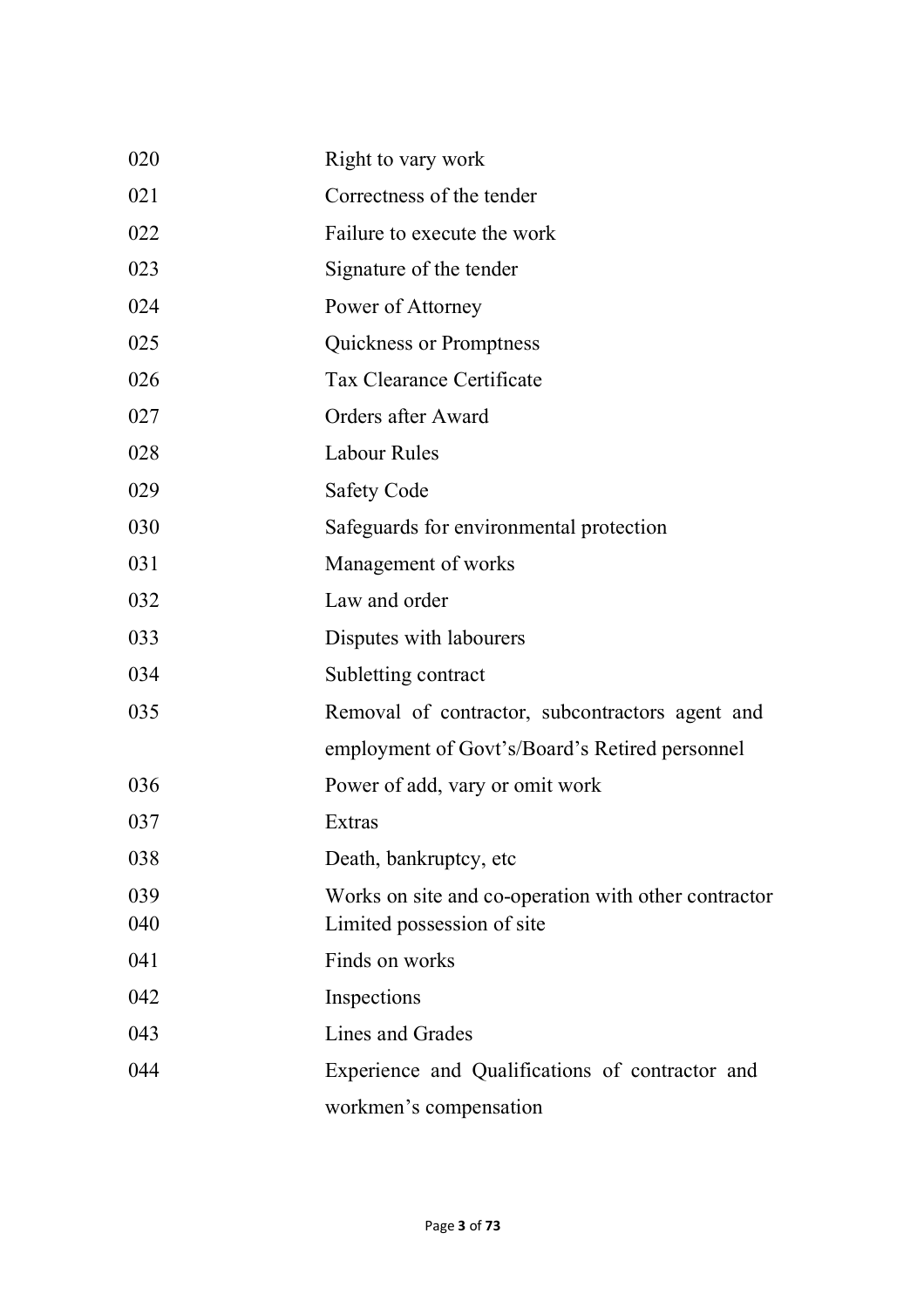| 045 | Engagement of workmen by contractor                      |
|-----|----------------------------------------------------------|
| 046 | Engineer's decision                                      |
| 047 | Contractor's representatives and supervision             |
| 048 | Due date of payment                                      |
| 049 | Certificate of the Engineer                              |
| 050 | Suspension of works                                      |
| 051 | Bribes, Commission etc.                                  |
| 052 | Force Majeure                                            |
| 053 | Negligence and termination of contract                   |
| 054 | Progress                                                 |
| 055 | Work carried out at night                                |
| 056 | Liquidated damages                                       |
| 057 | Terms of payment                                         |
| 058 | KCA's right to execute the work                          |
| 059 | Advance to contractors                                   |
| 060 | Drawings                                                 |
| 061 | Clean up                                                 |
| 062 | Works to be executed to the satisfaction of Engineer-in- |
|     | charge                                                   |
| 063 | Execution of works in conformity with the Contract       |
|     | Documents                                                |
| 064 | Contract includes all necessary operations               |
| 065 | The Contractor to supply and be responsible for the      |
|     | sufficiency of men s employed                            |
| 066 | Fencing and Lighting                                     |
| 067 | Liability for damage to works or plant                   |
| 068 | Materials, Workmanship etc                               |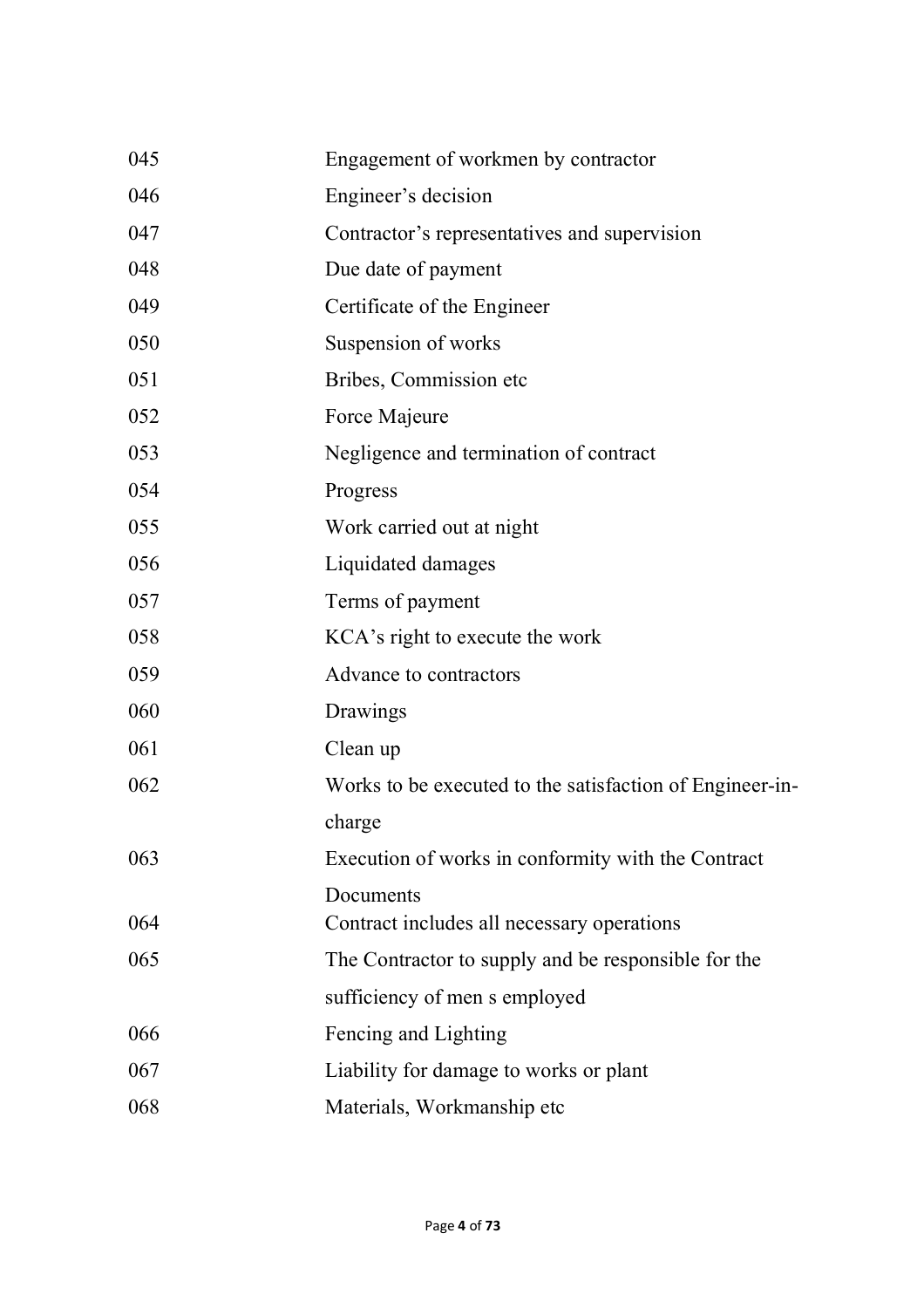| 069 | <b>Construction Programme</b>                          |
|-----|--------------------------------------------------------|
| 070 | Suspension of works on account of climatic condition   |
| 071 | Preservation of existing vegetation                    |
| 072 | Contractor s camp                                      |
| 073 | Titles of clauses                                      |
| 074 | Jurisdiction                                           |
| 075 | No additional compensation for operation not           |
|     | mentioned in the specifications                        |
| 076 | No claim for delayed payment due to dispute etc.       |
| 077 | Misuse of materials                                    |
| 078 | Interference with other works and safety of the Public |
| 079 | Disputes                                               |
| 080 | KCA's right to split up the work                       |
| 081 | Appointment of Nominee                                 |
| 082 | <b>Attestation of Corrections</b>                      |
| 083 | Payment of Solicitors Fee                              |
| 084 | Cement                                                 |
| 085 | <b>Steel</b>                                           |
| 086 | Power                                                  |
| 087 | <b>Tools and Plant</b>                                 |
| 088 | Explosive                                              |
| 089 | Other materials                                        |
| 090 | Materials supplied by the KCA – General                |
| 091 | Materials to be furnished by Contractor                |
| 092 | <b>Weights of Materials</b>                            |
| 093 | Reference specifications                               |
| 094 | Approval and their storage                             |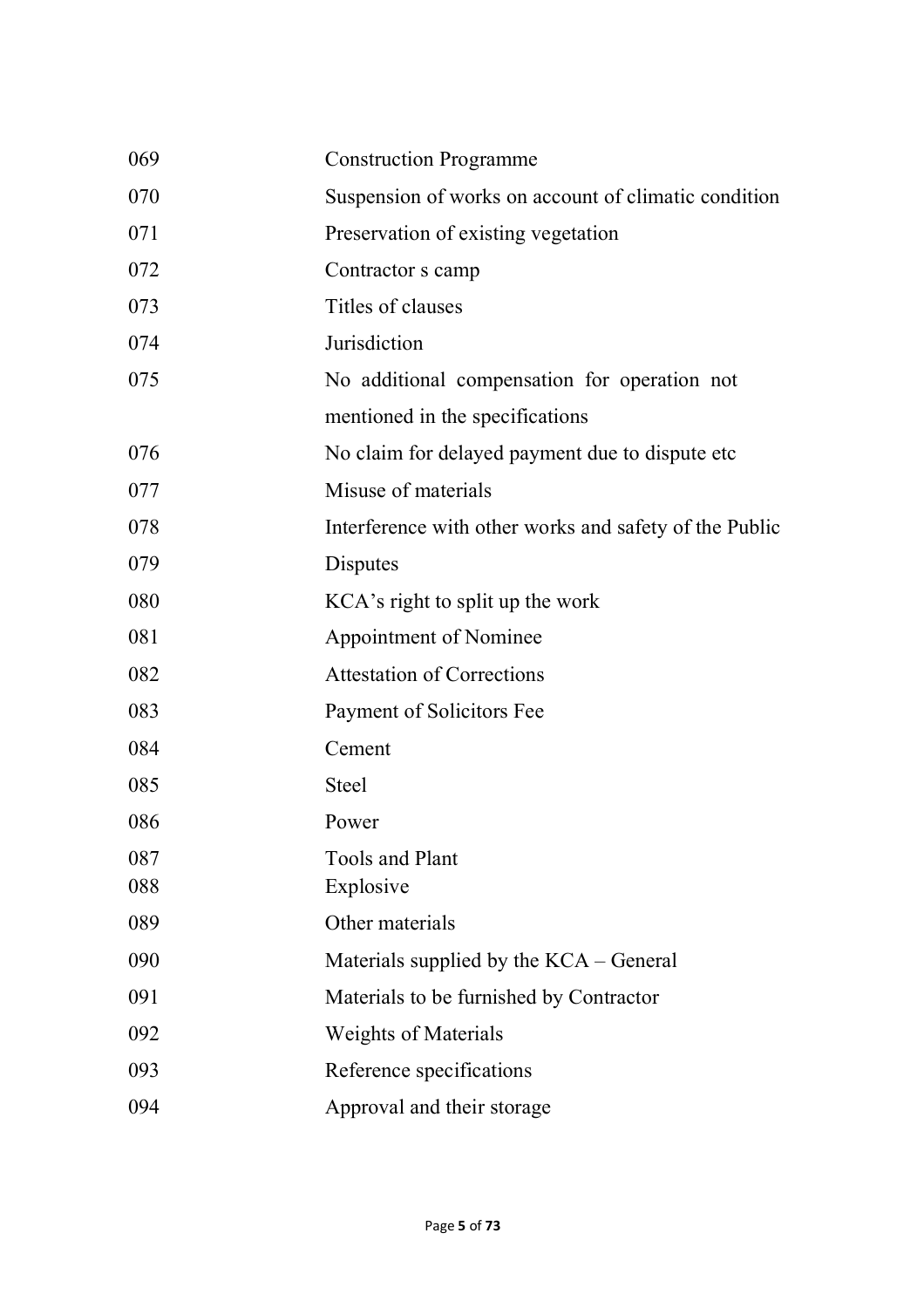| 095        | Protection of work                                          |
|------------|-------------------------------------------------------------|
| 096        | Contractor s risk                                           |
| 097        | No claim for delay in or failure of assistance              |
| 098        | Intervention by extraneous forces / Agencies                |
| 099        | Royalty or other taxes and seignorage charge on stone,      |
|            | and etc                                                     |
| 100        | Octroi, Toll tax, Ferry tax or other similar taxes levied   |
|            | by Govt or other local bodies                               |
| 101        | Employees of contractor other than Labour                   |
| 102        | Use of materials arranged by Board                          |
| 103        | Contractor s liability – not restricted by Schedule of      |
|            | specifications                                              |
| 104        | Accommodation                                               |
| 105        | <b>Medical facilities</b>                                   |
| 106        | Returns to be furnished by the Contractor                   |
| 107        | Possession prior to completion                              |
| 108        | Costing                                                     |
| 109        | Time limit for claims                                       |
| 110        | Completion certificate                                      |
| 111        | <b>Status of printed General Conditions</b>                 |
| 112        | Pre Qualification bids                                      |
| 113        | Decision revoked by KCA/ Secretary                          |
| 114<br>115 | Recovery towards Construction Workers Welfare Fund<br>Earth |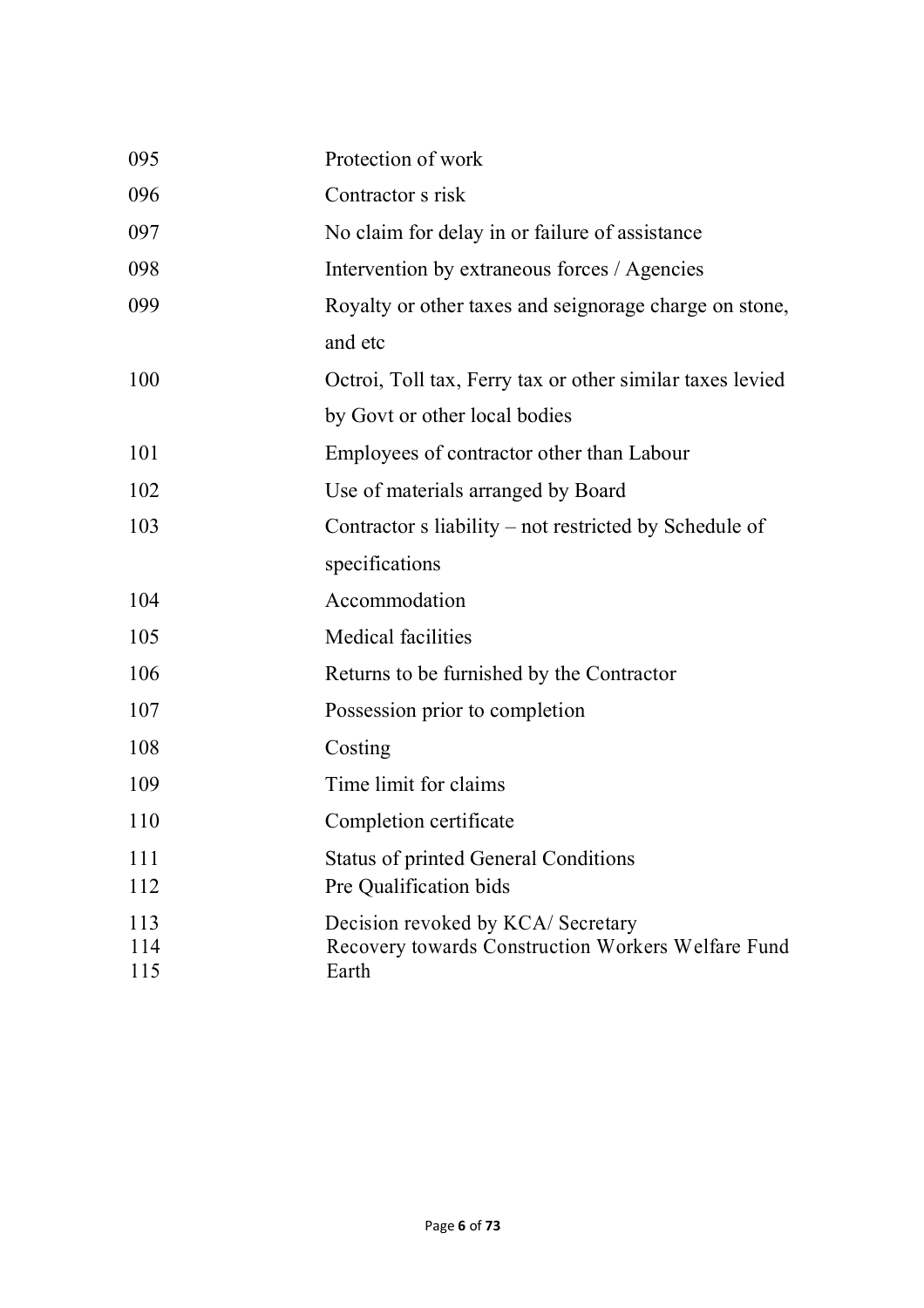## **GENERAL CONDITIONS OF CONTRACT**

#### **001 Definition of terms**

- i. The "Government" shall mean "The Government of Kerala"
- ii. The "KCA" shall mean "The Kerala Cricket Association"
- iii. The "Secretary" shall mean the administrative head of the Kerala Cricket Association appointed by the KCA from time to time.

v. The "Contractor" shall mean the tenderer whose tender has been accepted by or on behalf of the KCA and shall include the contractor legal/ personal representative(s), successors and assignees.

vi. The "Sub Contractor" or "Piece work contractor" shall mean only the person named in the contract for part of the work or any in the contract for part of the work or any person to whom any part of the contract has been sub let with the consent in writing of the Engineer and the legal representatives, successors and assignees of such persons.

vii. The "Site" shall mean and include the lands and buildings over, under, upon or in which the works are to be executed in accordance with the contract.

viii. The word "specification" shall mean collectively, all the terms and stipulations contained herein including the general conditions, other conditions of contract, technical provisions and annexure thereto and list corrections and amendments.

ix. A 'month' or "Calendar month" shall mean not only the period from the 1st of the particular month, but also any period between a date in a particular month and the day previous to the corresponding date in the subsequent month unless specifically stated otherwise.

x. 'Fiscal Year' shall mean a year beginning on first April and ending on 31<sup>st</sup> March in the succeeding year.

xi. 'Plant: Work' or 'Works' shall mean and include all plant and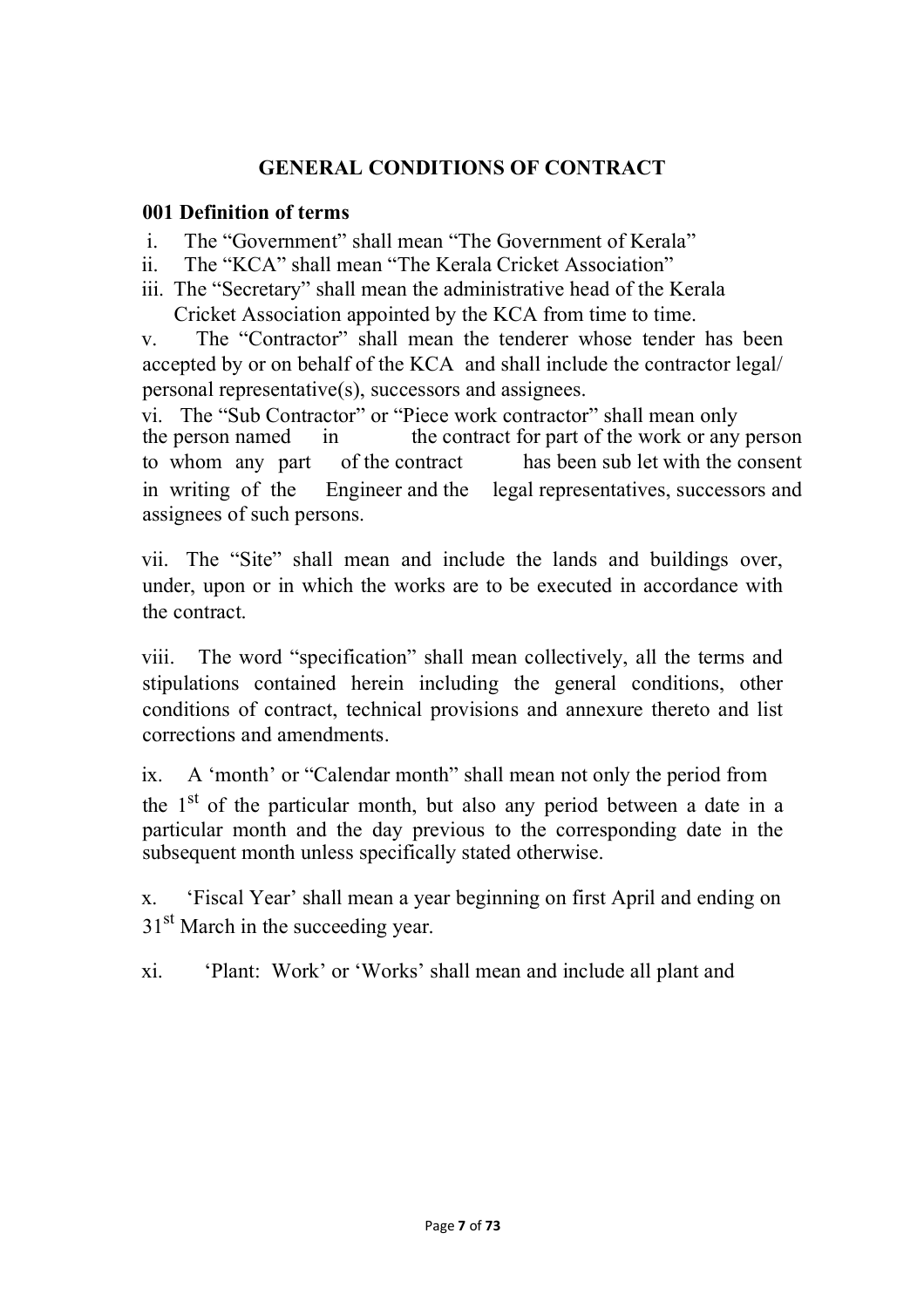materials to be provided and all the work to be done by the contractor under the contract.

xii. The 'Contract' shall mean and include the General Conditions, other conditions of contract agreed to Specifications Schedules. Drawings, Annexure, Form of Tender accepted schedule to Prices and the Agreement to be entered into

xiii. The word "Drawings" shall mean collectively, all the accompanying general drawings as well as all detailed drawings and revisions of drawings which may be issued by the Project in charge of KCA, Thiruvanathapuram from time to time.

xiv. 'Writing' shall include any manuscript, typewritten or printed statement under or over signature or seal as the case may be.

xv. Words imparting the singular number shall include the plural number and plural the singular and the words imparting the masculine gender shall include the feminine and the neutral gender where the context so requires.

xvi 'Labourer' shall mean, all categories of labour engaged by the contractor, his sub contractor and his piece work contractors for work in connection with the execution of the work covered by these specifications. All these labourers shall be deemed to be employed primarily by the contractor even though the KCA may stand as principal employer to these contractors to enable them to get the required license as per the Contract labour Regulation & Abolition Act, 1970.

xvii The clause headings shall not limit, alter or affect the meaning of the specifications, conditions of tendering

xviii 'Department' means the Kerala Cricket Association.

xix 'Agreement authority' is the authority in the KCA who is competent to enter into agreement with contractors depending upon value of contract and the delegation of powers of the officers of the KCA. Agreement authority may be the KCA, Secretary, Kerala Cricket Association.

xx 'Tenderer' shall mean the person, firm or corporation tendering for the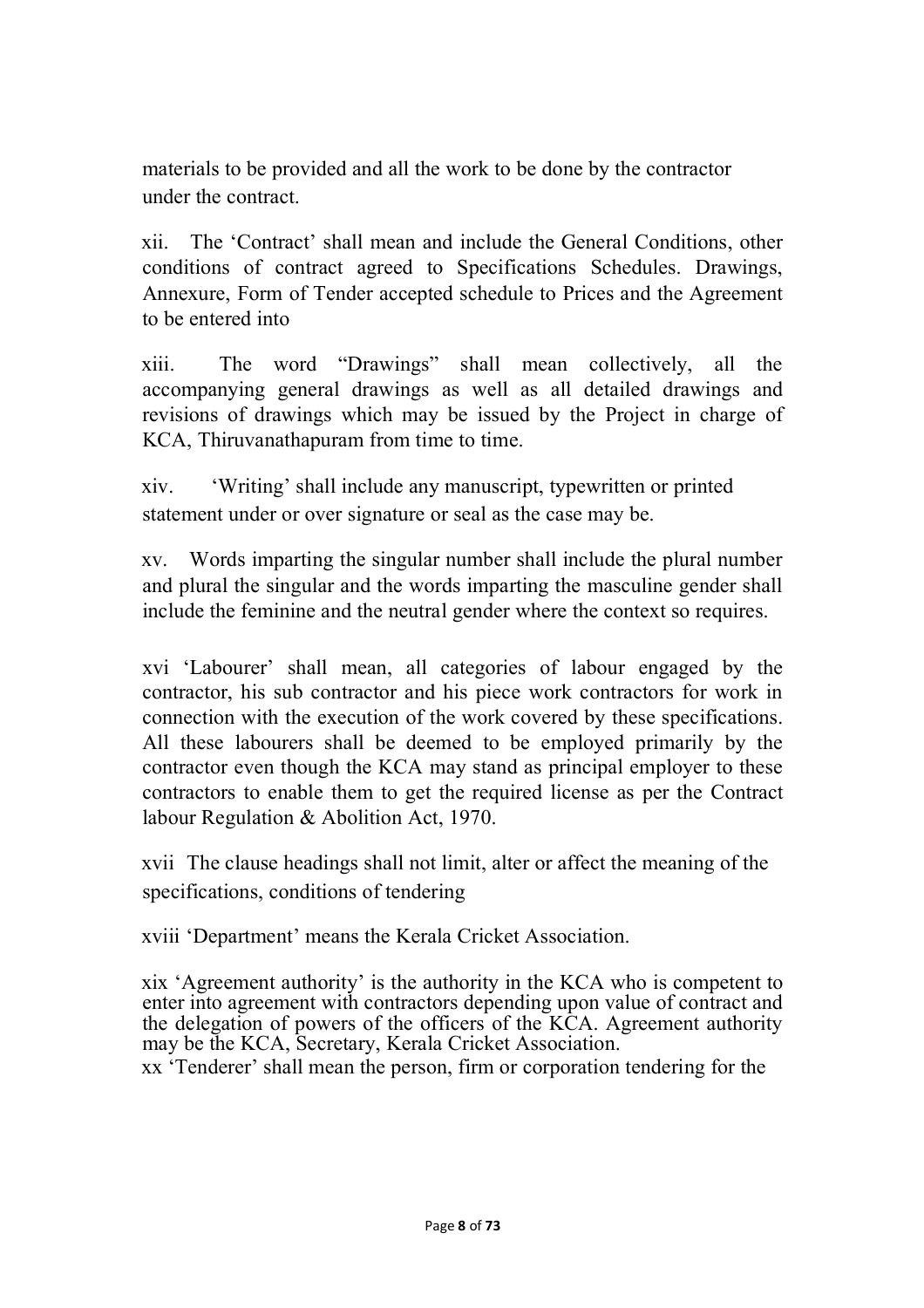works and his/ its executors or administrators, or successors, or assignees.

xxi Whenever figures are shown after the word 'Elevation' 'Reduced Level' or an abbreviation thereof they shall mean the height in metres based on Bench marks established by the KCA at the site.

xxii The KCA stores near site shall mean the stores under the control of the circle /division which makes payment for the work

xiii 'Time of Completion' shall mean the period within which the work under the contract is required to be completed satisfactorily in accordance with the specifications, drawings etc including all extra items required to be executed for satisfactory completion of the work and including all extension of time duly granted by the department.

xxivThe rates agreed to will be given in the schedule and valid during the currency of the contractor

Currency of Contract means the period covered from the date of commencement of work to the date of satisfactory completion of work including all duly sanctioned extensions. It is emphasized that even in the case of extensions applied for and duly sanctioned for reasons beyond the control, of both the KCA and the contractor; the later will not be entitled to any enhanced rate for the work done during the period so extended.

xxv Departmental obligations are only those obligations which have been specifically agreed to in the agreement.

xxvi 'Agreed rate' in item rate quoting system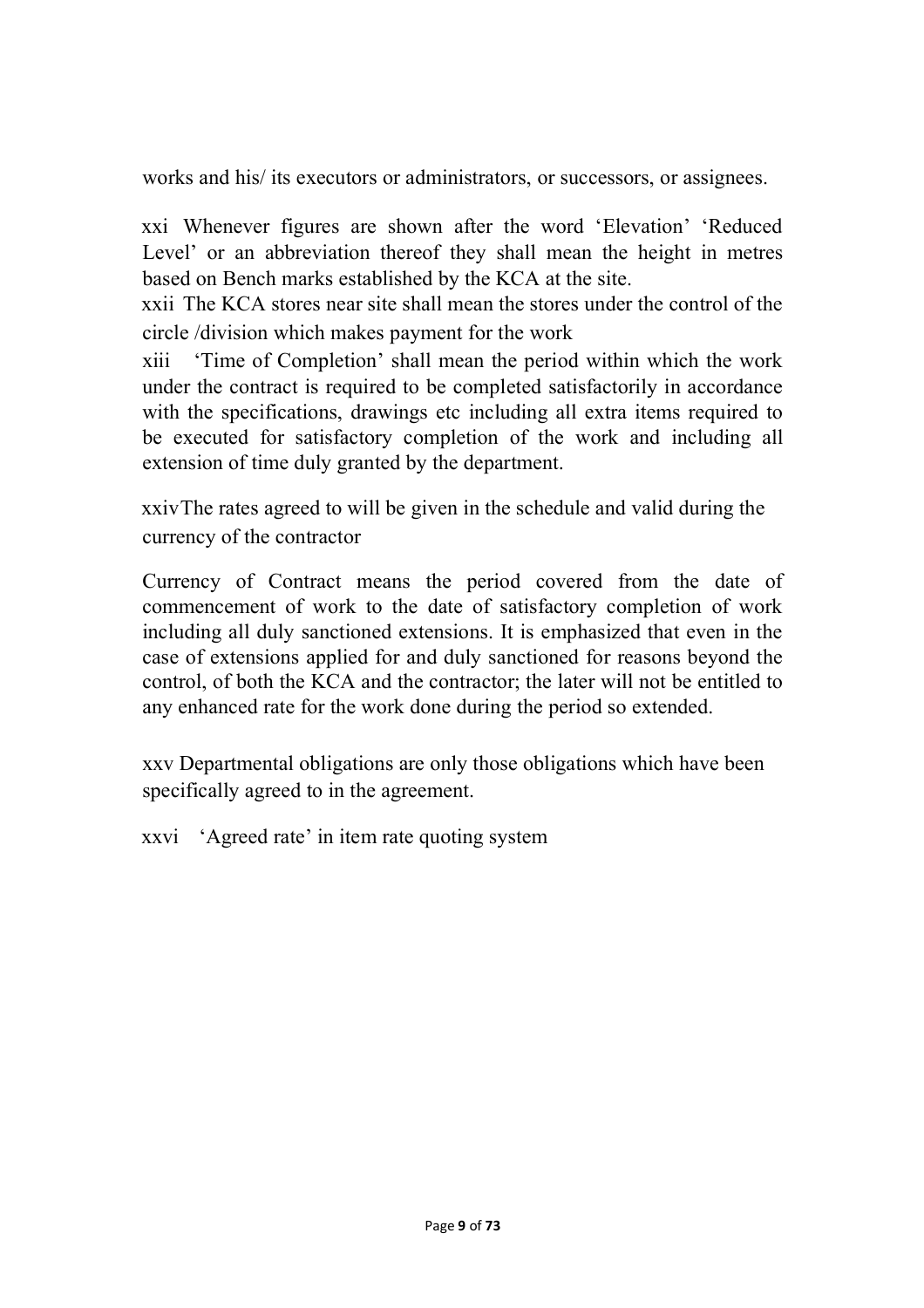#### **002 Submission of Tenders :**

The tender shall be submitted by attaching the relevant tender documents in their designated covers. The tenderers are instructed to attach to the bid an agreement accompanying the tender, the sample copy of which is attached to this tender, on Kerala stamp paper for the value of Rs. 200/ duly signed by him and attested by two witnesses. Bids without agreement in stamp paper of proper value in proper form are likely to be rejected.

Each tender shall contain an address for service of notices, if necessary or required to be served on or given to the tenderer in connection with the tender.

Each tender shall contain the name, residence, and place of business of the person or persons making the tender and shall be signed by the tenderer with his usual signature.

Tender by partnership shall furnish the full names of all partners. It shall be signed in the Partnership name by one of the members of the partnership authorized for the purpose or by an authorized representative followed by the name and designation of the person signing.

Tenders by corporations shall be signed with the legal name of the corporation followed by the name of State of incorporations shall be signed with the legal name of the corporation followed by the name of State of incorporation and by the signature and designation of the President, Secretary or other person authorized to bind it in the matter.

The attested copy of the constitution of firm/partnership with the name of partners and the instrument authorizing the persons to sign on behalf of the firm shall be furnished.

The tenderer shall prepare and submit as part of his tender a complete execution programme, showing in details his proposed programme of operations for the orderly performance of the work within the time specified in the specifications. The construction program shall be in such form and in such details as to show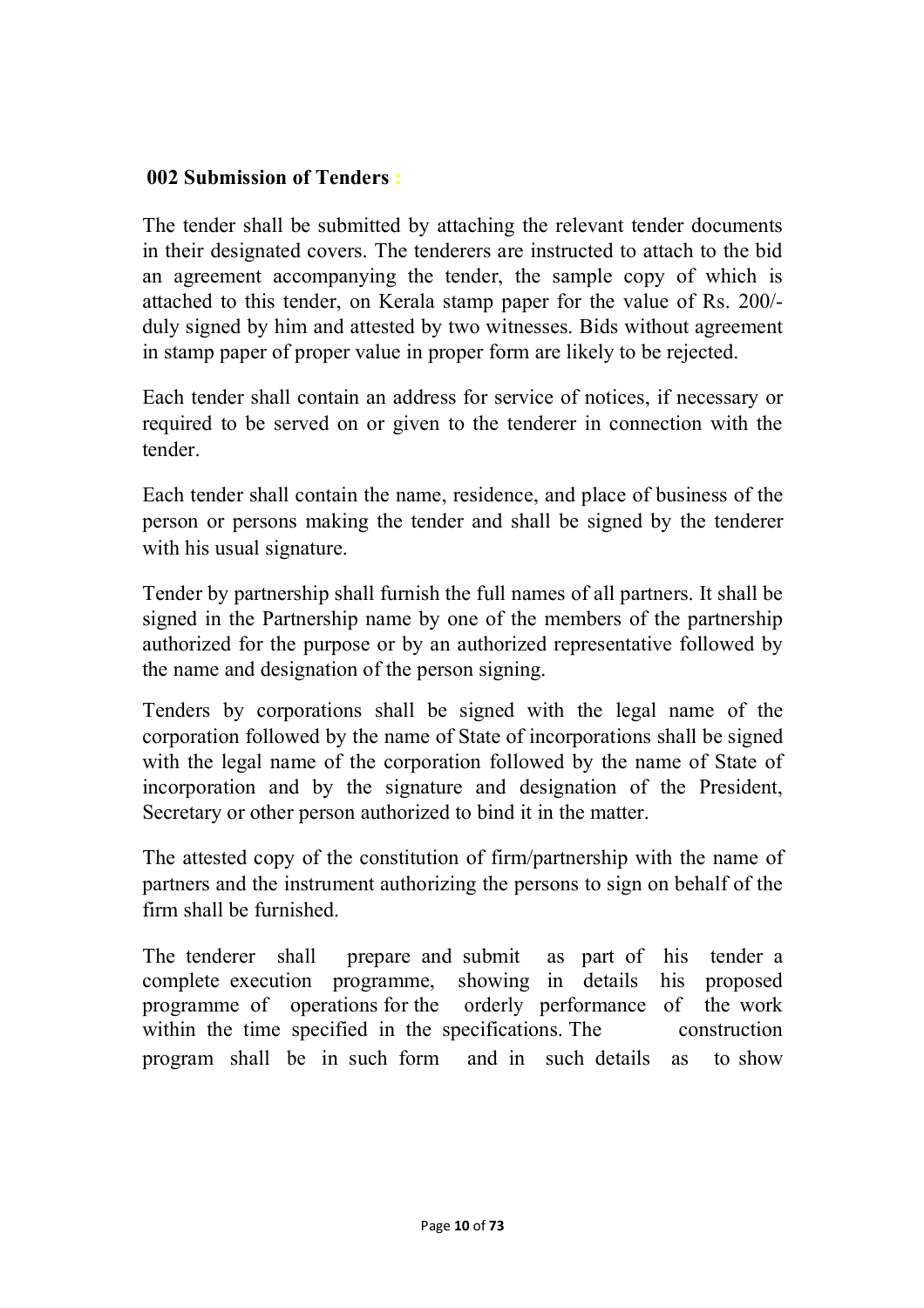properly the sequence of operations, the progress for each item or group of like items in the schedule of quantities and rates.

#### **003 Earnest Money Deposit:**

Each tenderer is required to deposit earnest money as given in the tender notice with the tenders in the form of Demand Draft only

The earnest money shall be returned to the contractor after he has furnished security deposit and agreement executed. Earnest money of unsuccessful tenders will be returned as early as possible.

Earnest Money will be to forfeited to the KCA in the event of the tenderer refusing to enter into an agreement within 30 days from the date of acceptance of the tender subject to the conditions mentioned.

#### **004. Doubts about the conditions and specifications**

If the tenderer has any doubt on the meaning of any portion of these instructions or conditions or specifications, he should at once submit the drafts thereof to the Engineer in writing in order that the doubts are removed before the submission of bid .

## **005 Stipulations of additional conditions while tendering**

The tenderer shall quote for the work taking into consideration the provisions given here in the specifications. No additional conditions shall be stipulated by the tenderer while submitting his tender, if however, some special conditions are deemed necessary by the tenderer a ceiling for the financial impact due to such conditions must be specified in the tender. If the tenderer does not specify the ceiling of the financial impact due to the introduction of the special conditions item-wise, and it shall be open to the Engineer to reject such tenders. Stipulating conditions of incalculable financial implication will also disqualify the tender.

If the KCA finds that the additional conditions incorporated by the tenderer in the Tender are not justified in the circumstance, the KCA reserves the right to reject the tender in to.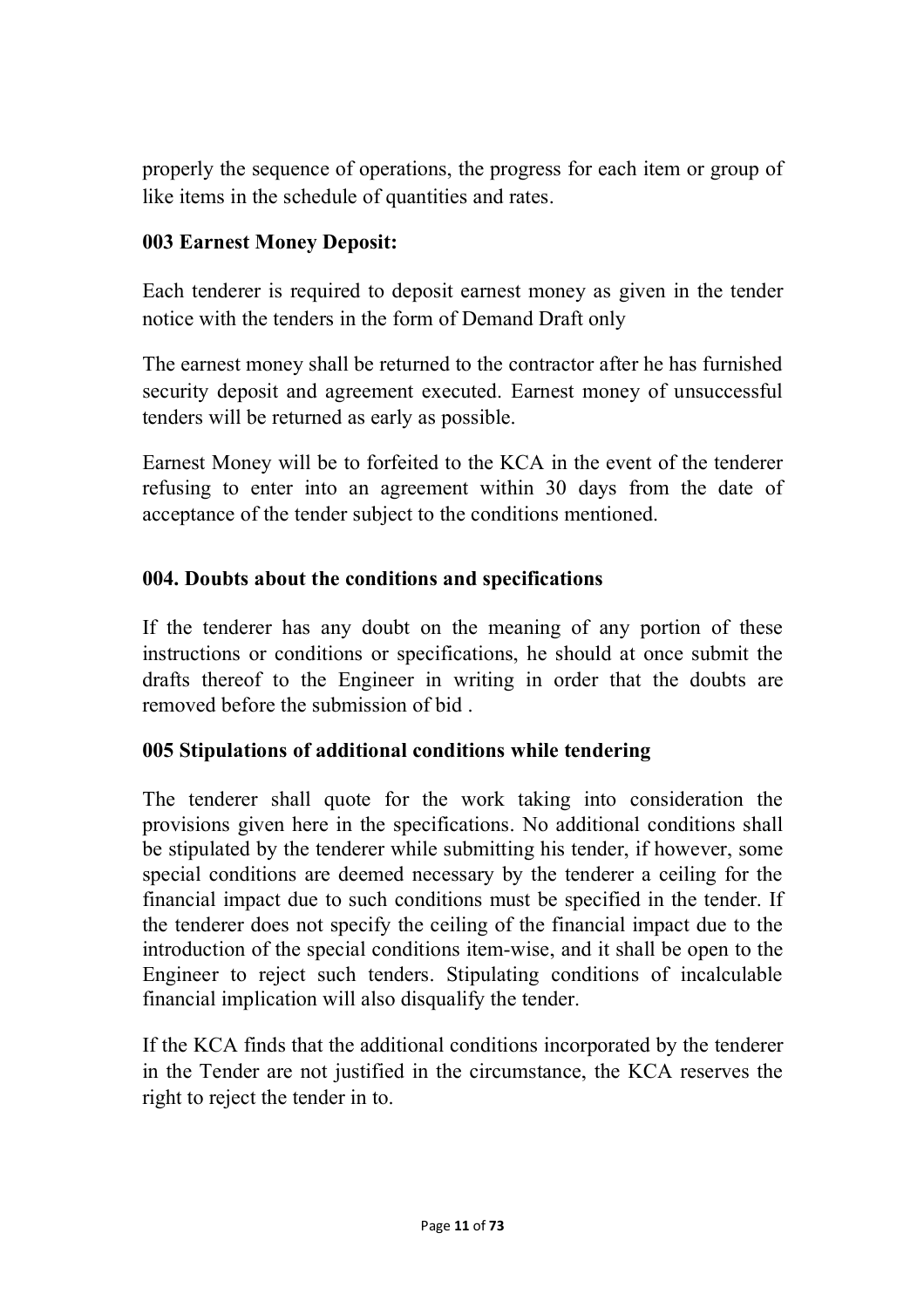#### **006 Financial stability of contractor**

The contractor has to establish his financial stability to the satisfaction of agreement authority before executing agreement. If during execution of the work the agreement authority is satisfied that the contractor has no sufficient financial resources to proceed on with the work, the KCA reserves the right to terminate the contract and arrange the work, at the contractor's risk and cost, in such a case the provision regarding termination of contract shall apply.

#### **007. Acceptance of tender**

A tender shall be accepted with relevant documents in their designated covers and has been delivered to or sent to the tenderer *by REGISTERED POST/SPEED POST* only to the address appearing in the tender or such other address notified by the tenderer.

The date of acceptance of a tender shall be the date of which the communication regarding acceptance is tendered to the tenderer for receipt where it is sought to be served in person to the tenderer in the office of the Engineer and where the acceptance is conveyed by post/courier the date on which it is laid with the Postal Department for transmission to the tenderer.

The acceptance of the tender rest with Kerala Cricket Association or its authorized officials who may accept or reject any tender without assigning any reason thereof. The KCA will not be responsible for any expenses or any losses that may be incurred by the tenderer in the preparation of the tender. The terms of this contract cannot be added to, varied or reduced by any oral agreements previous or subsequent to its signature and such oral agreements shall not be valid.

#### **008.Execution of Agreement and Security Deposit**

The tenderer who is awarded the contract shall within *10 days* of receipt of the acceptance of the tender, execute an agreement in the form prescribed herein and given after furnishing security deposit as specified in the letter awarding the work the security deposit can be made in any form as for earnest money.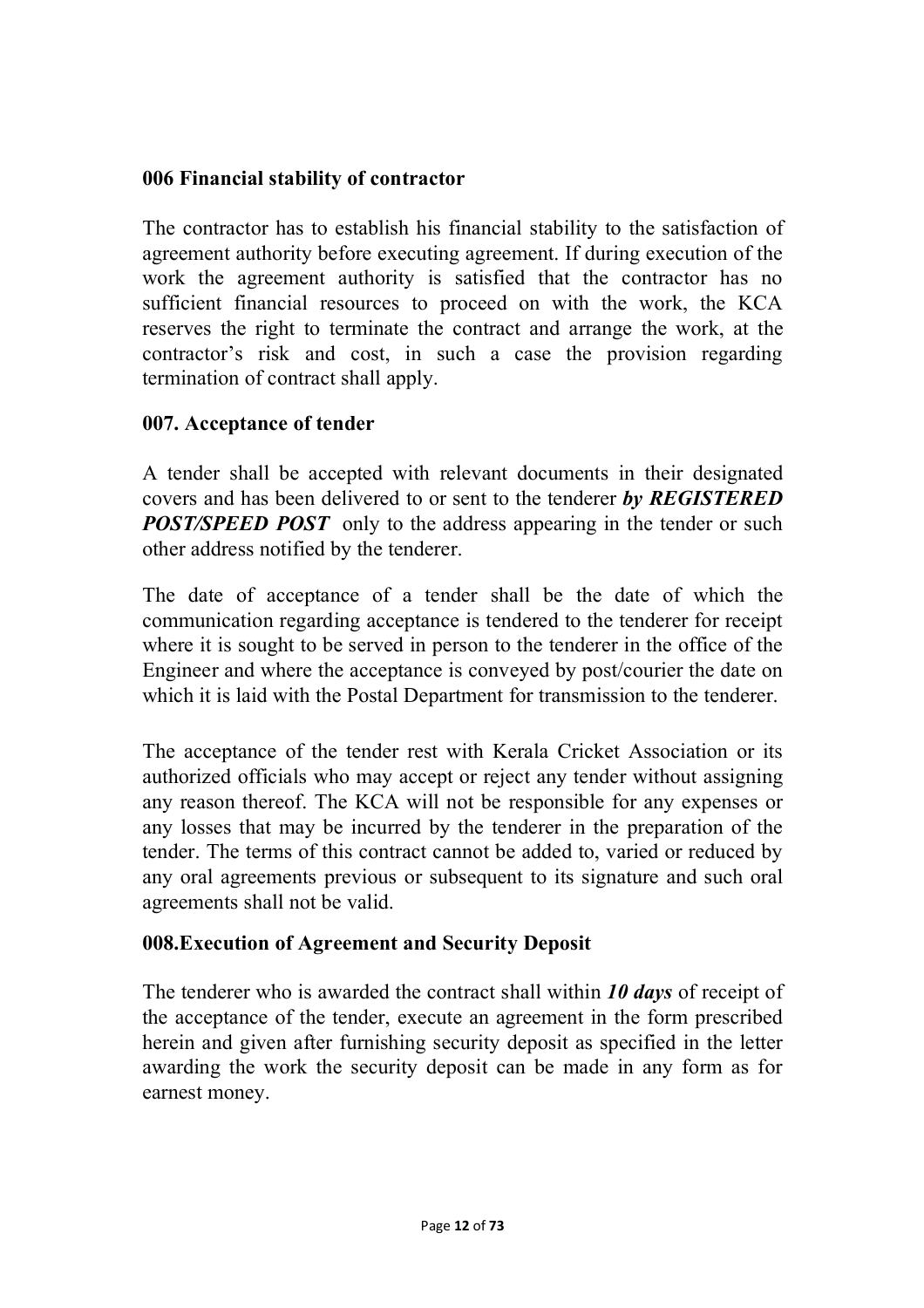The security deposit shall be as follows:

# **5% of the contract amount without ceiling. This is to be furnished by cash/DD/Bank guarantee.**

The security deposit, if desired to be furnished in the form of Bank Guarantee shall only be from Banks approved by KCA.

In the event of failure of tenderer to furnish the security deposit and to sign the said contract form within a period of 10 days from the date of receipt of notice of acceptance of his tender, the KCA or its officers shall have power and authority to forfeit the earnest money deposited in cash or in any other form where applicable and forfeit the cash thus received as earnest money to the KCA in which case the tenderer will not have any further claim over the forfeited earnest money whatever be the form in which it has been furnished. However, in case of extreme necessity, the Engineer or other authorized officials may, if he so chooses, grants extension of time for execution of the agreement after considering the merit of the grounds urged for extension.

As and when KCA revises the Security deposit, The tenderer/contractor is bound to remit the revised amount of security deposit as per the rules prevailing in KCA at the time of award of contract.

## **009.Commencement of work**

The contractor shall begin the works under this contract immediately after executing the agreement. The work shall be completed in all respects within the time of completion. The time of completion will be reckoned from the date of execution of agreement. The time of completion specified shall include that required all preliminaries and enabling works as well as final clean up of the premises.

## **010 Staking out work**

The work to be done shall be staked out by the contractor at his cost and checked by the KCA officers independently. The contractor shall provide such reasonable assistance as may be required for checking free of cost. No work shall be commenced before such checking and clearance given by an officer, entrusted by the KCA. For the purpose of this contract 'Staking out work' shall include necessary surveys and setting out. Bench Marks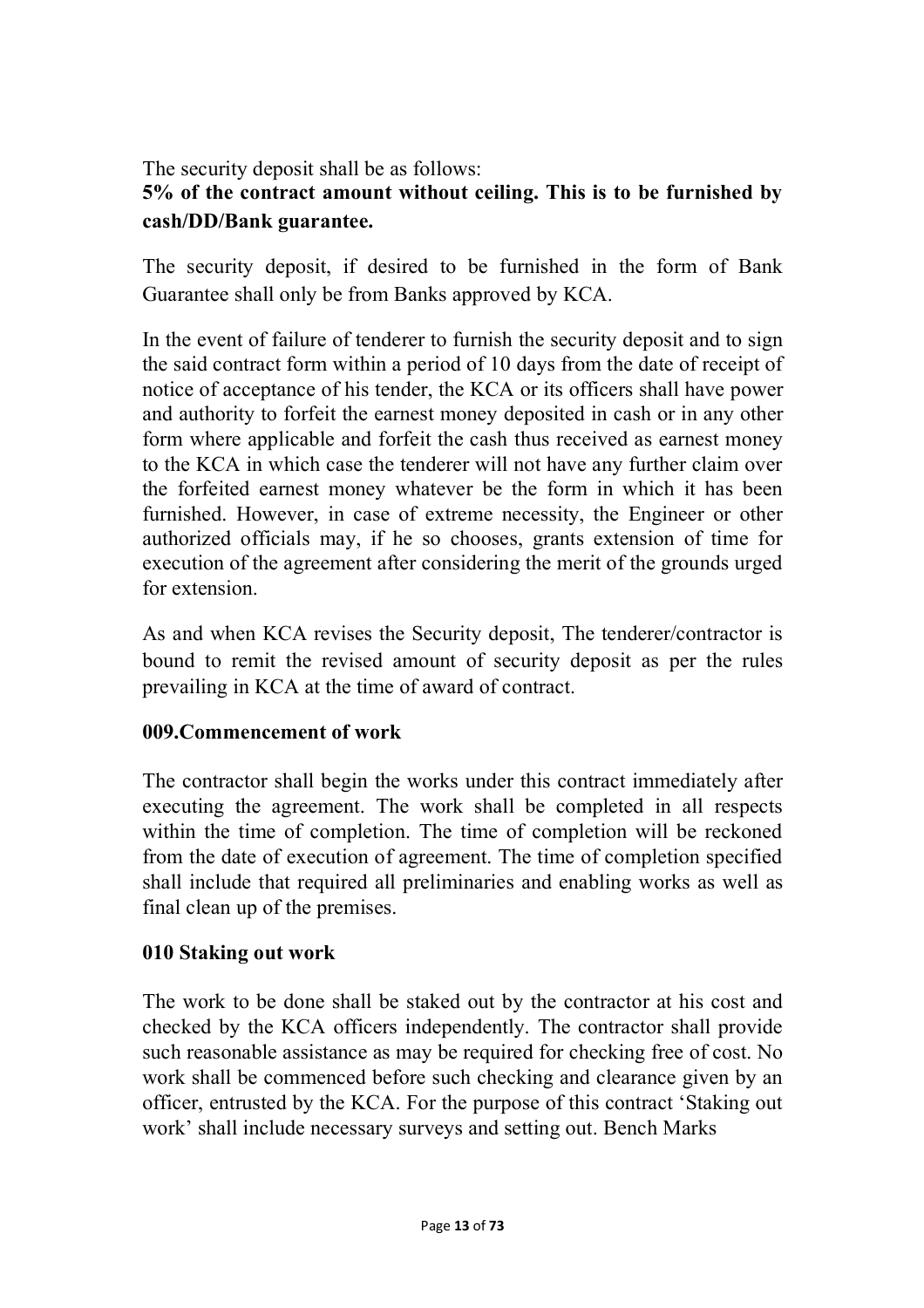and survey stakes shall be preserved by the contractor and in the event of their destruction or removal by him or his employees they shall be replaced by the KCA at contractor s cost. The KCA reserves the right to establish Bench Marks in structures put up by the contractor and such Bench Marks will also be governed by the above condition.

## **011**. **Retention Money**

From each bill of the contractor, a 10% deduction will be made towards additional security subject to the condition that the maximum amount that may be retained by way of guarantee fund (i.e. by way of security deposit and deductions in part bills in respect of a contract as security for the due fulfillment of the terms of contract) shall not ordinarily exceed 10% of the probable amount of contract for works costing up to Rs. 5 lakhs 8% of probable amount of contract for works costing Rs. 5 lakhs to Rs. 25 lakhs and 5% of probable amount of contract for works costing above Rs. 25 lakhs except in cases where the Engineer in charge considers that a higher amount of guarantee is necessary to cover the liabilities under the contract as far as the work is concerned. It is also incumbent, on the contractor to ensure that security and retention are sufficient to cover all possible liabilities pertaining to issue of materials, loss, if any, arising out of poor workmanship amount, if any, that may be required towards the risk and cost of the contractor in case alternative arrangements are made and any other dues of a miscellaneous nature. A review of liabilities shall be made by the Engineer to satisfy himself of the position before making payment and any dues to the KCA will be recovered from his bills or otherwise.

The retention amount including the security deposit will not be released until the work is completed all respects to the satisfaction of the Engineerin-charge and taken over by the KCA, till then responsibility of the structure and works will rest with the contractor.

## **012 Tender Rates**

The Rates are to be quoted for the items of work set forth in the 'Bill of Quantity' attached. The rates should be for finished work and should be inclusive of all auxiliary items to complete the works according to the specifications and drawings, the rates are deemed to be inclusive of all labour, materials, chargeable expenses and all taxes excise duty that may be levied by the Government or any other Body unless otherwise specifically mentioned herein.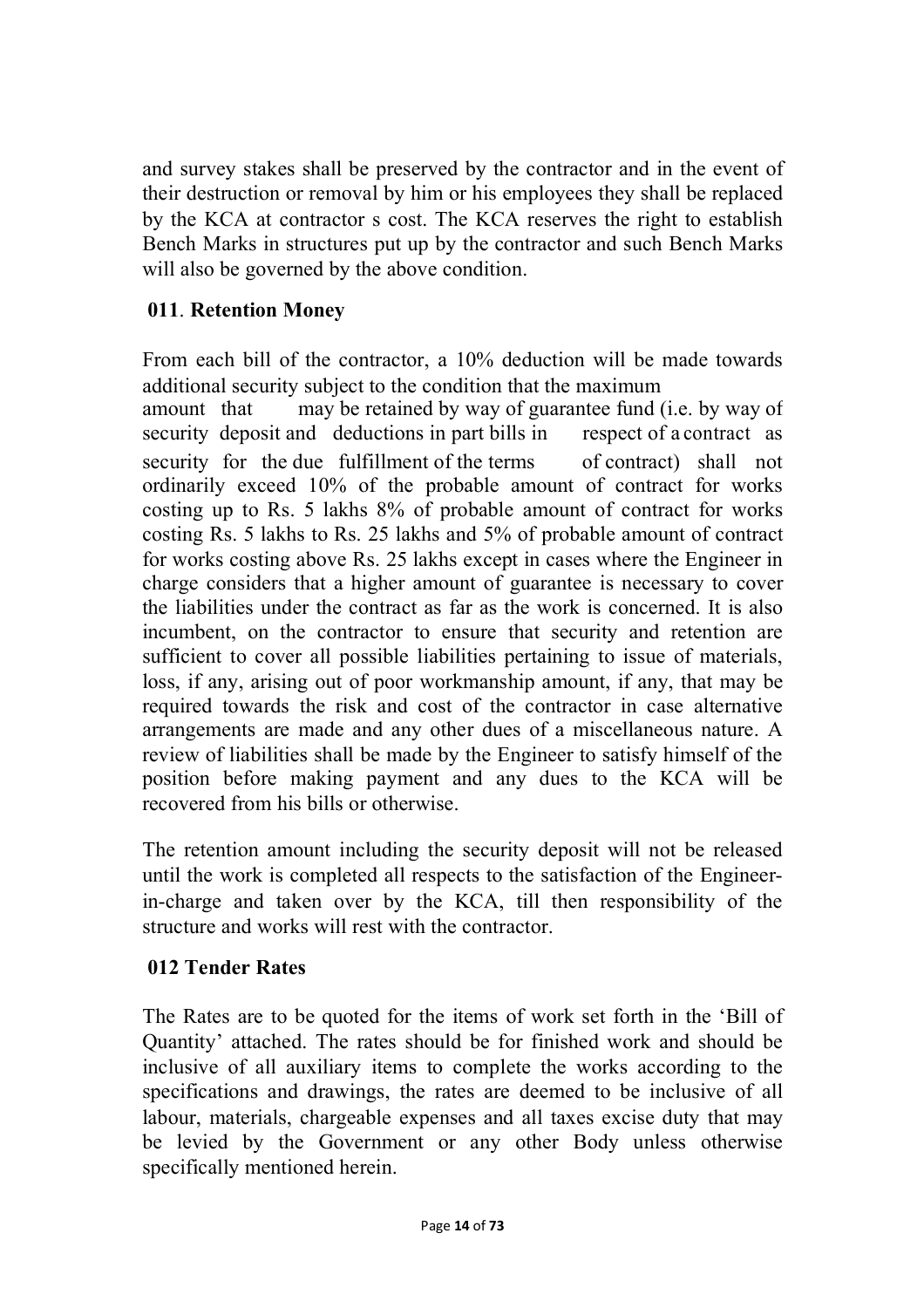The tenderer shall include in the rate quoted by him all wages and other benefits to be paid to the labour and other employees directly or indirectly engaged on the work or part of it by him or his sub contractors, piece work contractors.

In the case of percentage rate contract the contractor, is expected to quote *the percentage increase or decrease only on the rates furnished in the Bill of Quantity.*

## **013 Rates of Wages and Recruitment of Labour**

a) No labourer below the age of 14 years shall be employed on the work. Fair wages not less than minimum wages that may be fixed from time in accordance with the law or act or rules there under applicable to the area covered by the work plus fringe benefits and other customary benefits that are or may become payable in the locality shall be paid by the contractor to all labour including 'Sub-contractors' and piece work Contractor s labour and their wage rates shall be prominently displayed in the labour camp and important work sites in Malayalam and English scripts. The payment of wages to the labourers shall be made at regular and reasonable intervals and shall be governed by the Labour Regulations. Proper identity cards and acquaintance records for such payment shall be maintained and made available for inspection at any time.

b) The contractor must assume as responsibility for payment of wages and other benefits that may have to be paid by him to his labour and employees from time to time till the completion of work whether minimum wages have been notified or not. Any entries in the fringe benefits and other customary benefits that the contractor may have to pay from time to time either based on conciliations or otherwise will not be reimbursed

c) While recruiting labour he should give preference to those labourers available in local area.

## **014 Adoption of Delhi Schedule of Rates ( DSR)**

The Delhi Schedule of Rates (DSR) is adopted by the KCA for estimating purposes where applicable. This 'DSR' will be revised from time to time. The revision of DSR adoption in the KCA shall not be a reason for claiming revision of rates by the contractor.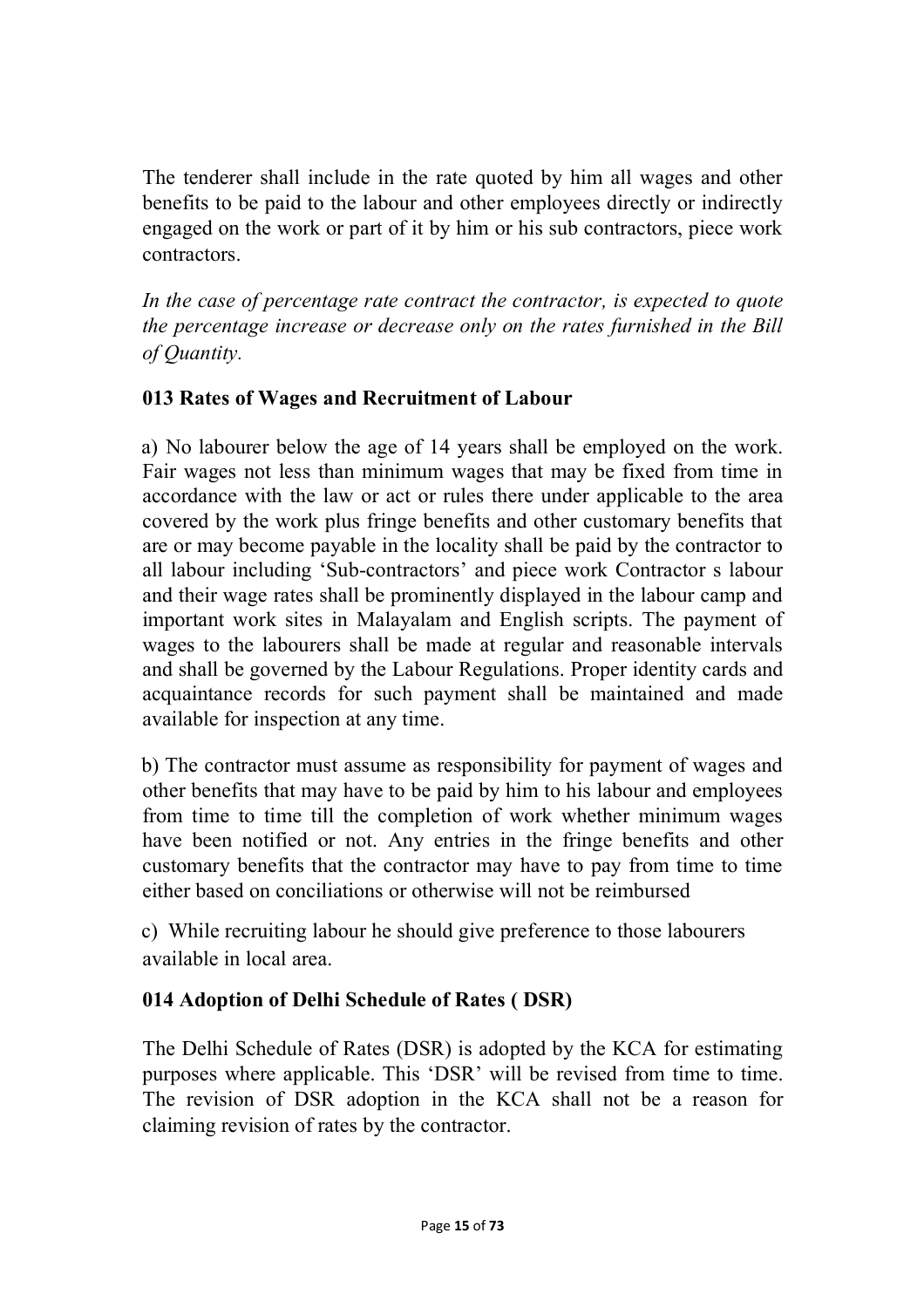The item wise rates agreed by the contractor shall be independent of DSR and shall be based on Contractor's own judgment on cost of Labour, Materials Transportation, chargeable expenses etc. he has to pay during the currency of contract and for the extended periods, if any. No claim for revision of rates agreed to will be allowed on any account the currency.

#### **015 Firm Period of Acceptance**

The tenders will be considered firm period for accepted for a period of 120 days after the date of opening of tenders. No tender can be withdrawn or altered before the firm period is over.

Any tenderer who withdraws his tender or alter it before the end of this period will do so at the risk of his earnest money being forfeited to the KCA.

#### **016 Site Investigations and Representations:**

It shall be clearly understood that the contractor has satisfied himself as to the nature and location of the work, the general and local conditions, including those bearing upon transportation, disposal, handling and storage of materials, flow through the river at site availability and nature of labour availability of water etc, or similar physical conditions at the site of configuration and conditions of ground, the

character, quality and quantity of the surface and sub surface materials to be encountered, the character and capacity of equipment and facilities needed preliminary to and during the execution of the work and all other matters which can in any way affect the work or the cost thereof under this contract. Any default or failure by the contractor to acquaint himself with all the available information concerning these conditions will not relieve him from the responsibility for the execution of the contract unless the contract expressly provides that the responsibility therefore is assumed by the KCA.

If the drawings, specifications or description of items in "Bill of Quantity" do not contain particulars of materials and work which are obviously necessary for the proper completion of the work and the intention to include which is nevertheless to be inferred, all such materials and works shall be supplied and executed by the contractor without extra charge, and the KCA will furnish to the contractor with reasonable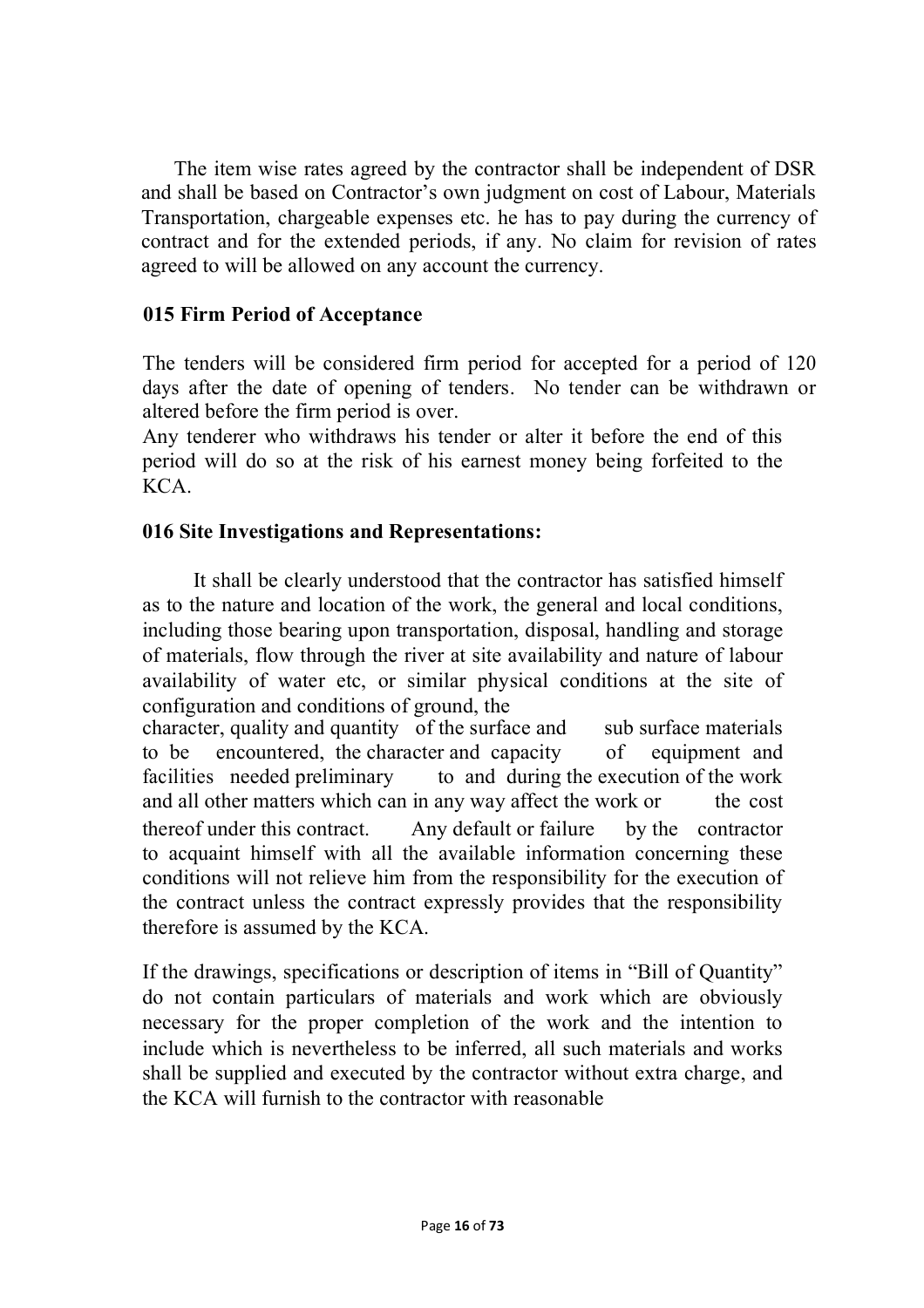expedition after receiving from the contractor a request in writing thereof such details are necessary.

#### **017 Data in support of Item Rates:**

Prior to or after formal acceptance of the tender, the tenderer shall submit to the KCA if and when called upon to do so, data in support of the rates quoted.

The tenderers are directed to study the detailed specifications and then frame their own estimates accordingly and work out the net probable amount of contract of their tender by putting each and every item rates after deducting the total value of the departmental materials as shown in the tender if applicable.

Tenderers should not show in their tenders the individual rates or their total probable amount of contract or their net probable amount of contract.

The item rates quoted by the contractor should be exclusive of GST and the GST should be shown separately.

The contractor is not eligible for any escalation or otherwise of the rates other than that of the quoted and accepted rates.

## (b) PREPARATION AND PAYMENT OF BILL

Bills for part payments and final payments shall be prepared as follows:

The amount of the individual items as well as the sum total of items measured record as billed for shall be arrived at on the basis of the estimate rates given in the schedule attached to the agreement. After thus arriving at the total amount, the value of the departmental materials that could be used as per sanctioned estimate on the items billed for at schedules agreed rates shall be deducted to arriving at the net amount of work done. Then the item wise rate quoted by the contractor and accepted by the KCA shall be applied over the net amount of work done. To the amount so arrived at the value of the departmental materials previously deduction shall be added to give the gross amount to be passed in favour of the contractor, recovery for departmental materials actually used for the items will be made as per agreement conditions.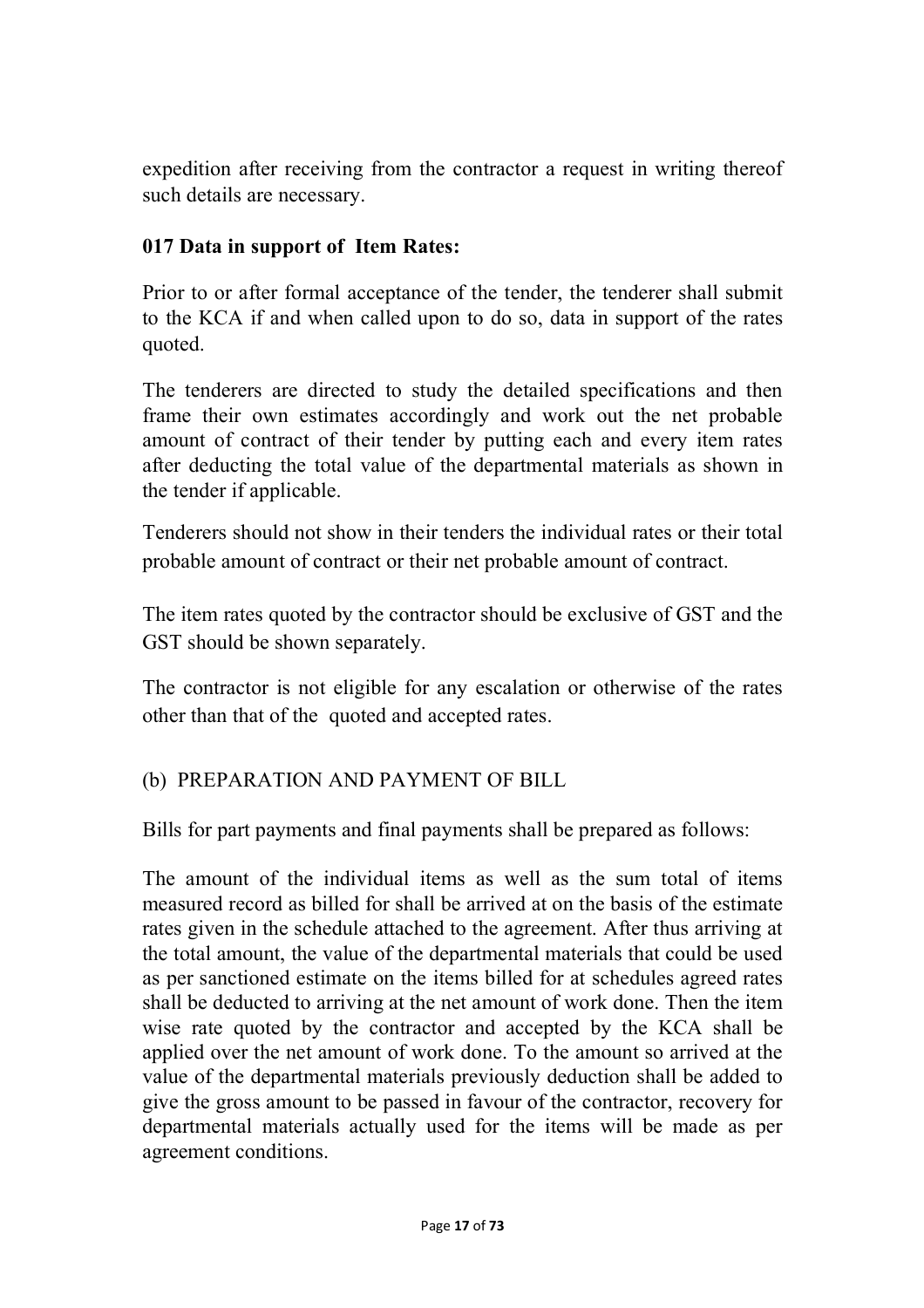#### **018 Rates for Lump sum items:**

The tenderer should quote specific amount of LS items when called for to do so and payment for these items will be regulated for the actual carried out at DSR rates without profit or based on tenderer rate allied items of work if such items exist, but the total amount payable will be limited to the LS amount quoted by the tenderer in case the total amount thus paid works out to an amount less than the L.S. agreed to the balance amount also will be paid on completion of the L.S items of work.

## **019 Change in quantity**

The quantities given in the schedules shall be treated as approximate only for comparing tender and no claim shall be made against the KCA for excess or deficiency therein whether actual or relative. The contractor shall agree to do the entire quantity required for completing the work as per the specifications at agreed rates irrespective of change in quantities. The schedules are prepared based on preliminary designs and data available.

## **020 Right to Vary work**

The right to carry out the work either in conformity with or in a manner entirely different from the terms of this intimation that may be considered most suitable subsequent to the receipt of tenders due to exigencies of work reserved with the KCA and the contractor shall carry out such changes as directed to be done by him.

## **021 Correctness of the tender**

It shall be definitely understood that the KCA do not accept any responsibility for the correctness or completeness of the schedule that the schedule is liable to alteration by omissions, deductions, or additions at the discretion of competent department officer or as set forth in the conditions of the contract.

## **022 Failure to execute the work**

If due to the default of the tenderer / contractor to pay other the requisite deposit, sign contracts or take possession of the work and execute the work with proper diligence any loss to the KCA results the same will be recovered from him as arrears of revenue but should it be a saving to the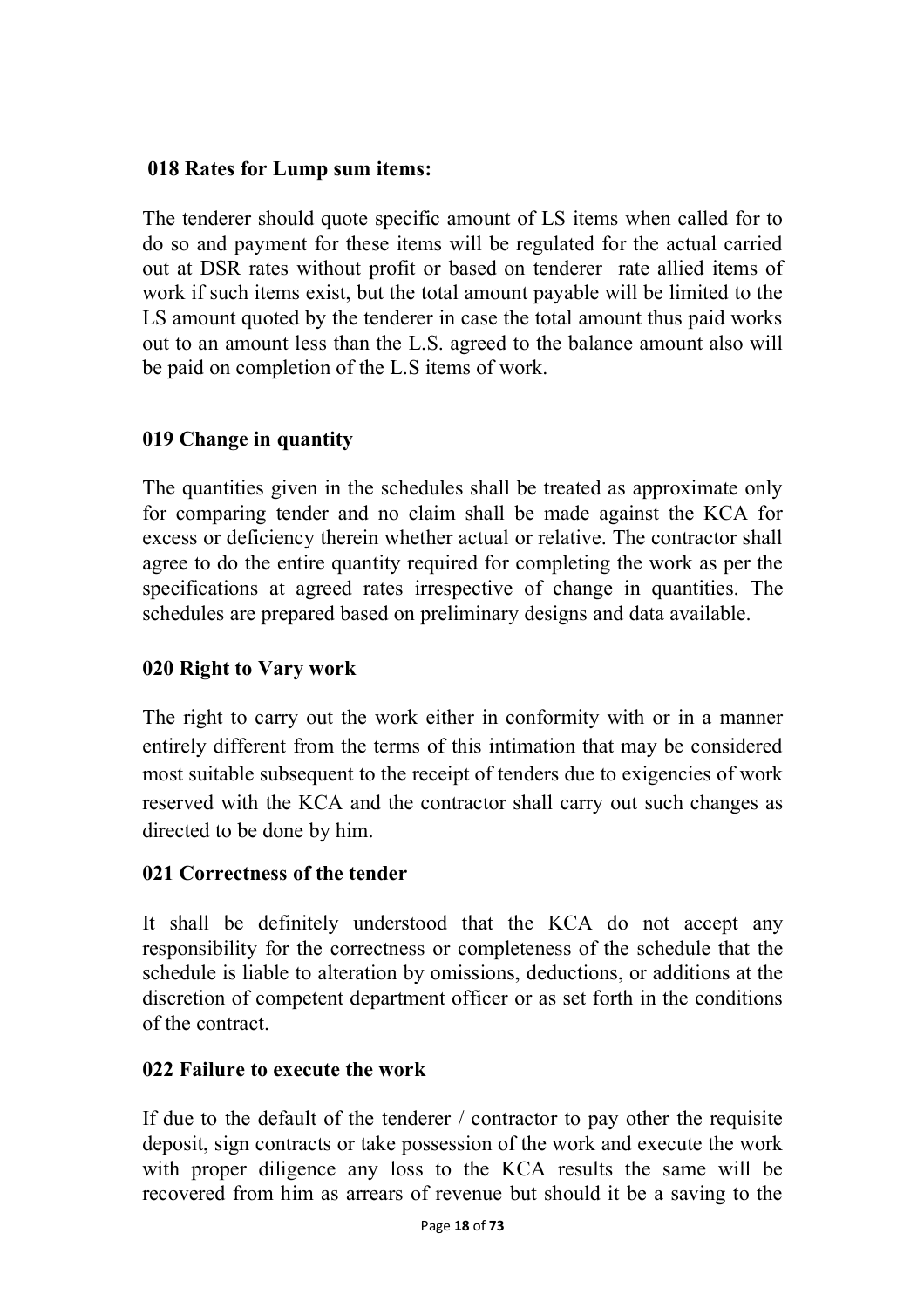KCA the original contractor shall have no claim whatever be the difference. Recoveries on this or any other account will be made from the sum that may be due to the contractor on this or any other subsisting contracts or under the prevailing laws in force or otherwise as KCA may decide.

#### **023 Signature of the Tenderer**

The Tenderers should affix their signature in the tender documents before submission of tender.

#### **024 Power of Attorney**

Contractor shall not without previous sanction in writing of the authority accepting the tender execute any power of attorney in any respect of any matter touching this contract, and any such power of attorney executed without such sanction shall not be recognized by or be binding upon the KCA or their officers. It shall be entirely within the discretion of the authority accepting the tender either to grant such sanction or to refuse it or to revokes a sanction once given.

#### **025 Quickness or Promptness**

The tenderer may take note that quickness and promptness in execution is the essence of this contract.

## **026 Tax Clearance Certificate**

The KCA may require the contractor to produce income tax, agricultural income tax and sales tax clearance certificate before entering in to the agreement with him for the contract, and the contractor will have to produce all such certificate as called for. Final payment will be made only after the production of the tax clearance certificates. Recoveries of the above taxes payable by the contractor may be made from the bills due to him from the department on receipt or advice from assessing authorities and as per rules in force from time to time.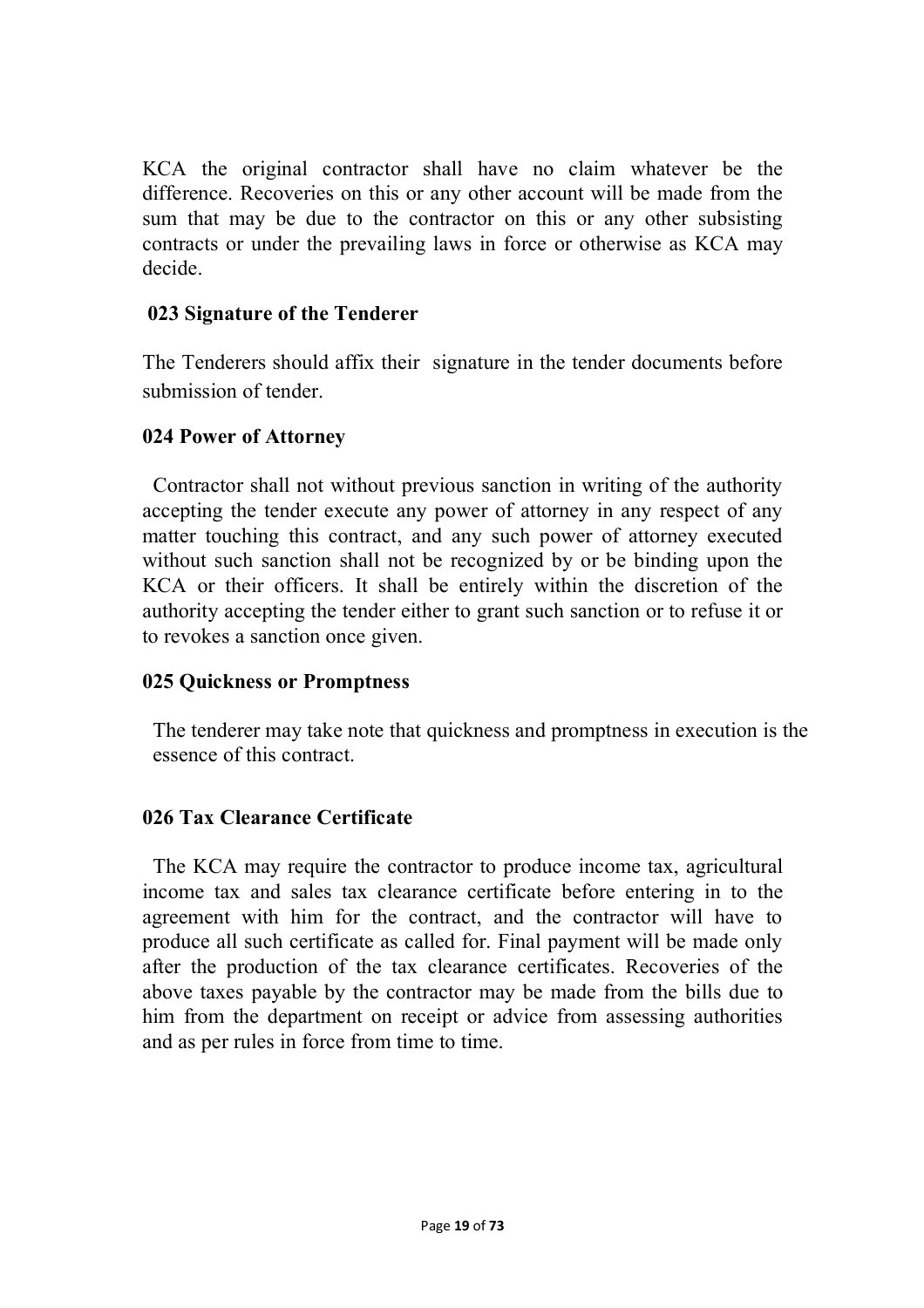#### **027 Orders after Award**

After the tender has been accepted by the KCA all orders and instructions to the contractor shall except as herein otherwise provided by given by the Engineer-in-charge on behalf of the KCA.

#### **028 Labour Rules**

The contractor shall be bound by the provisions of contract labour *Regulation and Abolition Act 1970 and the Rules* framed thereunder. He shall get himself registered under the Act at the appropriate time. The contractor shall implement the provisions of this Act scrupulously.

The Contractor shall also be bound by the applicable Contract Labour Regulations in respect of wages. Payment of wages, Fixation of wage periods, Registers to be maintained by the contractor, Display of Notice regarding wages, fines and deductions, Maintenance of registers, submission of returns etc.

## **029 Safety Code**

The contractor is bound to follow the applicable safety provisions provided here in these specifications and to follow the directions of the Engineer-in-charge to ensure safety. The cost of providing safety provisions shall be deemed to be included in the rates agreed to. All safety rules and regulations introduced from time to time by

appropriate authorities shall also be followed at no extra cost.

## **030 Safeguards for Environmental Protection**

The Contractor is bound to follow the safeguards that are provided herein these specifications in respect of safeguards for environmental protection at no extra cost. The acts, rules and regulations in this respect introduced from time shall be followed at his cost without fail.

## **031 Management of Works**

It is contractor s responsibility to manage the entire works to produce the results as contemplated herein. It is for him to plan, organize and execute the work and to manage the labour. The KCA's responsibility is strictly limited to the obligations specified herein and for making payments for the finished works carried out.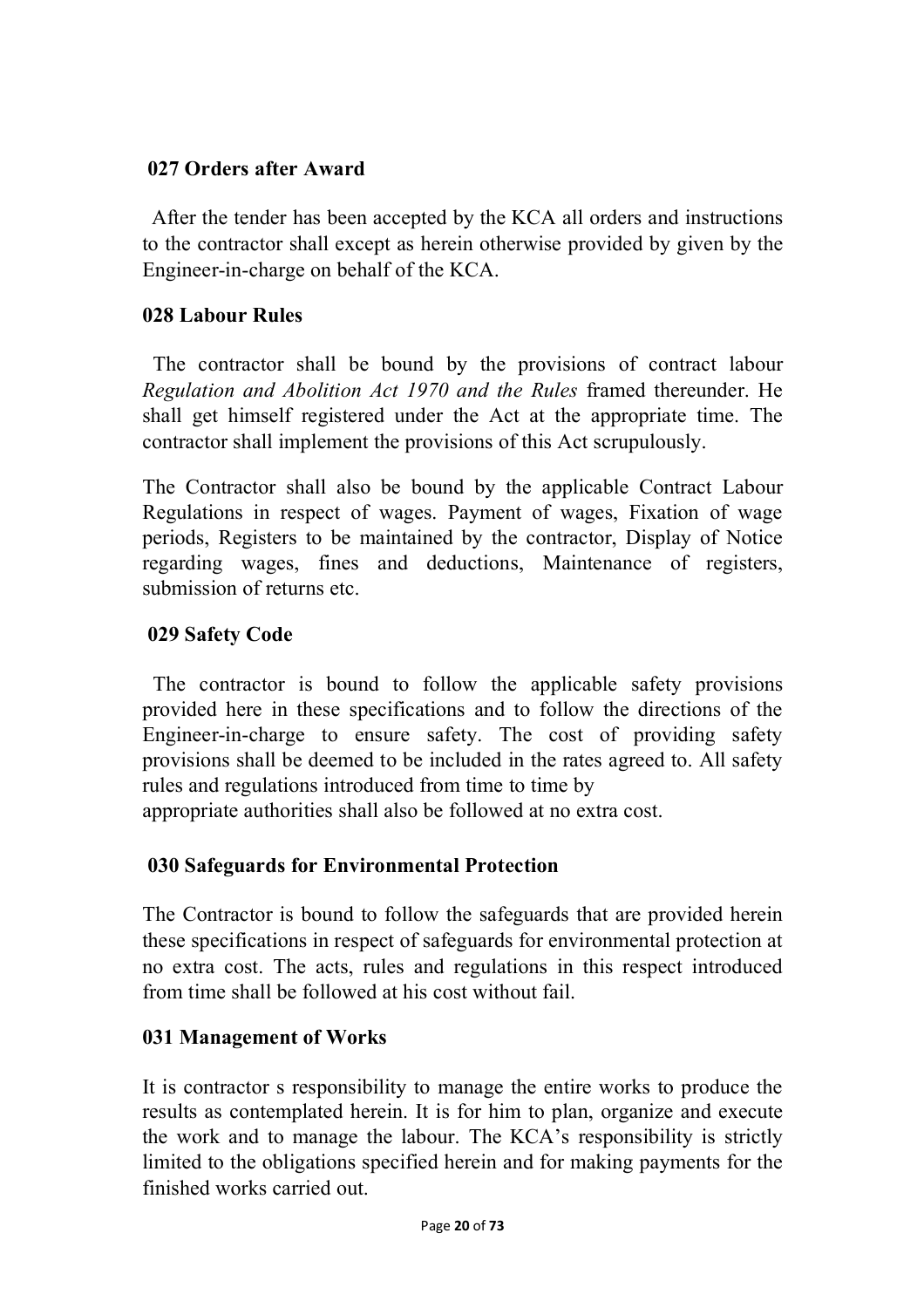In case the Contractor is not able to manage the work properly and his conduct, is conductive to create indiscipline at site and to create confusion in contract administration as adjudged by the agreement authority it shall be competent to the agreement authority to terminate the contract at Contractor s risk and cost. The contractor shall also comply with the directions of department in respect of planning; organizing execution and management of work, failure to do so will lead to termination of contractor at Contractor s risk and cost. In the case of termination provisions herein shall apply. In case of any labour strikes, gheraoes, indiscipline or unrest of the labourers of the contractor, if the contractor sustains any loss or damages the KCA shall not be liable for any loss or damage to the contractor.

#### **032 Law and Order**

The maintenance of the Law and order is the responsibility of the Government. It is the Contractor s responsibility to maintain good relations with the labour and others and to maintain discipline of Labour at site. Any problem on maintenance of Law & Order has to be referred to the appropriate Government authority for redressal by the Contractor.

#### **033 Disputes with Labourers**

Any dispute between the labourers and the Contractor shall be received by the contractor without loss of time and in case the dispute cannot be resolved in reasonable time it shall be referred to the Labour Department of the Government for conciliation and a decision taken by the Labour Department during conciliation meeting shall be binding on the Contractor. Any extra cost involved as a result of conciliation settlement shall be borne by the Contractor.

All disputes between the Contractor and Labourers shall be classified as industrial disputes in case it is found that the disputes between Labour and Contractor are not resolved in time the KCA may help the Contractor in accelerating conciliation settlement without any commitment on the part of the KCA.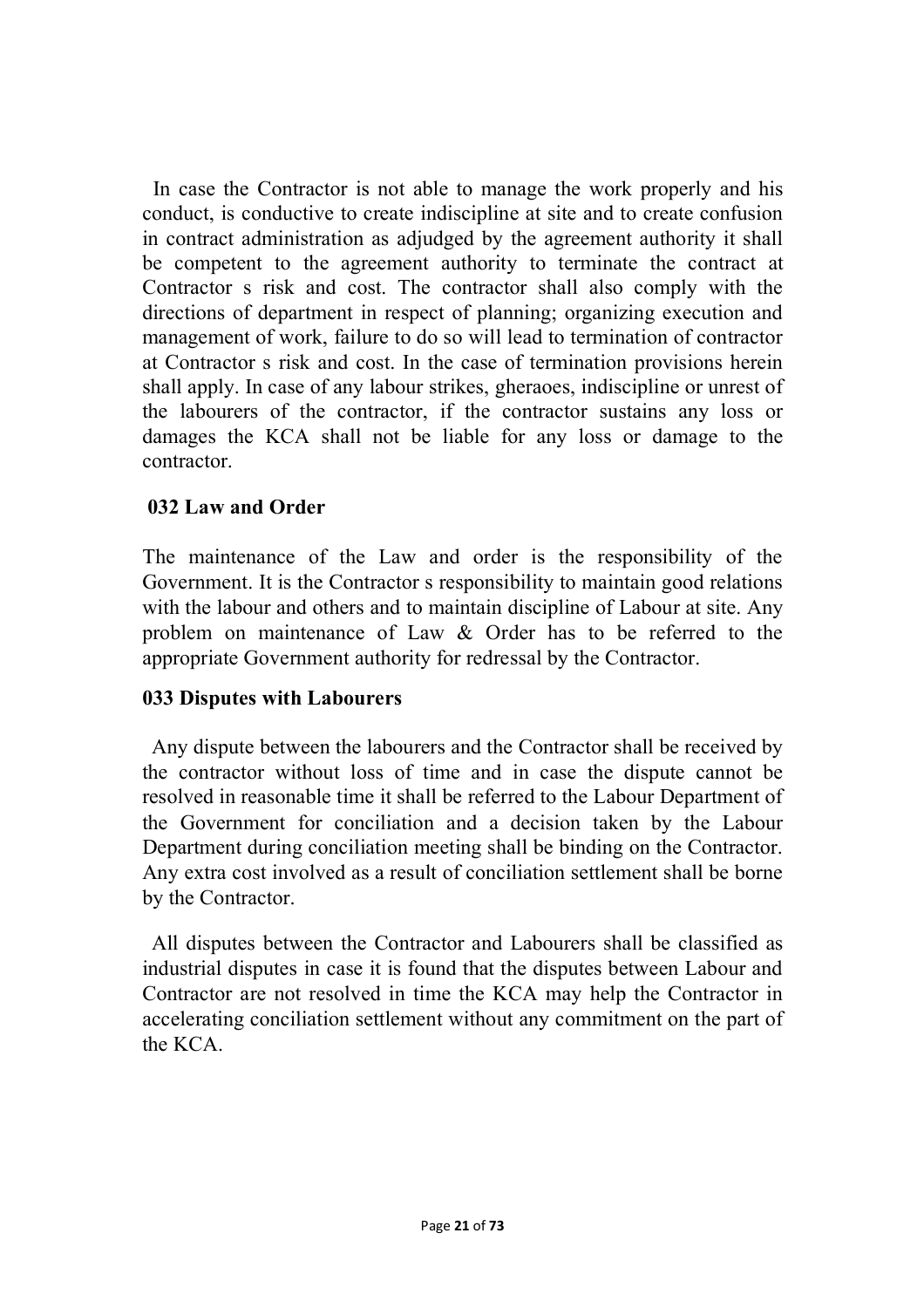#### **034 Subletting of Contract**

The contractor shall not, without the consent in writing of the Engineer which shall not be unreasonably withheld, assign or sub-let his contract or any substantial part thereof other than for raw materials or for minor details or for any of the works of which the makers are named in the contract, provided that any such consent shall not relieve the contractor from any obligation, duty for responsibility under contract. If for sufficient reason at any time during the progress of work the Engineer determines that any Sub contractor/ piece work contractor is competent of undesirable he will notify the contractor accordingly and immediate steps shall be taken for cancellation of such Sub contractor/ Piece work contract. Subletting by Sub-Contractors shall be subject to the same regulations. Nothing contained in this contract shall create any contractual relation between any sub contractor/piece work contractor and the KCA.

#### **035 Labour Reports**

No sub contractor shall be engaged on the work without the written permission from the Engineer in charge. The contractor shall report monthly, within 5 days after the clause of each calendar month, on forms to be specified the Engineer, the no of persons under different category on their respective payrolls and the payrolls of their subcontractor and piecework contractor and such other information as may be required by the Engineer.

Labour reports showing the strength of labour and other details under each category should be submitted by the contractor every week if so required by the Engineer.

#### **036 Power to add, Vary or omit work**

No alternations, amendment, omissions additions, suspensions or variations of the work herein after referred as VARIATIONS under the contract as shown by the contract drawings of the specifications shall be made by the contractor except as desired or directed in writing by the Engineer-in-charge, but the Engineer-in-charge shall have full power from time to time during the execution at the contract by notice in writing instruct the contractor to make such variations without prejudice to the contract and the contractor shall carry out such variations and bound by the same conditions as far as applicable as though the said variations occurred in specifications.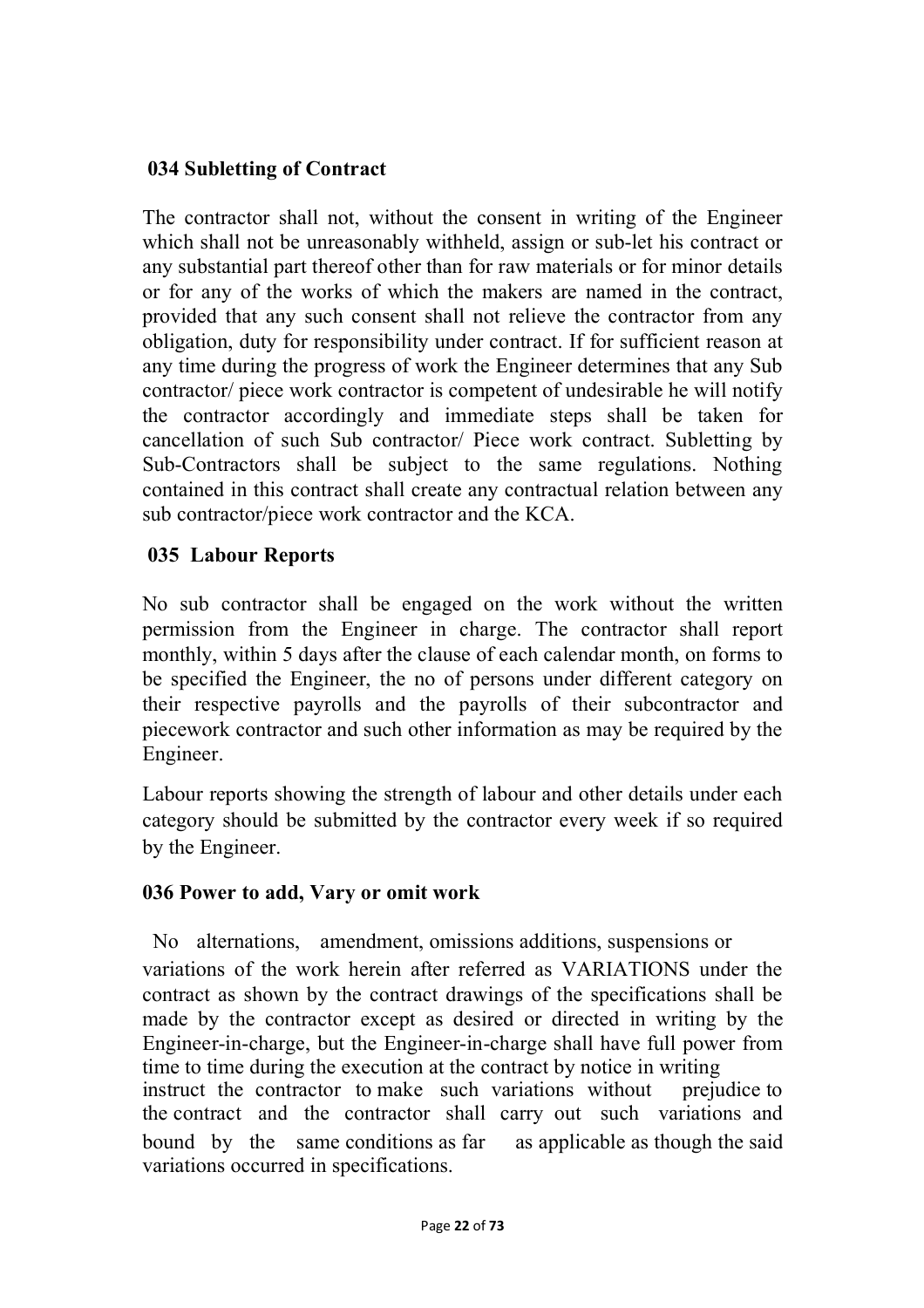When additional information regarding foundations or other conditions become available as a result of the excavation work, further testing design studies or otherwise, it may be found desirable to change the location, alignment, dimensions or design of the work under the contract as shown on the contract drawings to conform to such condition. It may be possible to improve the design given herein. In such cases the KCA reserves the right to make the reasonable changes in the work as in the

opinion of the Engineer may be considered necessary or desirable. The contractor's plant shall be laid out and his operations shall be conducted so as to accommodate any reasonable change in location and design of the work of any part thereof, without any additional cost to the KCA. The rates quoted by the contractors shall hold good even then.

## **037 Extras**

1. i) An extra item of work is an item of work not expressly or impliedly provided for in schedule of items, plans or specifications of the contract. They will include only items of works, which though highly necessary for the proper execution of the work and for its completion were not provided for in the original contract.

ii) The rate for an extra item will be determined depending on the cost of various elements which should be considered in arriving at the rate for an extra from and will be fixed on the principle laid down below.

# *iii) The extra items will be paid only after executing supplementary agreements.*

2. The following conditions will precede the execution of extra items of work

i) There shall be an order in writing to execute any extra item of work duly signed by the concerned agreement authority. Failing such a sanction the KCA may not entertain any sort of claim for such an extra item.

ii) If the contractor for any reason finds, that extras are involved he should give notice to the concerned agreement authority to this effect, and shall proceed with the execution of the extra item only after receiving instruction in writing from the concerned agreement authority.

3. Extra items for the purpose of payment may be classified as additional substituted or altered items, depending on their relation or otherwise to the original item of items of work.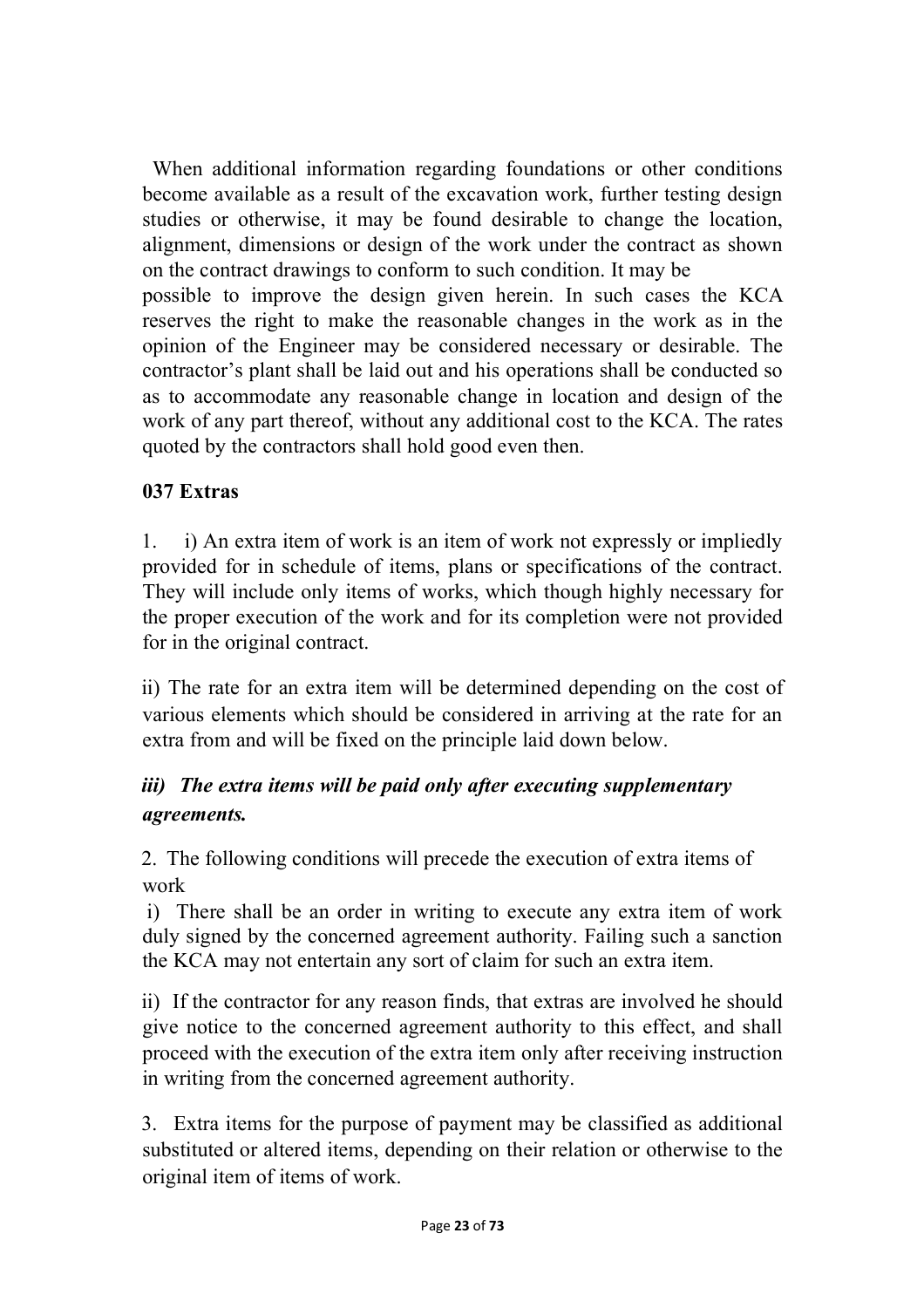4. The principles of arriving at the rate of an extra item are given below. Normally the rate for an extra item will also be specified when the work order for the extra item is given. If this is not done the rates will be fixed separately and intimated to him for executing supplementary agreement.

The rate for extra items shall be worked out as below.

i) In the case of all extra items whether additional, altered or substituted, if departmental data rates for identical items are provided for in the contract, such rates shall be applicable with the percentage increase or decrease as the case may be except on cost of materials, if any, supplied by the KCA.

ii) In the case of extra items, whether altered or substituted for which similar items do not exist in the contract and rates exist in the departmental schedule of rates, the rates shall be arrived at on the basis of the departmental data rates after applying the percentage excess or decreases as the case may be except on cost of the departmental materials.

iii) In the case of extra items whether additional, altered or substituted, for which the rates cannot be derived from similar items in the contract, and only part from the schedule of rates, the rates for such part or parts of items as are not covered in the schedule of rates shall be determined by the Engineer on the basis prevailing market rates giving due consideration to the analysis of the rates furnished by the contractor, with supporting documents, including contractors profit. This shall be added on the departmental rate for the other part of the item for which rates can be derived from the schedule of rates.

5. The rate once fixed for an extra item will not be varied during the currency of the contract the escalation clause in the case of major contract agreements, shall also be made applicable to the extra items of work provided. The rates for the extra item are worked out based on the schedule of rates applicable to the original sanctioned estimate .

6. The incidence of cost of equipment which will come under direct charges will be based on standards followed by KCA from time to time.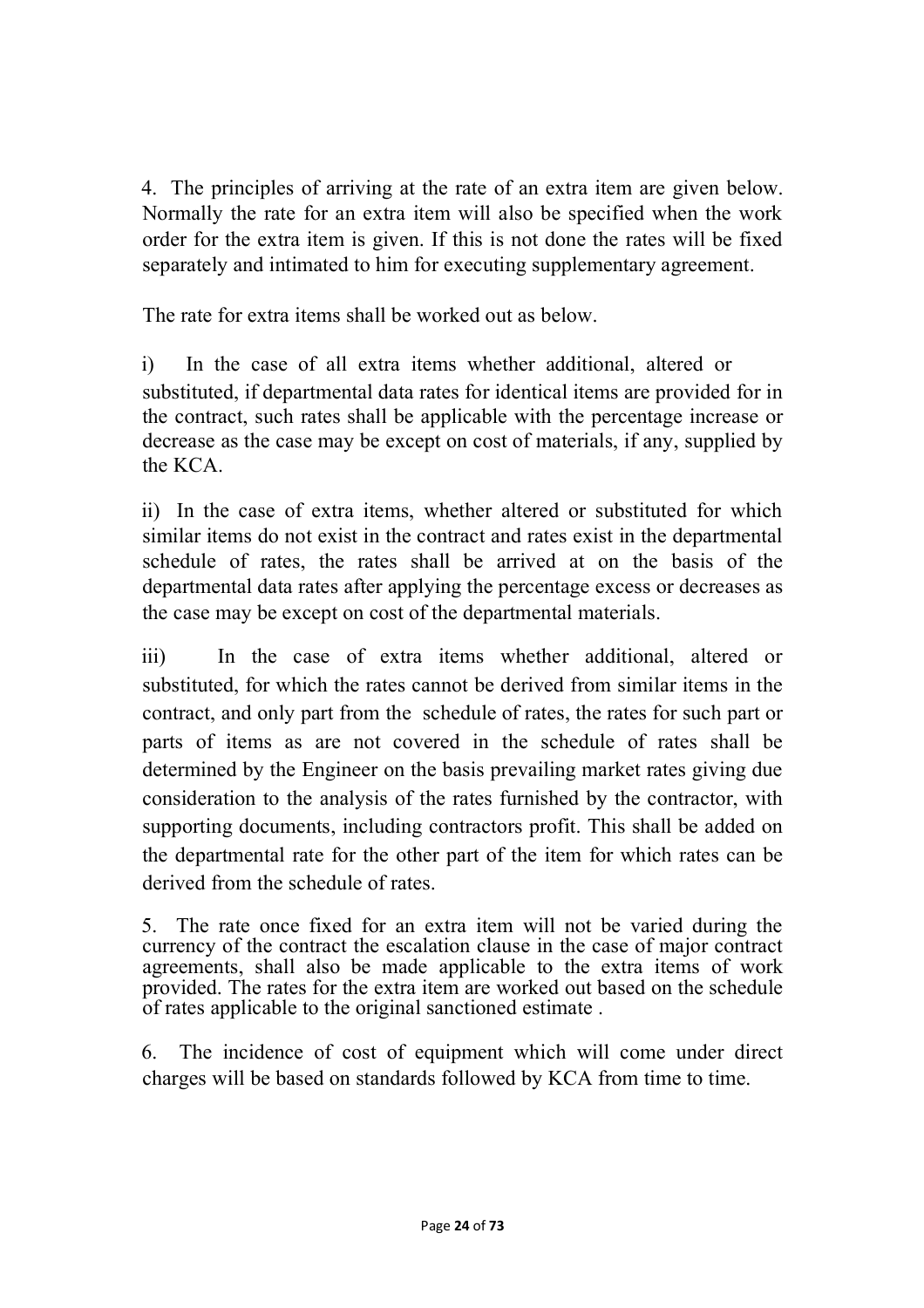9. For extra items cost on labour / material and transport charges will be calculated on the basis of those applicable for the locality as given in DSR prevalent at the time of invitation of tenders for the work.

10. If any material is supplied by the KCA for any extra item, the cost thereof will be excluded while allowing profit.

11. The contractors profit for extra items will be reckoned at 10% excluding cost of departmental materials.

#### **038 Death, Bankruptcy:**

If the contractor shall die or commit any act of bankruptcy or if being a corporation commence to be wound up except for reconstruction purposes or carry on its business under receiver, the executors, successors of other representatives in law of the estate of the contractor any such receiver, liquidator or any person in whom the contract may become vested shall forthwith give notice thereof in

writing to the Engineer-in-charge and shall for one month during which time he shall take all reasonable steps prevent a stoppage of the works, have the option of carrying out the contract subject to his or their providing such guarantee as may be required by the Engineer-incharge not exceeding the value of the work for the time being remaining unexecuted. In the event of the stoppage of the works, the period of the option under this clause shall be 14 days only, provided that should the above option not be exercised, the contract may be terminated by the KCA by notice in writing to the contractor.

## **039 Works on Site and Co-operation with other Contractors:**

The works shall be carried out at such time as the Engineer-in-charge may approve and so not to interfere unnecessarily with the conduct of the KCA's business but the Engineer-in-charge shall give the contractor all reasonable facilities for carrying out the work.

In the execution of the work no person other than the contractor or his duly appointed representative, sub contractor and workmen shall be allowed to do work on the site except by the special permission in writing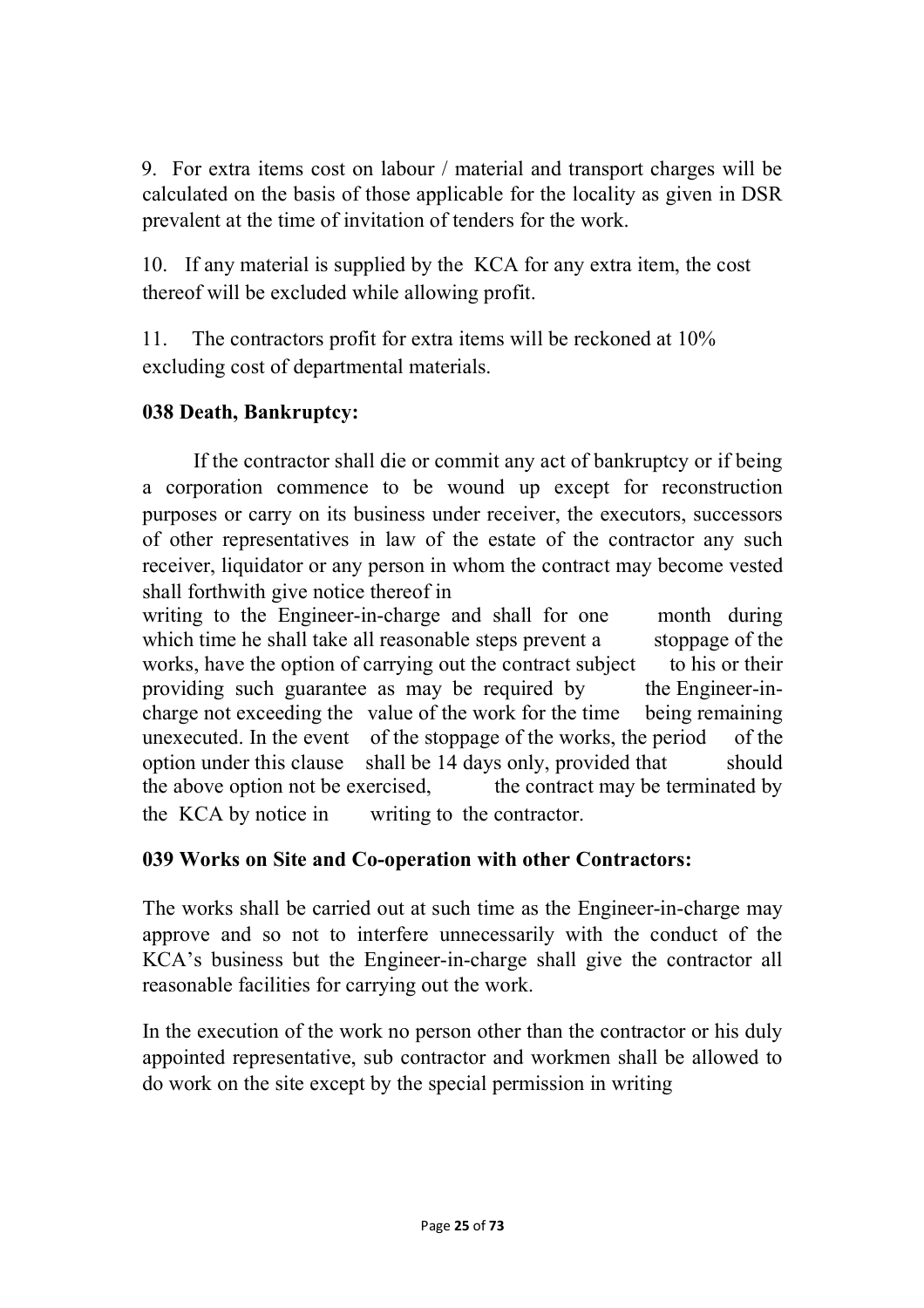of the Engineer –in-charge on his representative, but access to the work at all times shall be accorded to the Engineer-in-charge and his representative and other authorized officials or representative of the kca.

Nevertheless, the contractor shall permit the execution of work by other contractors or tradesman whose name shall have been previously communicated in writing to the contractor by the Engineer-in-charge and offered them every facility for the execution of their several works simultaneously with his own.

## **040 Limited Possession of Site:**

The KCA will provide at the work site the right of way for permanent works or installations, the site for contractor s colony, the site for borrow pits and quarries, channels spoil banks ditches and right or way for access thereto over routes established by the KCA. The Contractor will be permitted to have limited use of such land as well as other available KCA land for construction. In case of medium and large works the contractor shall furnish to the KCA within one month after the award of the contract the exact details of the land required by him for the work at the sites, so that the KCA may move the Government for necessary sanction and further requests for land will not ordinarily be entertained. Should any delay take place in making available the above facility that delay shall not be deemed to be a breach of contract by KCA or should it give the contractor any claim for compensation but appropriate extension of time for the performance of the contract shall be applied for and got sanctioned from the Engineer-in-charge.

In the event of being decided by the Engineer-in-charge that for any reason such as non-acquisition of land and other contingencies the work shall not be commenced shall be suspended or stopped before completion, the contractor will be paid for work actually done and materials supplied up to date of stoppage but the KCA will in no work maybe held responsible for and further liability or loss or damages or any prevented gains.

Until such facility is given as aforesaid no material shall be delivered to or work performed upon the site or other lands for the purpose of carrying out this contract.

The use of site or other lands provided by the KCA shall not be deemed to give the contractor any right of exclusive possession of land, but only such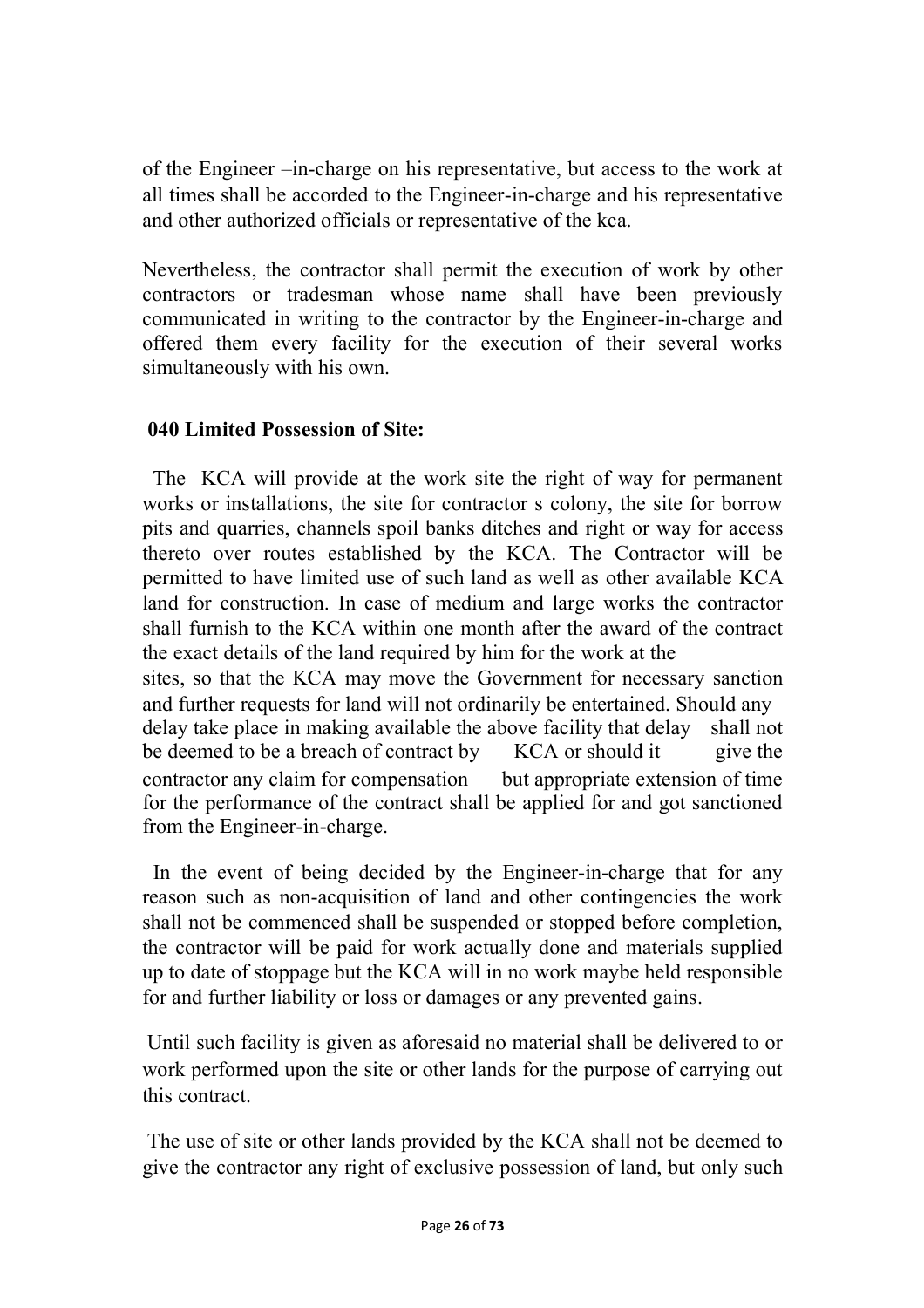right of use as shall be necessary to enable him to perform the works effectively as a license.

#### **041 Finds on works:**

All gold, silver, oil or other minerals of any description and all precious stones, coins treasure, relics of antiquity and other similar things which shall be found in or upon, the site shall be the absolute property of the KCA and the contractor shall duly preserve the same to the satisfaction of the Engineer-in-charge and shall from time to time deliver the same to such person or persons as the Engineer-in-charge may from to time appoint to receive the same.

#### **042 Inspections:**

(a) All materials and work-man ship shall be subjected to inspection, examination and testing by the Engineer-in-charge at any and all times during manufacture and / or constructions and at any and all places where such manufacture and / or construction are carried out. The KCA shall have the right to reject defective material and workmanship or require its correction. Rejected workmanship shall be satisfactorily replaced with proper material without charge therefore and the contractor shall promptly segregate and remove the rejected material from the premises at his own cost. If the contractor fails to proceed at once with the replacement or rejected material and / or the correction of defective workmanship the KCA may be contract or otherwise replace such material and / or correct such workmanship and charge the cost thereof to the contractor and / or may terminate the right of the contractor to proceed further as provided.

(b) The contractor shall furnish promptly and without any additional charge all reasonable facilities, labour and materials necessary for the safe and convenient inspection and test that may be required by the Engineerin-charge. All inspection and tests by the KCA shall be performed in such a manner as no to unnecessarily, delay the work, special, full size, and performance tests shall be as described in the specifications. The contractor shall be charged with any additional cost of inspection when material and workmanship are not ready for inspection at the time of inspection, as required by the Engineer-in-charge.

(c) If the contractor fails to comply with any of the conditions of the contract or with instructions or decision of the Engineer-in-charge issued there under except where otherwise specifically provided in this contract, the Engineer-in-charge may after giving written notice to the contractor take other necessary steps for the compliance of the said conditions,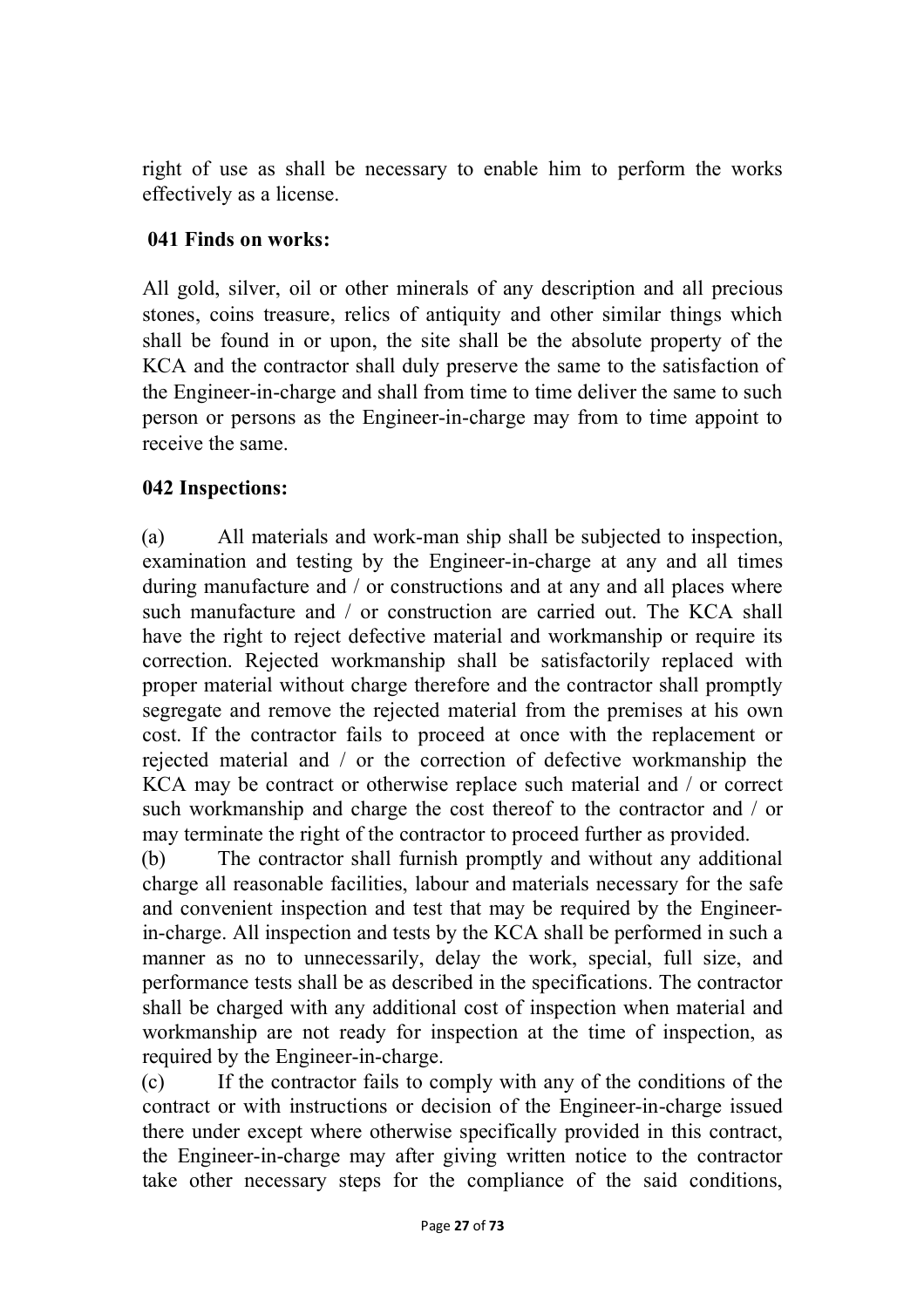instructions or decisions and any expenditure thus incurred shall be recoverable from the contractor.

(d) Should the Engineer-in-charge, consider that work, although not

executed in strict accordance with the specification may be allowed to stand, he is empowered to pay for the same at such reduced rates as he may fix, but this proceeding is quite optional on his part.

#### **043 Lines and Grades**

The contractor shall provide such forms, ladders; spikes, nails, light and such assistance as may be required by the Engineer-in-charge in checking lines and grades. The line and grades takes and bench marks shall be preserved carefully by the contractor until they have served their purpose. Works shall be suspended at such points and for such reasonable tie as may be required to check the lines and grades established by the contractor. No additional compensation will be paid to the contractor for required assistance in checking lines and grades or for loss of time on account of such necessary suspension of work or otherwise on account of requirement of this paragraph.

#### **044 Experience and Qualifications of Contractor**

Previous experience on the part of the tender in the construction of similar works of sufficient magnitude will be a consideration in the award of this contract. Tenders from those who do not have sufficient financial and technical resources and previous experience may not be considered. Proof in support of his experience and financial and technical resources shall be furnished along with the tender.

The tenderer should attach a list of works satisfactorily executed by him during the past five years under KCA works, Government departments or Quasi Government concerns noting there in the name and description of works, probable amount of contract etc.

Those contractors who are related to any officer of the KCA who is in charge or having control of this work are not eligible for tendering. Relationship in this respect will be restricted to father, Mother, Son, Daughter, Brother, Sister, Direct Uncle, Nephew, Father-in-law, Motherin-law and First Cousin of the officer concerned. A declaration to the effect that the tenderer is not related to any Board Officials in charge of this work as mentioned herein shall be furnished with the tender in the form attached to this.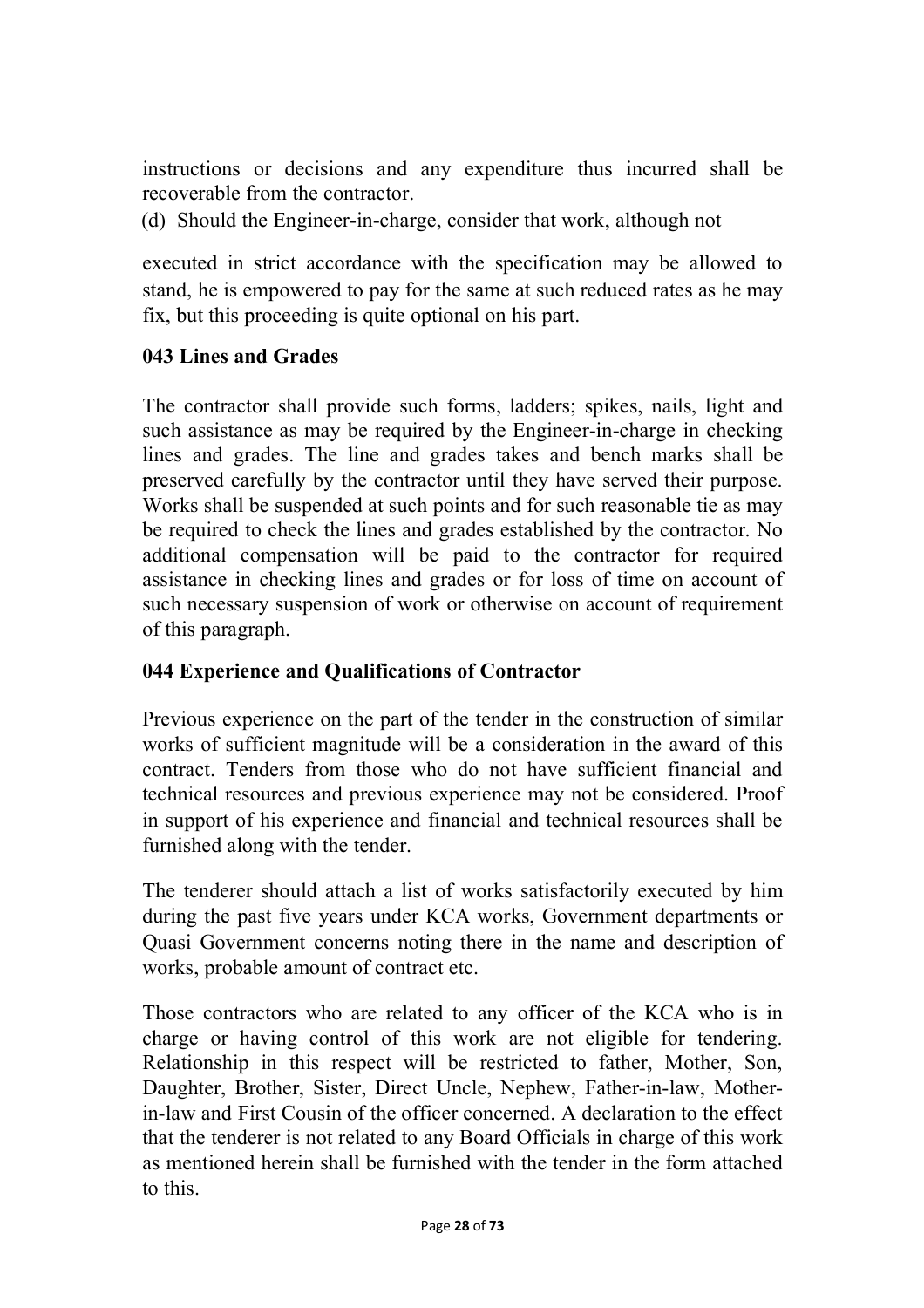# **045 Engagement of Workmen by Contractor and Workmen's Compensation:**

a) The accepted tenderer or firm after executing the agreement should forward to the Secretary, Secretary, Kerala Cricket Association, K.C.A Complex, T.C-24/131(1), Sasthamkovil Road, Thycad, Thiruvananthapuram, 695014 where the work is being carried out, a list of workman proposed to be engaged every day with their names and full address in details, The contractor should maintain muster roll of the workmen showing the details of wages and allowances paid to individual workmen whose address should be clearly indicated and other documents as required by contract labour (Regulation and Abolition Act 1970). The workmen should be mustered in the morning of every day and the muster roll should be made available for inspection of the workers wherever required and

produced for inspection when called for by the Secretary, Kerala Cricket Association, or to his authorized nominee. There should not be any workmen who are not borne in the muster roll present for work on any day of the work.

b) In the event of an accident, the contractor should immediately report in writing the matter to the Secretary, Kerala Cricket Association and to Police and the Labour Commissioner. He shall also have to arrange for medical aid & shall pay such compensation to the concerned parties as is payable according to workmen s compensation Act. If on any account such Compensation is paid by the KCA, it shall be recovered from the contractor concerned by deduction from any amounts due to the Contractor from the KCA by virtue of this contract or otherwise. Interest at the ruling rate prevailing in the KCA shall also be recovered from the

contractor. If the accident is a fatal one the commissioner of workman s compensation should be immediately intimated the details of accident by the contractor, stating whether he accepts or disclaims the liability. In any event KCA will have the right of keeping an amount equal to the probable amount of compensations from the amount payable to the contractor and if the contractor declines to accept the responsibility in genuine case, the KCA will also have the right to recover the amount of compensation from the amount set off and make payment to the injured workmen or the commissioner for workman s compensation in the case of fatal accidents or in regard to persons of legal disability.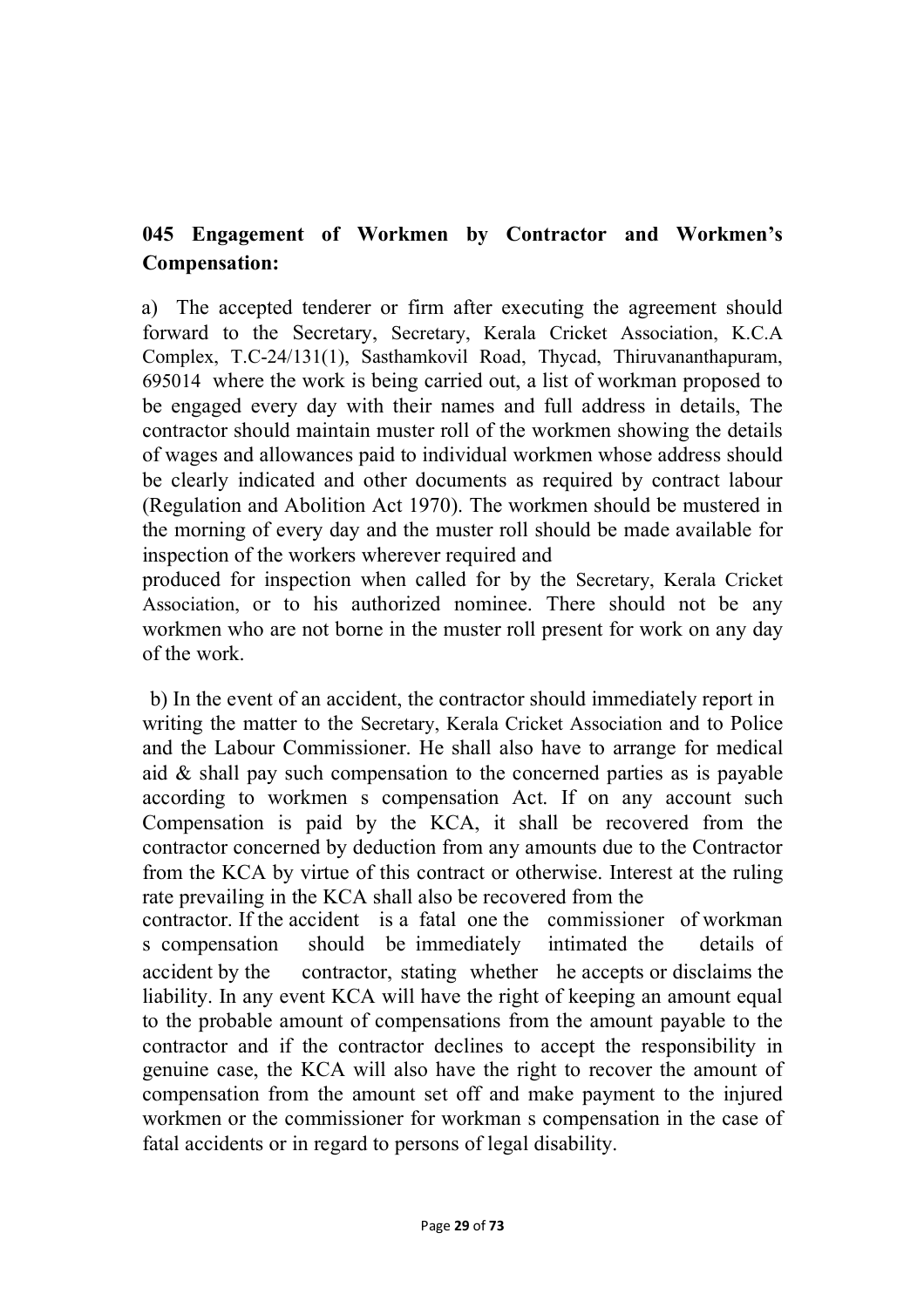c) The Secretary, Kerala Cricket Association, K.C.A Complex, T.C-24/131(1), Sasthamkovil Road, Thycad, Thiruvananthapuram, shall have the right to deduct from the moneys due to the contractor, any-sum required or estimated to be required for making good the loss suffered by a worker or workers on any reasons of non-fulfillment of the conditions of the contract for the benefit of the workers, nonpayment of wages or deductions made from his or her wages which are not justified by their terms of the contract or non-observations of the regulations.

d) The contractor shall be primarily liable for all payments to be made under and for the observations of the regulations aforesaid without prejudice to his right to claim indemnity from his sub-contractors.

e) The regulations aforesaid shall be deemed to be a part of this contract and any breach thereof shall be a breach of this contract:

## **046 Engineer's Decision:**

In the respect of all matters which are left to the decision of the Engineerin-charge including the granting or withholding of certificates, the Engineer-in-charge shall, if required to do so by the contractor give in writing a decision thereon and his reasons for such decisions. All decisions of the Engineer-in-charge shall be final and binding and not liable for arbitration.

## **047 Contractor's Representative and Supervision:**

The contractor shall employ at least one competent representative whose name or names shall have previously been communicated in writing to the Engineer-in-charge by the contractor to superintend the execution of the work. The said representatives or if more than one shall be employed then one of such representatives shall be present at the site during working hours. Any written orders of instruction which the Engineer-in-charge or his duly authorized representative whose name shall have been previously communicated in writing to the contractor may give to the said representative of the contractor, shall be deemed to have been given to the contractor.

The Engineer-in-charge shall be at liberty to object to any representative or person employed by the contractor in the execution of or otherwise about the works shall misconduct himself or be incumbent or negligent and the contractor shall remove the person so objected to, upon receipt from the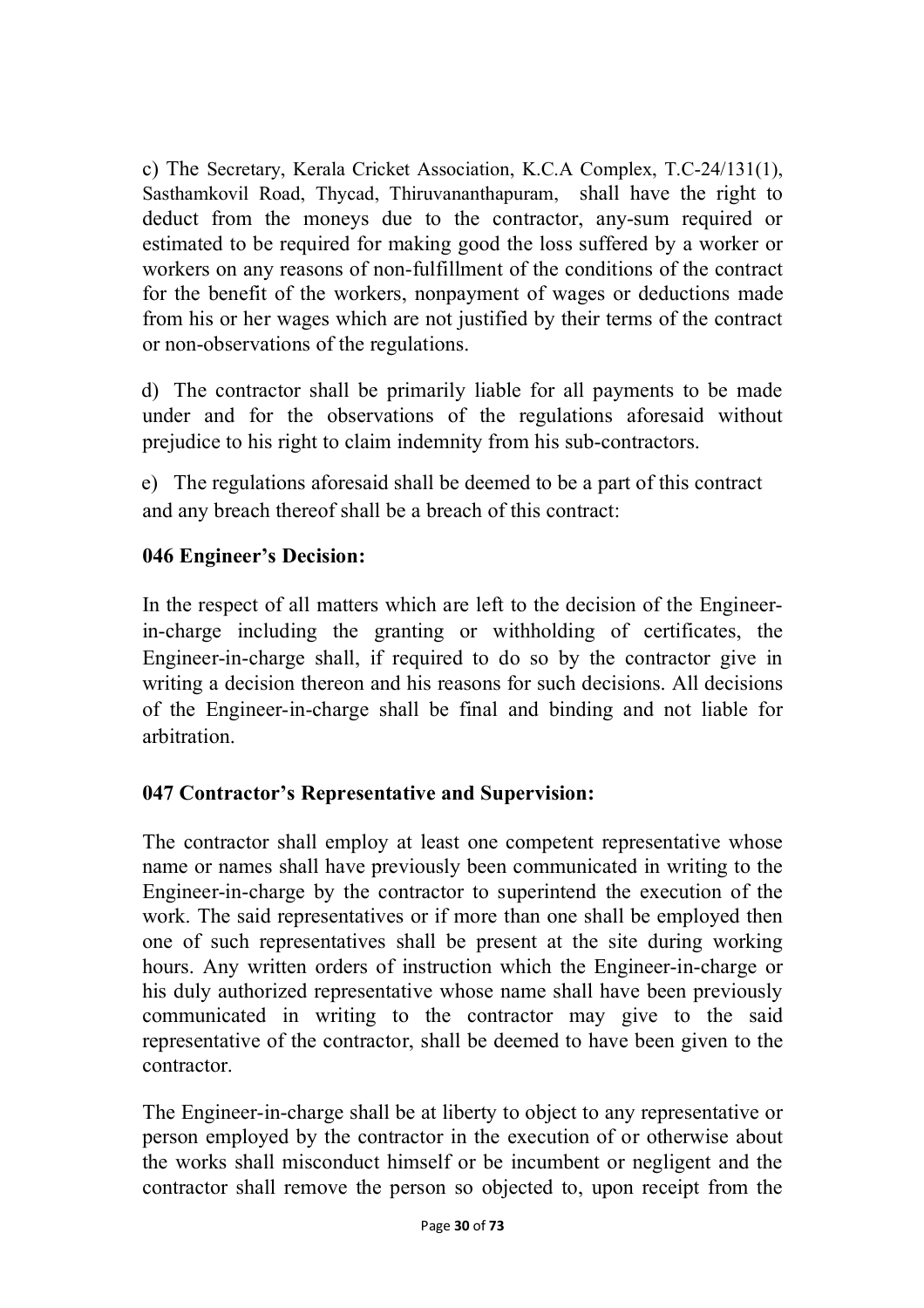Engineer-in-charge of notice in writing requiring him to do and shall provide in his place a competent representative at the contractor s expenses.

For large works the technical organization, shall be suitable enlarged such that the works can be carried out smoothly as determined by the Engineerin-charge.

The contractor shall intimate the Engineer-in-charge in writing the names and identity of technical personal proposed to be engaged on the work.

## **048 Due date of Payments:**

Payments shall be normally due and payable by the KCA within one month from the date of each certificate of the Engineer-in-charge.

## **049 Certificate of the Engineer:**

Every application to the Engineer-in-charge for a certificate must accompanied by a detailed invoice (in triplicate) setting forth in the order of the schedule of items particulars of the work executed in any from specified by the Engineer-in-charge.

The Engineer-in-charge may by a certificate made any correction or modification in any previous certificate which shall have been issued by him and payment shall be regulated and adjusted accordingly.

#### **050 Suspension of Works:**

The KCA shall pay to the contractor all reasonable expenses arising from suspension of the works or delay by order in writing of the KCA or the Engineer-in-charge unless such suspension be due to some default on the part of contractor or sub-contractor, The decision of the Secretary, Kerala Cricket Association, in respect of amount of reasonable expenses shall be final and binding on the contractor, and not liable for arbitration. The contractor shall not suspend the work without the written consent of the Engineer-in-charge. In the event of suspension of the work on contractor s own accord without written permission, the KCA shall have the right to recover all losses to the KCA on account of such a suspension even resorting to Recovery as per prevailing law provisions.

The KCA shall not be liable to pay to the contractor any reasonable expense or any amount towards any loss arising from suspension of the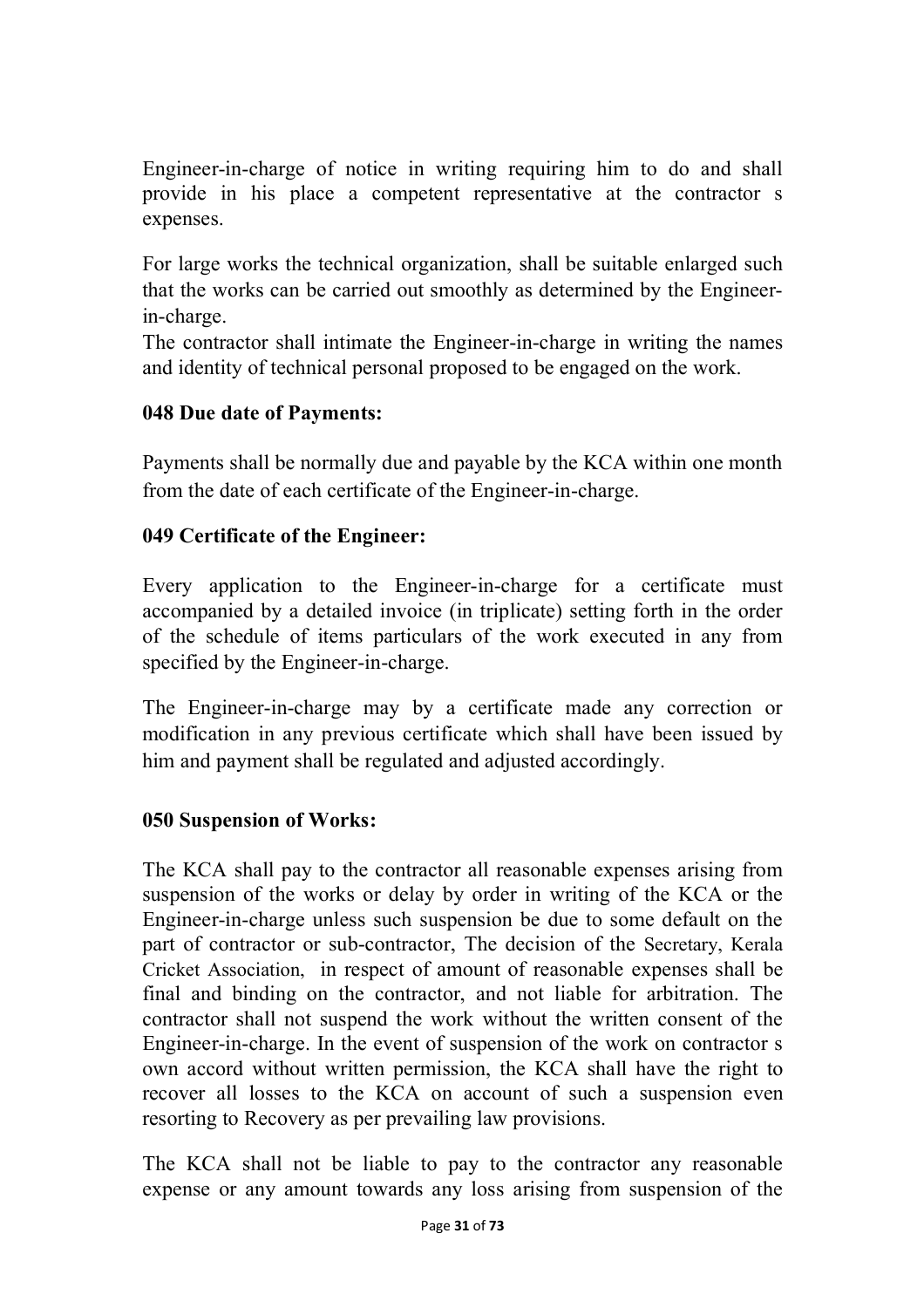works or delay in execution of the work due to any strike or agitation or gherao by the Laborers of the contractor.

#### **051 Bribes, Commission etc.**

Any bribe, commission, gift of advantage given, promised or offered by or on behalf of the contractor or his partner, agent or servant of any one of his or on their behalf to any officer, servant, representative or agent of the KCA relating to the obtaining or to the execution of his or any other contract with the board shall in addition to any criminal liability which he may incur subject the contractor to the cancellation of this and all other contracts. Any question of dispute as to the commission of any offence under the present clause shall be settled by the KCA in such manner and on such evidence or information as they shall think fit and sufficient and their decision shall be final and conclusive.

#### **052 Force Majeure:**

In case the KCA is not able to discharge its obligations from time to time in respect of this contract due to reasons beyond the control of the KCA, the contractor is not eligible for any compensation.

## **053 Negligence and termination of Contract:**

If the contractor shall neglect to execute the work with due diligence and expedition or shall refuse or neglect to comply any reasonable order given to him in writing by the Engineer in charge in connection with the works, or shall contravene the provision of the contract, the Engineer-in-charge may give seven days notice in writing to the contractor, to make good failure, neglect or contravention complained or and should the contractor fail to comply with the notice within reasonable time the date of service thereof, in the case of failure, neglect or contravention capable of being made good within that time then and in such case, the Engineer-in-charge shall be at liberty to employ other workmen and forthwith perform such work as the contractor may have neglected to do or if the Engineer-incharge shall think fit, it shall be lawful for him to take the work wholly or in part out of the contractor s hand and re contract at a reasonable price with any other person or provide any other materials, tools tackle and labour for the purpose of completing the work or any part thereof, and in that event the board shall without being responsible to the contractor for the fair wear and tear of the same have free use of all the materials. Tools,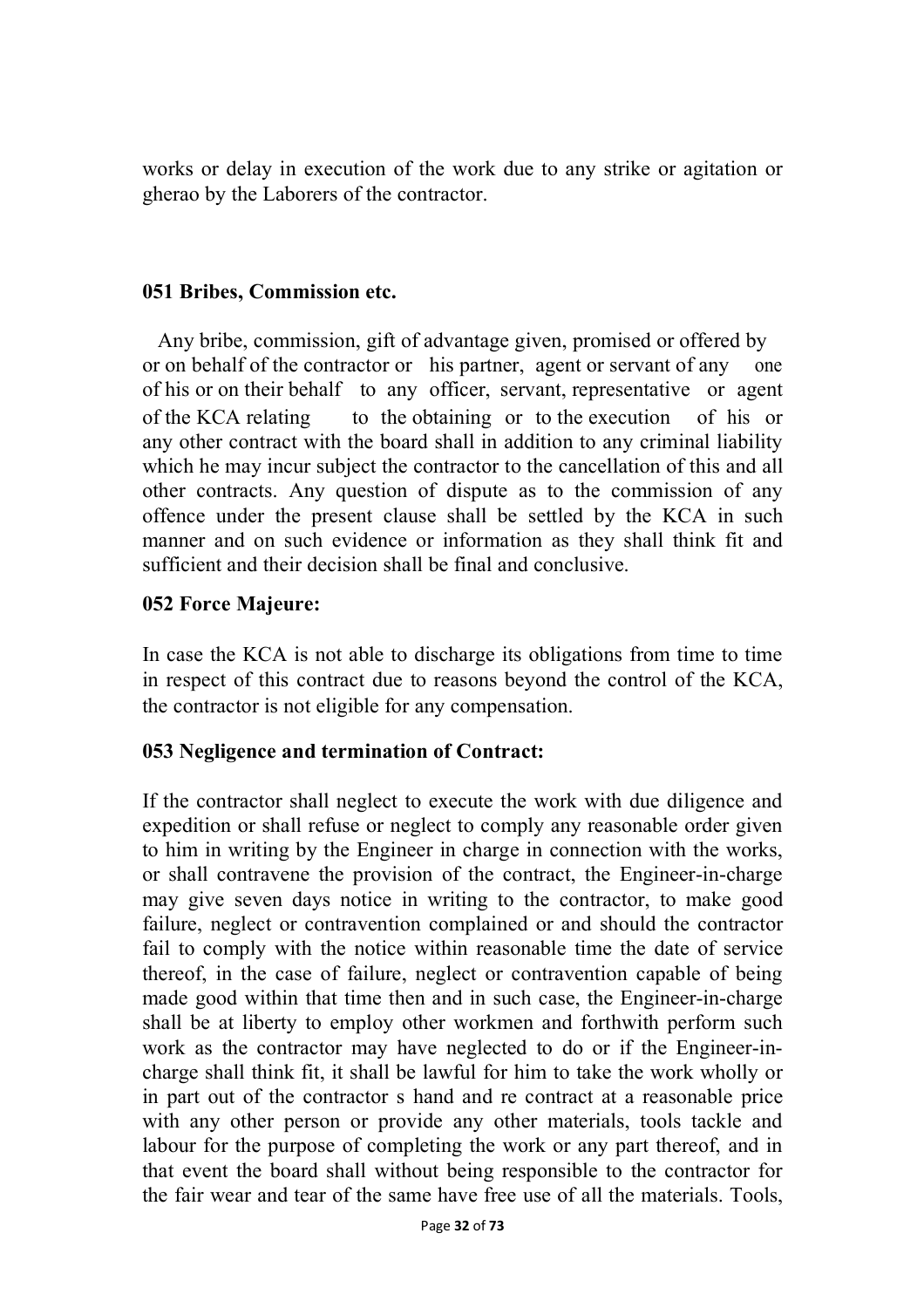tackle or other things, which may be on the site, for use of any time in connection with the work to the exclusion of any right of the contractor over the same, and the board shall be entitled to retain and supply any balance which may otherwise be due on the contractor by them to the contractor or such part thereof as may be necessary to the payment of the cost of executing such work as aforesaid.

If the cost of executing the work as aforesaid shall exceed the balance due to the contractor and the contractor fails to make good the deficit, the said materials, tools tackle or other things which are the property of the contractor may be sold by the KCA and the proceeds applied towards the payment of such difference and the cost incidental to such sale. Any outstanding balance existing after crediting the proceeds of such sale shall be paid by the contractor on the certificate of the Engineer-in-charge but when all expenses, cost and charges incurred in completion of the work are paid by the contractor all such materials, tools tackle or other things remaining unsold shall be removed by the contractor.

Recoveries on this or any other account due to the KCA by the defaulting agency will be made either from the sums that may be due to contractor on this or any other work or if possible under the law in force in Kerala.

In the event of termination of contract, the contractor must forthwith make available to the department all the working areas and access thereto as well as sites which were in his occupation for the performance of the contract. He should also return the tools and plant which were given to him by the KCA. In this case the contractor will be called upon to bear the extra cost, if any, involved in making fresh arrangements for the work but shall have no claim whatsoever should the fresh arrangements result in profit to the KCA.

#### **054 Progress:**

The contractor should maintain proportionate progress in execution of work with the target date for the work in view. Shortly after the contract is awarded, the contractor should furnish a program of work keeping in view the above target dates and try to improve on the same. The program should be got approved and adhered to. Where the program has to be deviated, prior approval of the Engineer-in-charge should be obtained explaining the cause for such deviation and a revised program made out. In preparing such a revised program the target dates mentioned above will not normally be allowed to be altered except for reasons entirely unforeseen or beyond the control of the contractor. For medium and large size works, the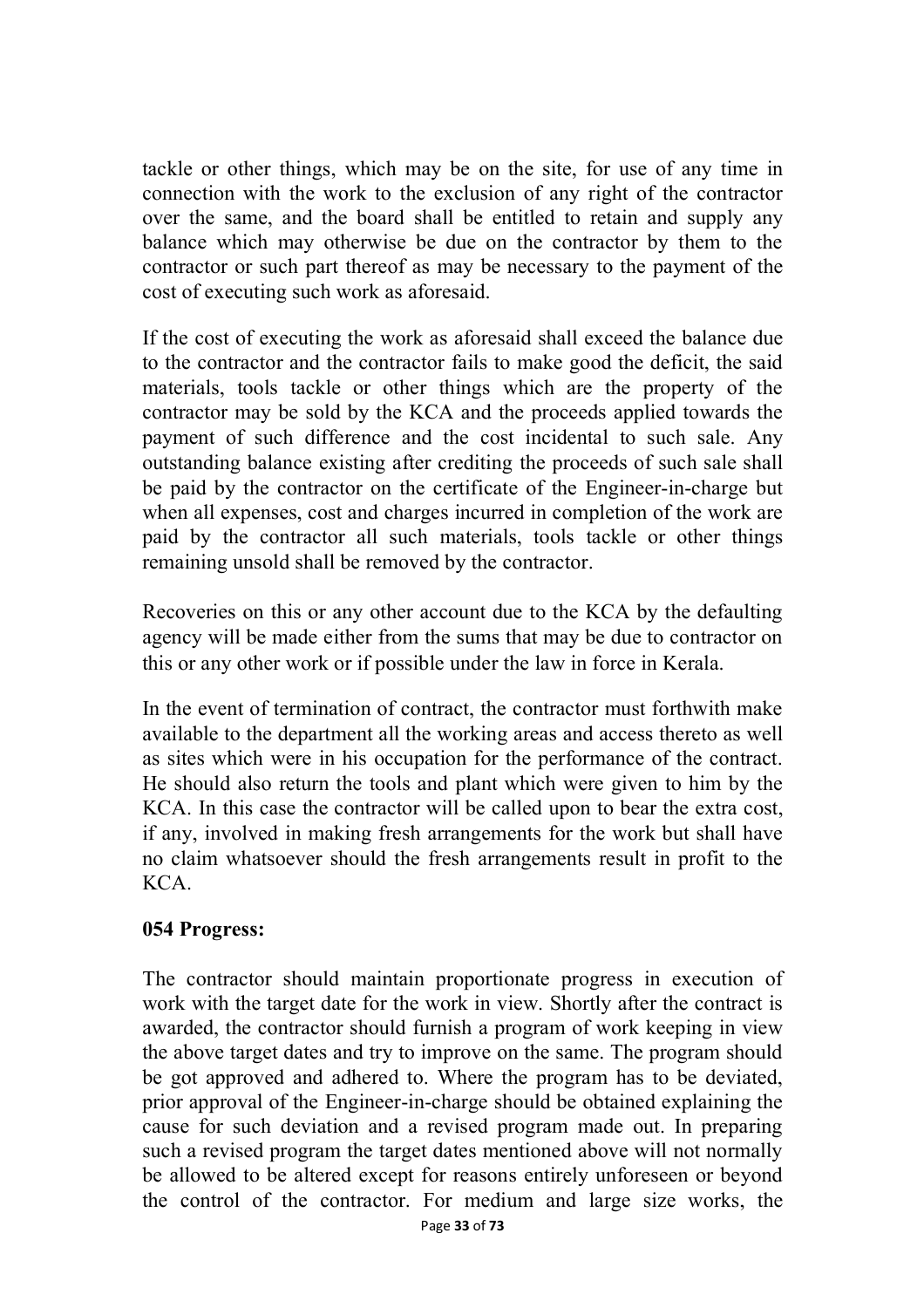program shall be submitted in a PERT chart detailing the sequence of all operations from beginning till end of work. The work shall be proceeded with only after approval of the program. The contractor shall also report in prescribed proforma the progress of work during week and analyze the progress with respect to approved program and give reasons for delay and indicate steps taken to correct the shortfall.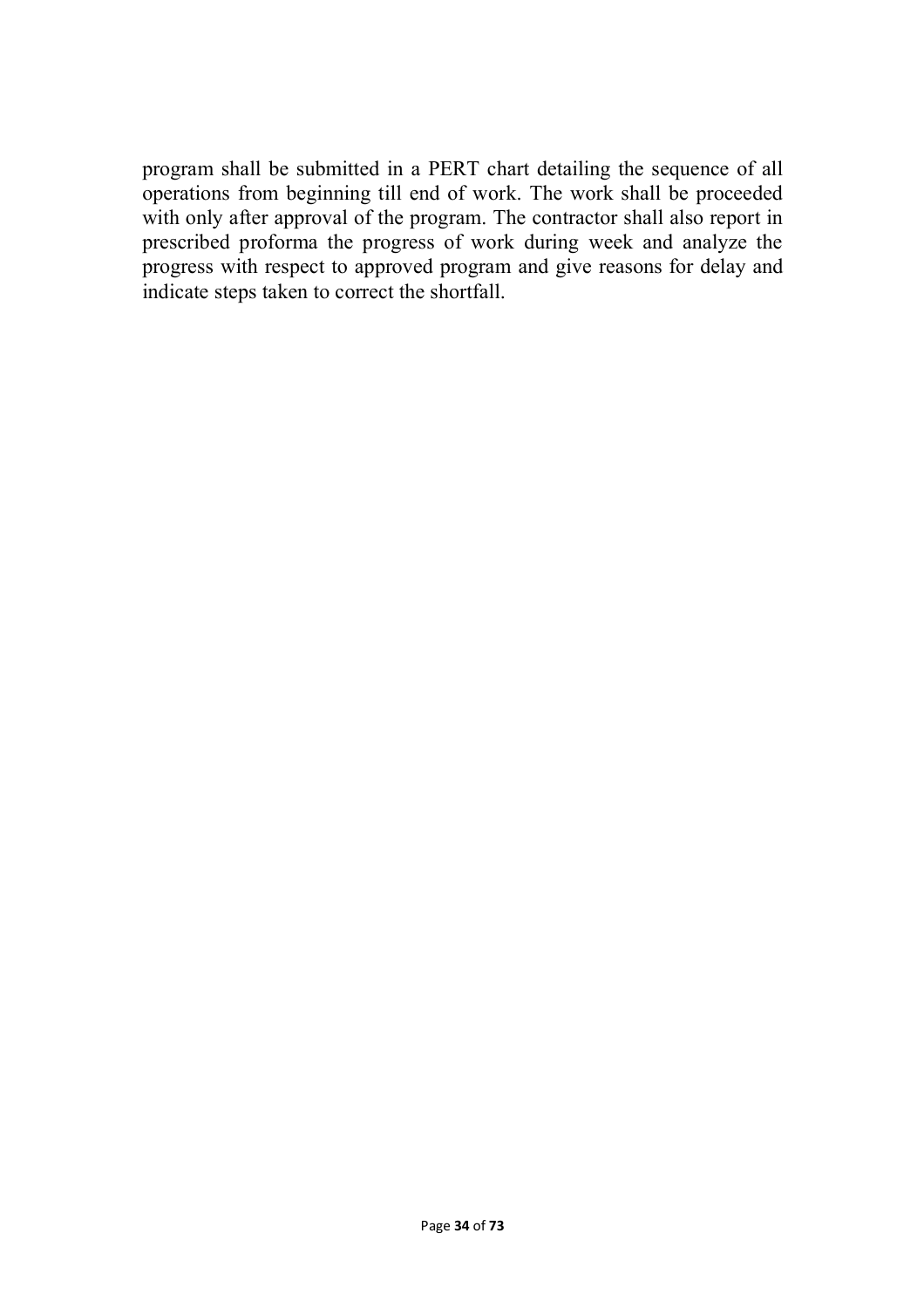To achieve the required progress, work has to be carried out round the clock whenever necessary the period of completion and number of working days specified shall not be affected by the number of shifts worked each day. No extra amount on account of any shift work is payable to the contractor. Sufficient notice should be given by the contractor to the Engineer-in-charge regarding the details or works in shifts so that necessary departmental supervision could be provided.

If the contractor shall be hindered in the execution of his work so as to necessitate an extension of time allowed for its completion he shall apply in writing to the Engineer-in-charge who shall, if reasonable grounds be shown, authorities such extension of time, if any, as may in his opinion, be necessary, and without such written authority of the Engineer-in-charge, the contractor shall not be exempted from the damages leviable under the terms of this contract.

#### **055 Work carried out at night:**

Wherever work is carried out at night, adequate lighting of working areas and access paths should be provided by the contractor, at his cost.

## **056 Liquidated Damages:**

The data fixed by the agreement authority for the commencement and completion of work as entered in this agreement shall be strictly observed by the contractor who shall pay damages at the rate of one percent (1%) on the estimated value of the contract for every week limited to 10% that the work remains uncommenced or unfinished after the proper date. And further to ensure good progress during the execution of works, the contractor shall be bound unless the contract provides otherwise in all cases in which time allowed for the work exceeds one month to complete one fourth of the whole work to be done, when one-fourth of the whole time allowed for it has elapsed, one half of the work when one half of time has elapsed and three-fourths of the work when three-fourths of the time has elapsed, and the penalty for failure in either of these cases shall likewise be that the contractor shall be subject to pay weekly damages at the rate of one percent (1%) on the estimated value of the amount of the work, limited to 10%, that should be completed by that time. All damages payable under this clause shall be considered as liquidated damages to be applied to the use of the Board without reference to the actual loss sustained owing to delay.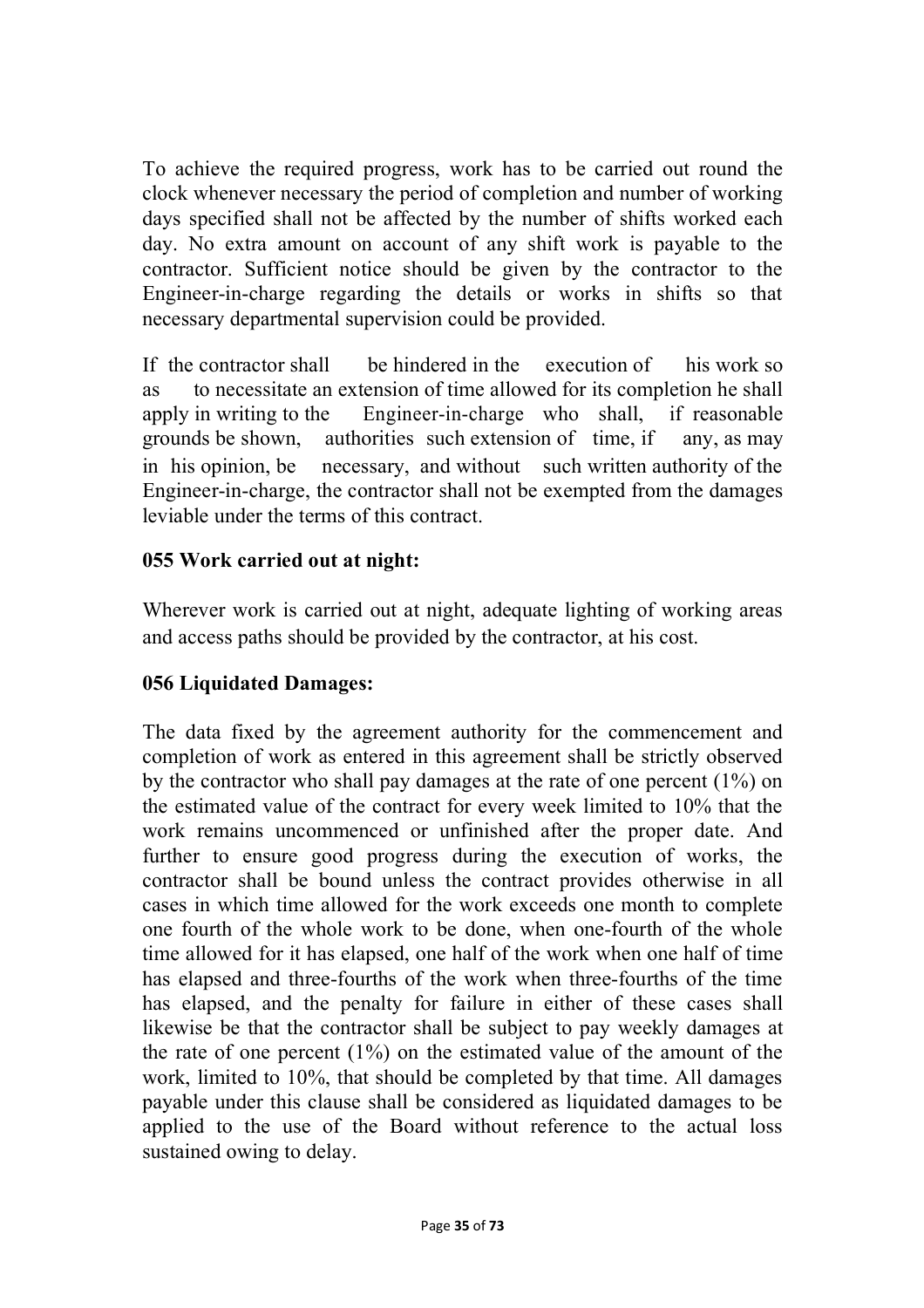The KCA shall also have right to claim damages for the loss sustained by the KCA owing to the delay in execution of the work by the contractor or due to the negligence or other action on the part of the contractor in violation of the provision of the contract.

## **057 Terms of Payment:**

(a) Payment will be made for works done at the rates specified in the accepted schedule .

(b) The rates are expected to cover all incidental charges and are for finished work as per specifications and conditions of contract.

(c) Normally part payment will be made once in every month based on quantities of work done subject to the limitations specified in respect of the following items.

(i) For excavation in any part of the work, payment will be made only after the excavation in that part is completed.

(ii) For drilling work, payment will be made only after the holes concerned in the measurement are drilled completely.

(d) All payment made as above will be treated as part or interim payments subject to such adjustments as may be needed at the time of final measurements are taken.

(e) In the case of large works KCA may consider fortnightly provisional payments for major items which will be adjusted in monthly consolidate bills which themselves are interim payments.

(f) The final bill shall be submitted by the contractor in the prescribed

form within one month of completion of the work. Otherwise the Engineer's certificate shall be accepted as final and binding on all parties.

(g) The onus of preparing fortnightly / monthly bill in acceptable performa rests with the contractor, however payment will be made only after the department checking the measurements and satisfying itself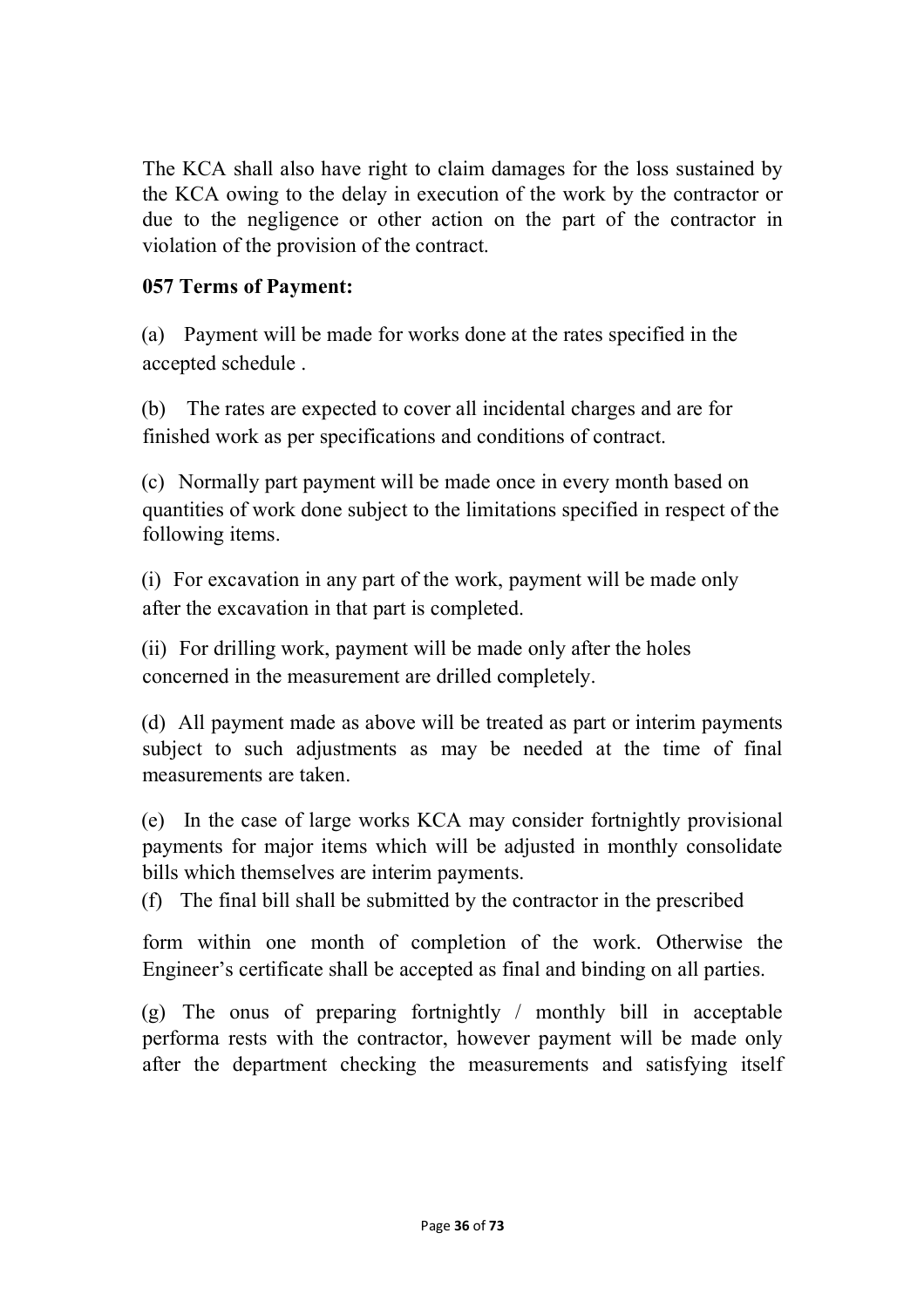about the accuracy of the measurements and the bill.

(h) No work will be paid for, unless thoroughly good and fully in accordance with the specifications and should prove inadvertence bad work be passed and paid for, it will nevertheless be perfectly competent for the Engineer-in-charge to strike the same out of the account at any future time and record the value at any date previous to or at the time of granting the final certificate.

(i) If any amount which by virtue of this contract may be due to the contractor be not claimed for payment within 3 months from the date on which it falls due, the same will be placed in deposit account and if the amount so placed remains unclaimed for 3 years thereafter the contractor or others to whom it may legally be due will forfeit the same which will be finally credited to the KCA.

## **058 KCA's Right to execute the work:**

The KCA reserves the right to execute any portion of the contract either themselves of otherwise without assigning any reason thereof and in such an event the contractor will have no claim for any compensation whatsoever, in case when the works are supplemented or arranged otherwise due to default on the part of the contractor, the provisions under termination of contract shall apply.

## **059 Advance to Contractors:**

Advance amount of any kind will be given to the contractor as per the prevailing rules of the KCA.

## **062 Drawings:**

The drawings which form a part of these specifications show the work to be done under these specifications as definitely and in as much detail as is possible at the present state of the development of the design. These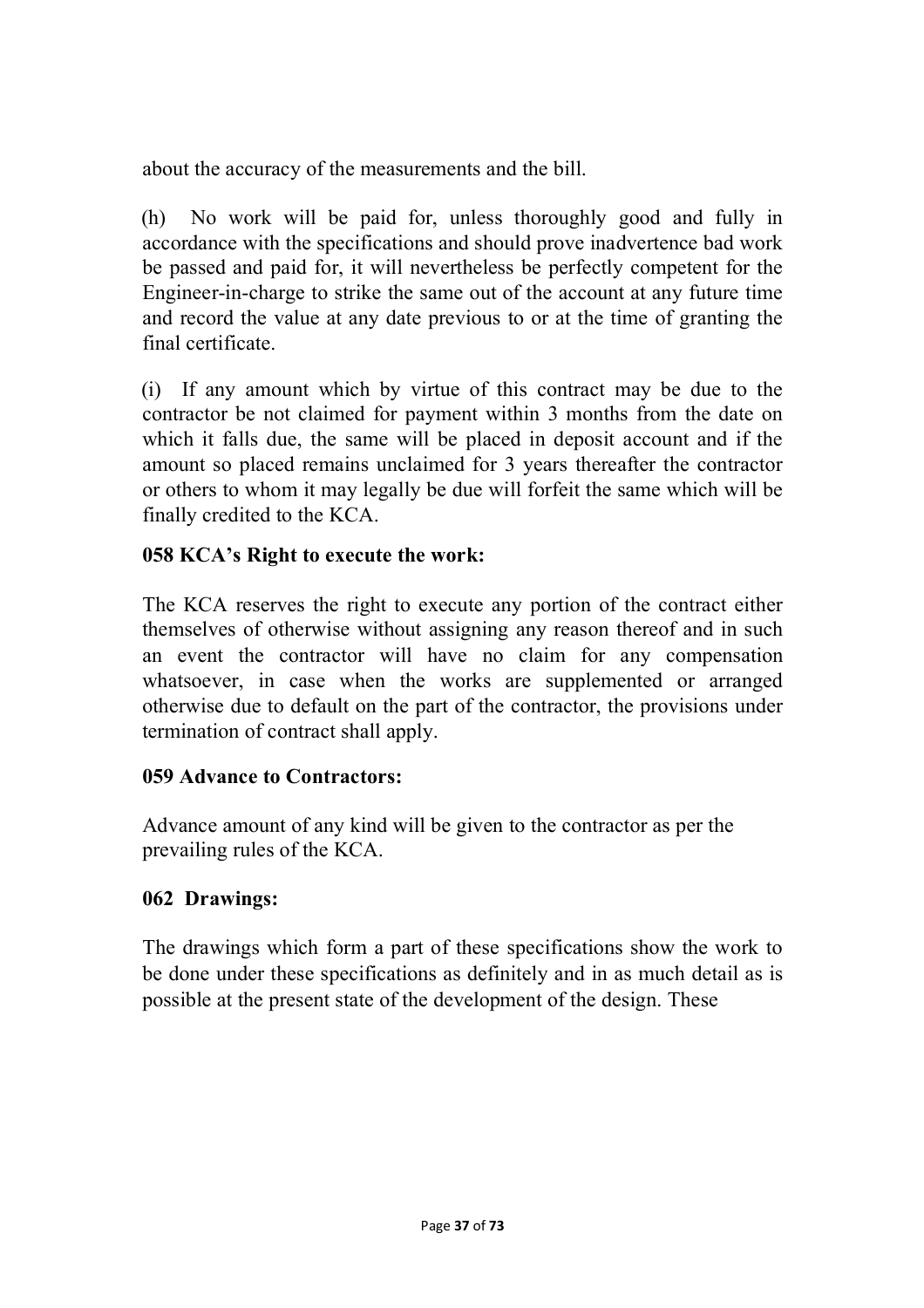drawings will be supplemented or superseded as the work progresses by such additional general, revised and detailed drawings as may be considered necessary or desirable by the agreement authority. Such additional, general, revised and detailed drawings will show dimensions and details necessary for construction purpose more completely than are shown on the attached drawings for all features of the work and for the installation of machinery or equipment not yet purchased. In case here is difference in details or in specification in these drawings from those given in tender specifications and drawings, the details given in these additional, general, revised and detailed drawings shall prevail. The contractor shall be required to perform the work on these feature and in accordance with the additional general, revised and detailed drawings mentioned above. The contractor shall check all drawings carefully and advice the agreement authority any errors or omissions discovered. The contractor shall not take advantage of errors or omissions, as full instructions will be furnished to the contractor, should any errors omissions be discovered, the contractors shall on request be furnished with such additional copies of the specifications and drawings as may be required for carrying out the work.

The drawings and specifications are to be considered as explanatory of each other and should anything appear one that is not described in the other, no advantage shall be taken of any such omission. In case of disagreement between specifications and tender drawings, the conditions of the specifications shall govern the contract. Should any discrepancies however, appear, or should any misunderstanding arise as to meaning and interpretation of the said specifications or drawing or as to the dimensions or the quality of the material or the proper execution of the works or as to the measurements or quality and valuation of the works executed under the contract or extra thereupon the same shall be finally decided by the agreement authority.

Figured dimensions on drawings shall supersede measurements by scale and drawings to a large scale shall take precedence over those on a small scale. Special directions incorporated on the drawings shall be complied with strictly.

### **060 Clean up**

Upon completion of the work the contractor shall remove from the vicinity of the work all plant, buildings, rubbish, unused materials, concrete forms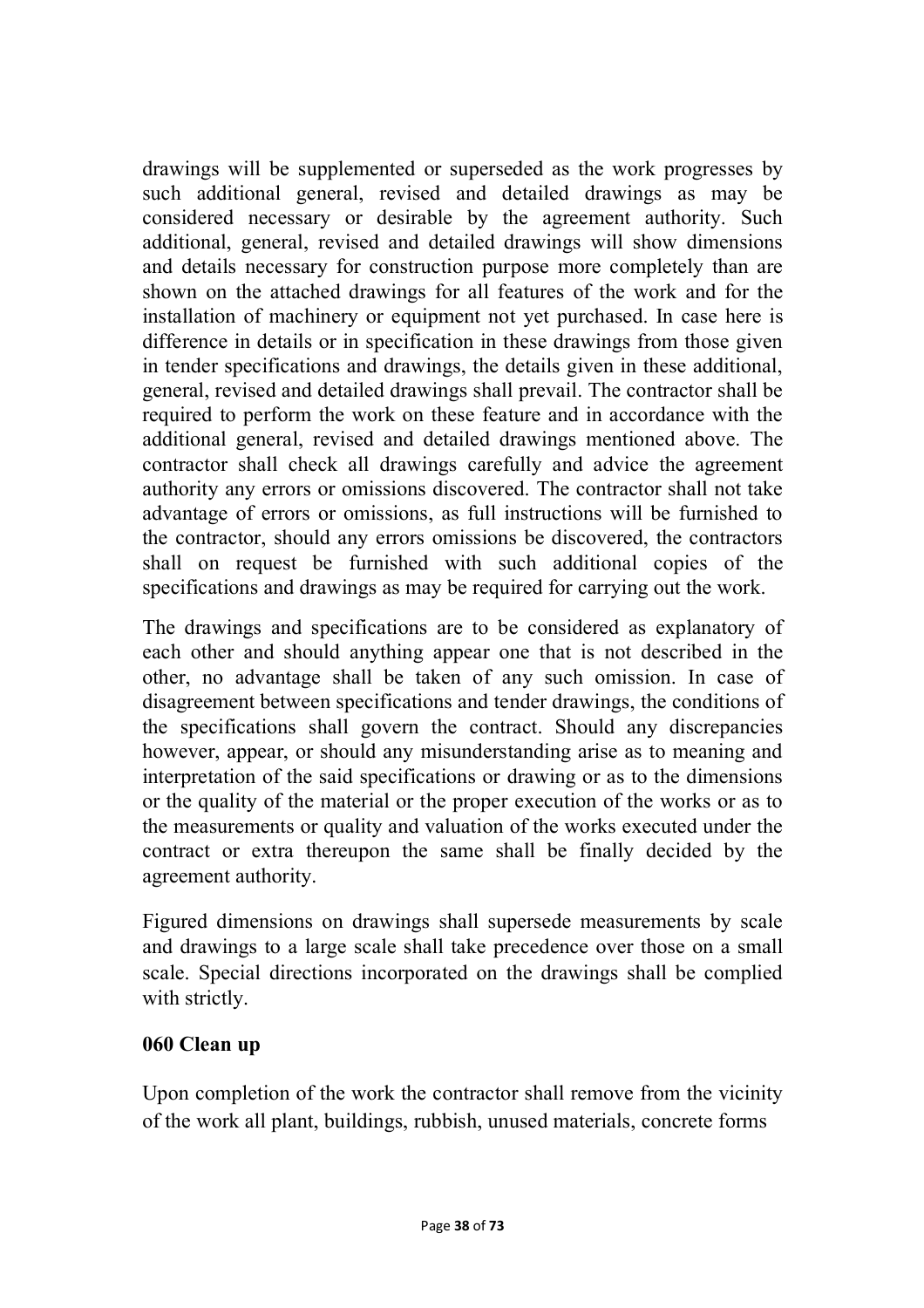and other like materials belongings to him or under his direction during construction to the satisfaction of the Engineer-in-charge and in the event of his failure to do so, the same may be removed by the KCA at the expense of the contractor.

# **061 Works to be executed to the satisfaction of the Engineer -incharge.**

The contractor shall proceed with the works with diligence and expedition and the supervision and direction and shall be carried on to the entire satisfaction of the Engineer-in-charge who shall have full power to order the contractor to alter, enlarge or diminish the forms, dimensions portion or quantities of any of the works or to make use of materials and workmanship of different descriptions and qualities from those herein specified. Works are to be properly carried out to the satisfaction of the Engineer-in-charge.

The whole of the works entrusted to him together with any temporary works associated therewith, shall be carried out in the most substantial, proper and workmen like manner with the best materials and workmanship, and to the entire satisfaction of the Engineer-in-charge and in such order of time as he may direct. The contractor shall attend to and execute without deal, all orders and instructions which may from time to time be issued by the Engineer-in-charge, when the works or their appurtenants foul with the arrangements of other units of work not covered by this specification, working methods shall be discussed with the Engineer-in-charge and his prior concurrence obtained.

## **062 Execution of works in conformity with the contract documents**

The whole of the works entrusted to the contractor shall be executed in perfect conformity with the contract documents, and such explanatory and detailed drawings and directions as may be furnished from time to time by Engineer-in-charge for the guidance of the contractor.

## **063 Contract includes all necessary operations:**

The contract is to include the whole of the work, whether permanent or temporary which are described in or implied by the contract documents which may be inferred to be obviously necessary for the efficiency, stability and completion of the permanent works also the performance of all other operations and the supplying of all materials labour and chargeable expenses and things described in or implied by the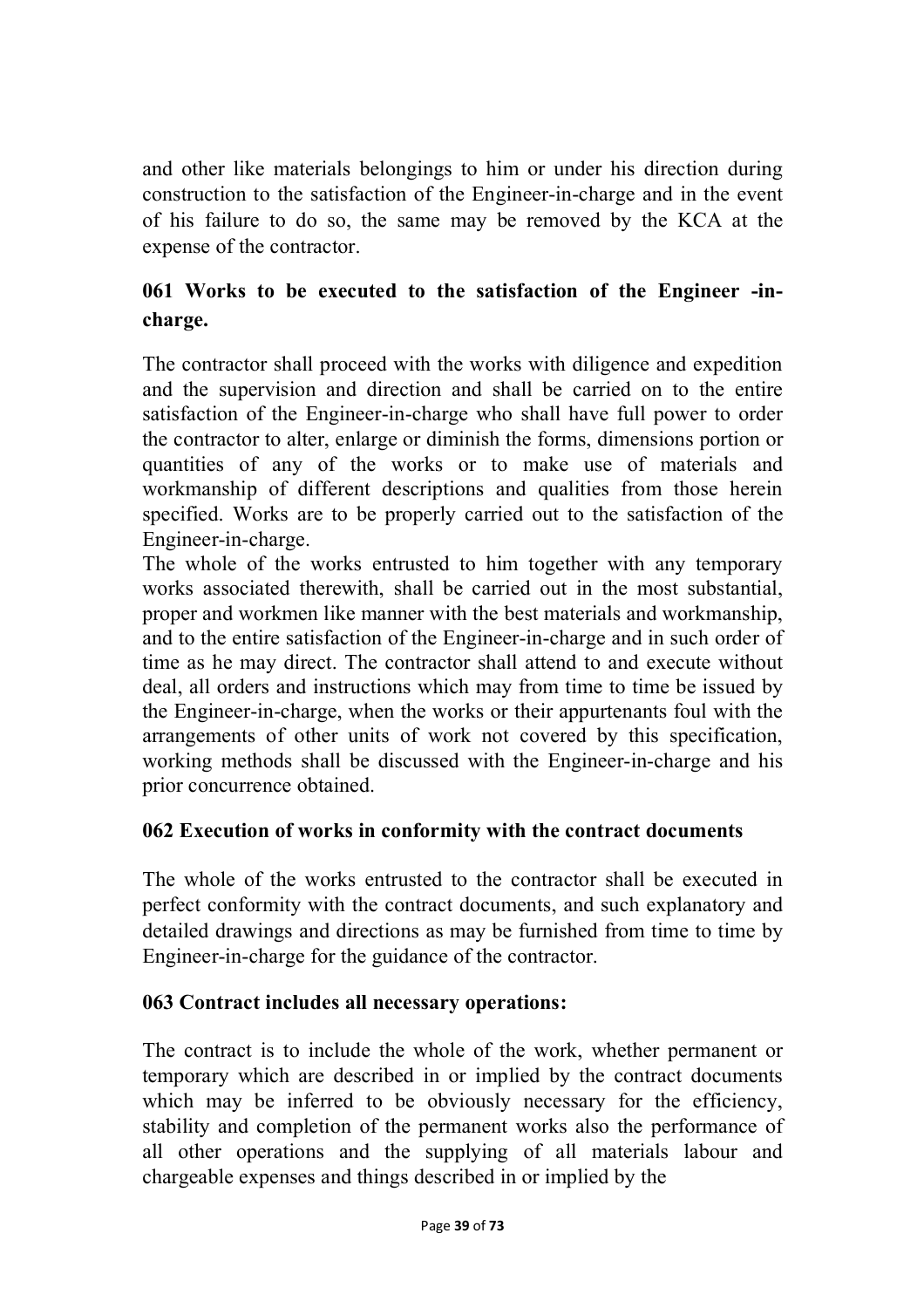contract documents which may be desirable or required for the completion in all respects of the above works to the entire satisfaction of the Engineerin-charge and all such matters shall be deemed as included in the contract rate / sum quoted by the contractor.

Works shown upon the drawings and not mentioned in the specification without being shown on the drawings shall nevertheless be held to be included in this contract, and their execution is to be covered by the quoted contract rate/sum in the same manner as if they had been expressly shown upon the drawings and described in the specification also. If the contractor has any doubt with regard to any details mentioned in the drawings or in the specifications, he may refer the matter to the Engineer-in charge in wiring and get the clarifications needed.

# **064 The contractor to supply and be responsible for the sufficiency of the means employed**

The contractor must take upon himself the entire responsibility for sufficiency of scaffolding, timbering, machinery, tools or implements and generally of all the means including labour, materials, etc., used for the fulfillment of this contract, weather such means may or may not be approved of recommended by the Engineer, and the Contractor must accept all risks in the execution of work including risks of accidents, or damages, from whatever cause they arise, until the completion of this contract.

## **065 Fencing and Lighting:**

Excepts as herein after provided the contractor shall unless otherwise specified be responsible for the proper fencing, guarding, lighting and watching of all works comprised in the contract and for the proper provision of temporary roadway, footways, guards and fences as far as the same may be rendered necessary by reasons of the work for the accommodation and protection of foot passengers or other traffic and of the owners and occupants of adjacent property and of the public.

## **066 Liability for damage to works or plant:**

The contractor shall during the progress of the work, properly cover up and protect the work and plant from injury by exposure to the weather, natural calamities such as flood, rain and by any other causes and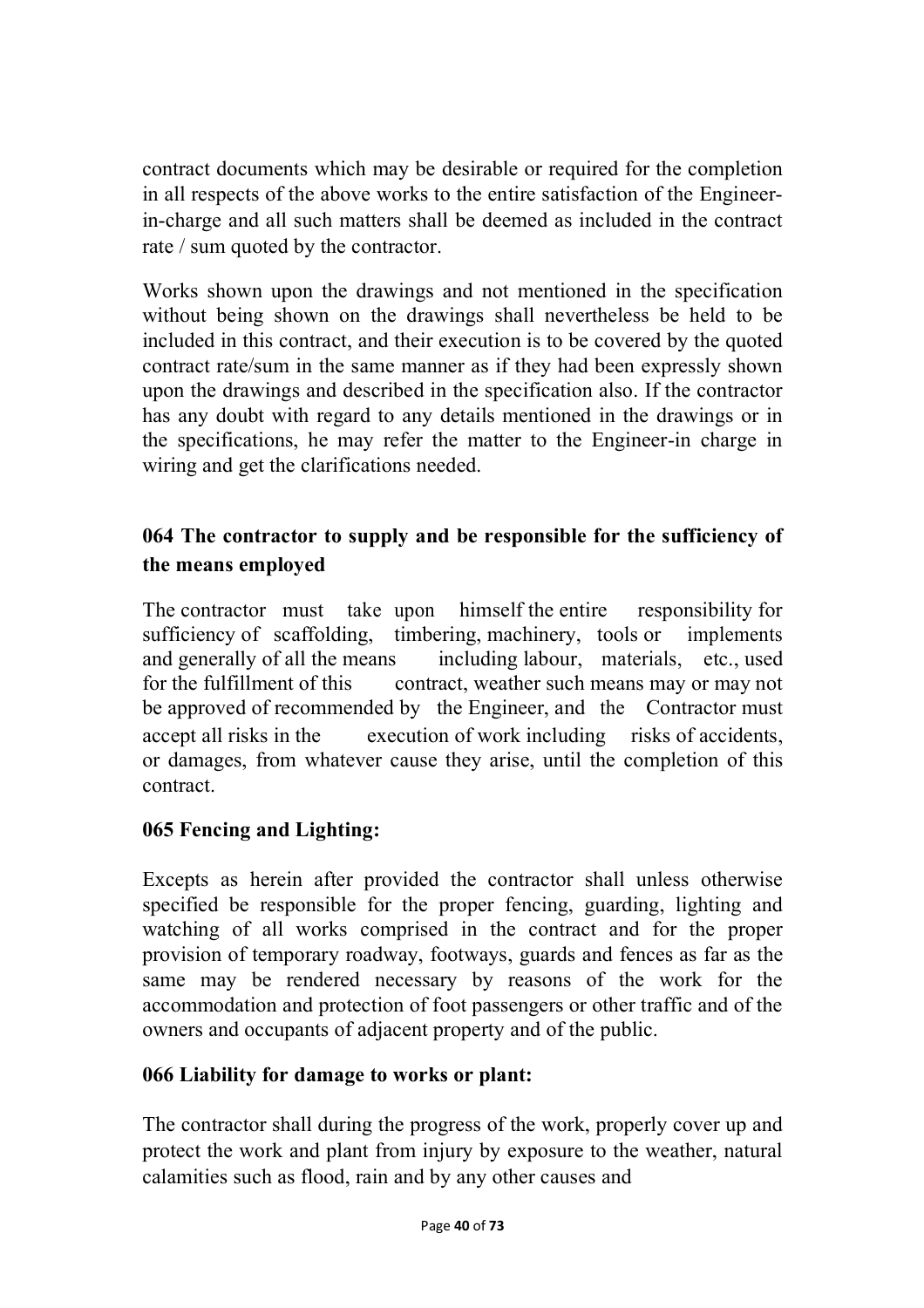shall take every reasonable, proper timely and useful precaution against accident or injury to the same from any cause and shall be and remain answerable for and all liable accidents or injuries thereto, which may arise or be occasioned by the acts or omissions of the contractor or his supervisory staff or his workmen or his subcontractors, and all losses and damages to the works or plant arising from such accidents or injuries as aforesaid shall be made good in the most complete and substantial manner by and sole cost of contractor and to the reasonable satisfaction of the Engineer –in-charge. Should any such loss or damage happen to units of works or plant or material falling outside the scope of this contract even these shall be replaced or compensated for by the satisfaction of the Engineer –in-charge.

Until the work shall be or deemed to be, taken over the contractor shall be liable for, and shall indemnify the KCA in respect of all damages or injury to any person or to any property of the KCA of others occasioned by the act of the contractor or members of this organization including his workmen or his sub-contractors or piece-work contractor or by defective work or materials but not due to causes completely beyond his control.

It is the responsibility of the contractor to ensure that his blasting operations will not cause hazardous ground movements such as land slide and rock fall, and will not induce any cracks, fractures dislocations in any engineering structures nearby. The contractor shall be liable for any damage resulting from his blasting operations and shall repair or reconstruct all damages caused by blasting operations to the satisfactions of the Engineer-in-charge at contractor's cost. The Engineer-in-charge may at any time direct the contractor to reduce the level of vibrations induced by his blasting operations and his directions shall be complied with. This assistance from the KCA will not in any way relieve the contractor of his responsibility of carrying out the blasting operations safely.

The contractor has to detail the techniques he intends to utilize to ensure safe blasting and thus prevent any damage to structures, rock, etc. While submitting his tender and he shall also establish the procedure suggested to ensure safe blasting. Blasting operations and storages of explosive shall conform to applicable rules and regulations.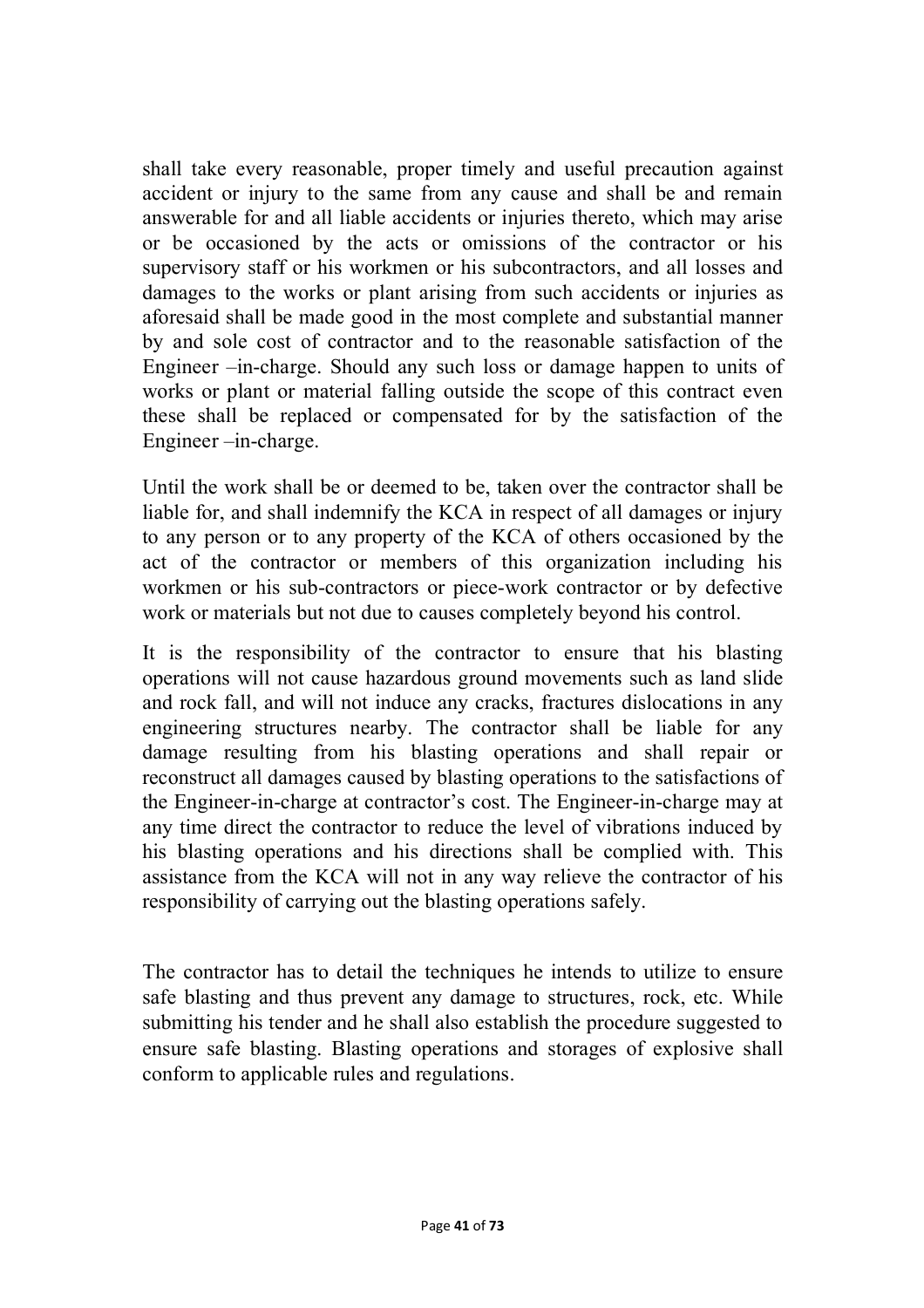#### **067 Materials, workmanship etc.**

The work shall be executed in a thoroughly substantial manner with materials workmanship of the best quality and strictly in accordance with the specification, and with the drawings or with such other drawings of written instructions as may from time to time be furnished to the contractor in accordance with the terms of this contract and shall be completed in every respect with all materials and workmanship implied and necessary accordance to the fair interpretation and meaning of the same and should there be any discrepancy between the drawings and specifications or any difference or dispute as to the dimensions to be worked to or the quality of the materials to be used or the mode of doing or periodical quantity of the work to be executed or with respect to any subject arising out of his contract the decision of the Engineer-in-charge shall be final and binding on the contractor.

#### **068 Construction Programme:**

The contractor shall draw up a construction program in such a manner as to complete the whole work in the time of completion specified elsewhere in the specifications. The construction program shall be in such form and in such detail as to properly show the sequence of operations and the period of time required for completion of the work under each item of the schedule, irrespective of the fact that contractor s program is accepted in general, the contractor will have to expedite or slow-down certain items of work as directed by the Engineer-in-charge when sufficient and reasonable notice is given to him. Revised construction program shall be submitted at intervals of 3 months for the approval of the Engineer in charge. In addition thereto, the contractor shall immediately advise the Engineer-incharge of any proposed changes in his construction program such revision shall not however affect or supersede the period of completion stipulated.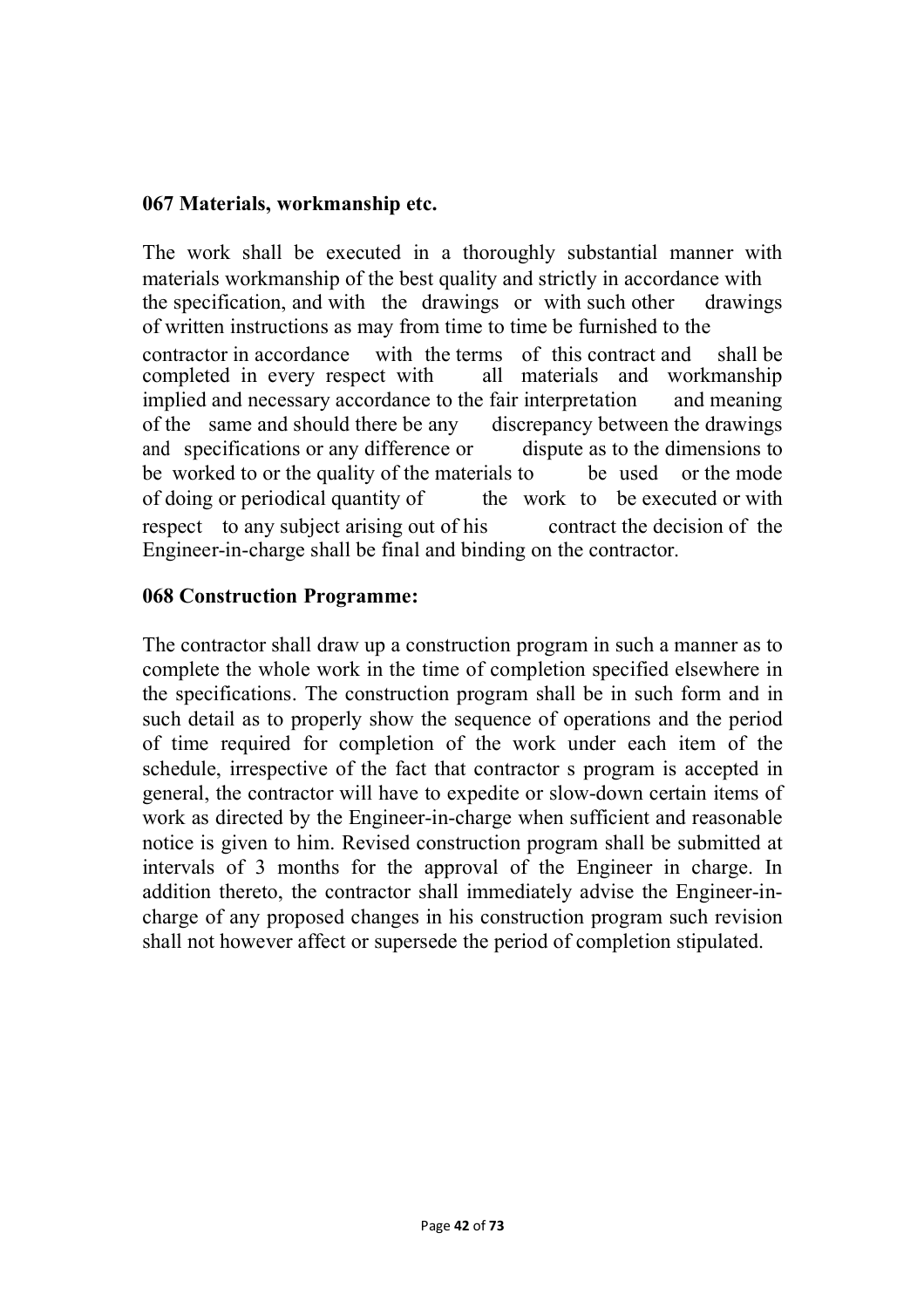### **069 Patents and or copy rights:**

The contractor shall hold and save the KCA, its officers, agents servants and employees harmless from liability of any nature of kind, including costs and expenses for or on account of any copy-righted or un copyrighted composition, secret process patented or unpatented invention, article or appliance, manufactured or used in performance of this contract, including their use by the KCA unless otherwise specifically stipulated in this contract. Any patented invention the use of which by these specifications is required or permitted in the alternative to be used and which the Kerala Cricket Association, has the right to use, royalty free, shall be available to the contractor without the payment of royalty.

### **070 Suspension of works on account of climatic conditions:**

The Engineer-in-charge may order the contractor to suspend any work that may be subject to damage by climatic weather conditions. The contractor shall have no claim or compensation for loss on this account. Any event of stoppage of work should immediately be brought to the notice of the Engineer-in-charge and the reason for such stoppage should be explained by the contractor.

No claims of extra works / expenditure necessitated due to stoppage due to the fault of the contractors will be entertained. The KCA shall also not be liable for any loss or damages or any other sum of money if any sustained by the contractor on account of supervision of works on account of climatic and weather conditions. On the other hand the loss/damage to the KCA caused by stoppage not justified according the Engineer-in-charge shall be realized from the contractor.

No claim of extra works / expenditure necessitated due to stoppage on account of strike or agitation by labourers of the contractor will be entertained.

### **071 Preservation of existing vegetation:**

The contractor will preserve and protect all existing vegetation s, such as trees on or adjacent to the site which do not unreasonably interfere with the construction as may be determined by the Engineer-in charge. The contractor will be held responsible for all unauthorized cutting or damaging of trees including damage due to careless operation of equipment, stock piling of materials or tracking grass areas by equipment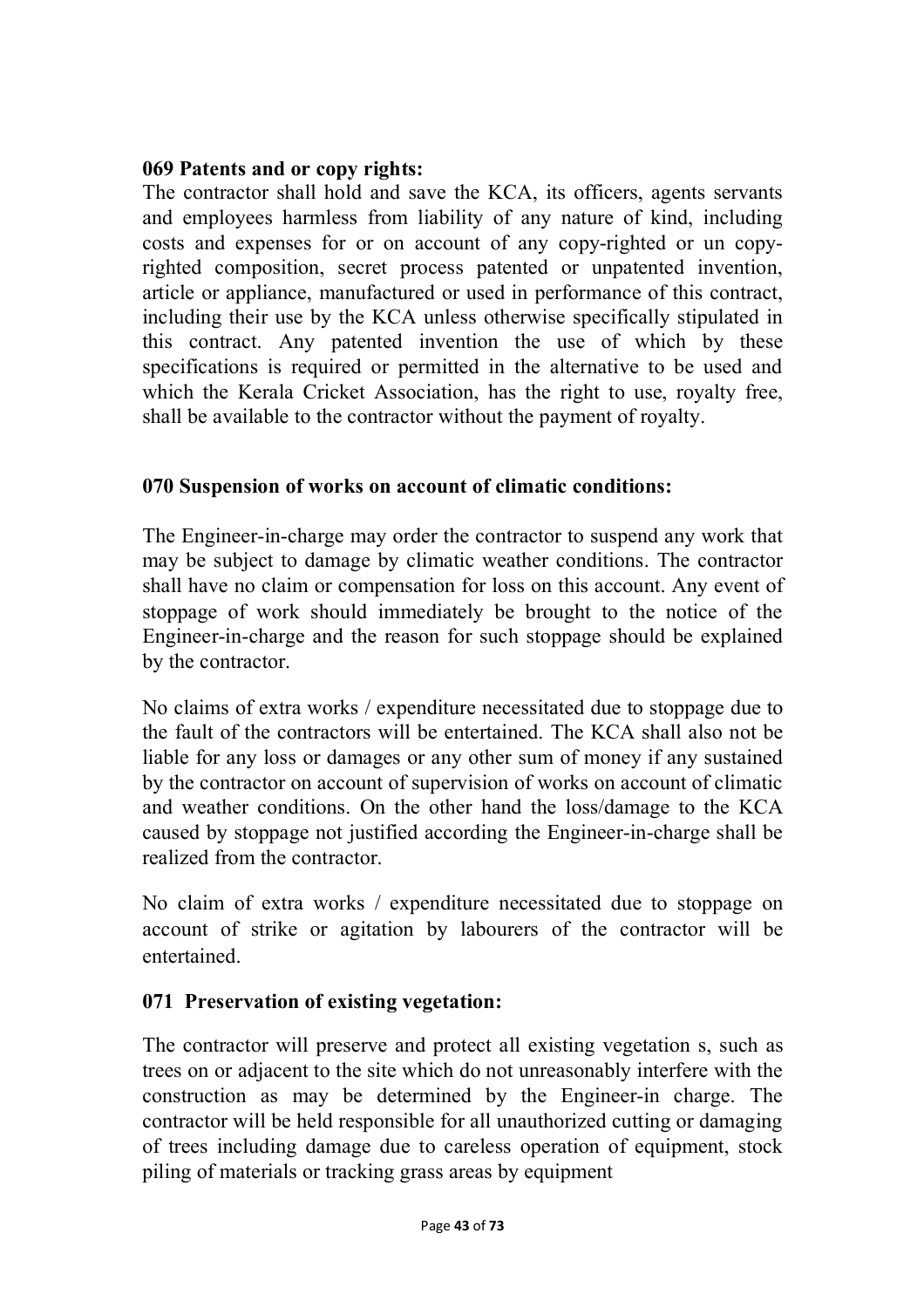care will be taken by the contractor in felling trees authorized for removal to avoid any unnecessary damage to vegetation and trees that are to remain in place and to structures under construction by workmen. All cutting and removal of trees shall be authorized by appropriate authorities.

### **072 Contractor's camp:**

### **A. CAMP SITES**

The contractor shall provide maintain and operate under competent direction camps and facilities convenient to the work sufficient for housing and accommodation of all his employees including labour (labour includes labourers of sub contractors and piece work contractors) at the sites as directed by the Engineer-in-charge. He shall also provide facilities for community latrines bathrooms, kitchens, dining halls and recreation facilities for labourers. The location, construction, operation and maintenance of such camps and facilities shall be subject to the approval of the Engineer-in-charge, the contractor will be permitted to use for construction camp purposes the land earmarked for the purpose. Such use of land shall not interfere with any part of the work or the work of other contractors or of the KCA in the vicinity. No camp construction of any kind other than that of the most temporary nature shall be undertaken until drawings and specifications have been necessary, the Maintenance of the streets, camp sites as in the opinion of the Engineer-in-charge may be required to provide for safe and satisfactory use by the public and shall construct suitable side walls to serve all parts of the camp site. The KCA will assume no responsibility for damage to or interference with the contractor's camp due to any operation under the contract or due to flooding or any other reason.

The contractor shall have an office near the works where notice of directions and instructions from the Engineer-in-charge may be served. The contractor shall have during all working hours on all working days clerk or same authorized person always present in this office who shall receive such notices on behalf of the contractor.

## **B. Water Supply and Fire Protection**

Suitable source of water shall be located by the contractor and he shall provide water supply arrangement for supply of water required for the construction and domestic purposes and for fire protection at his cost wherever necessary.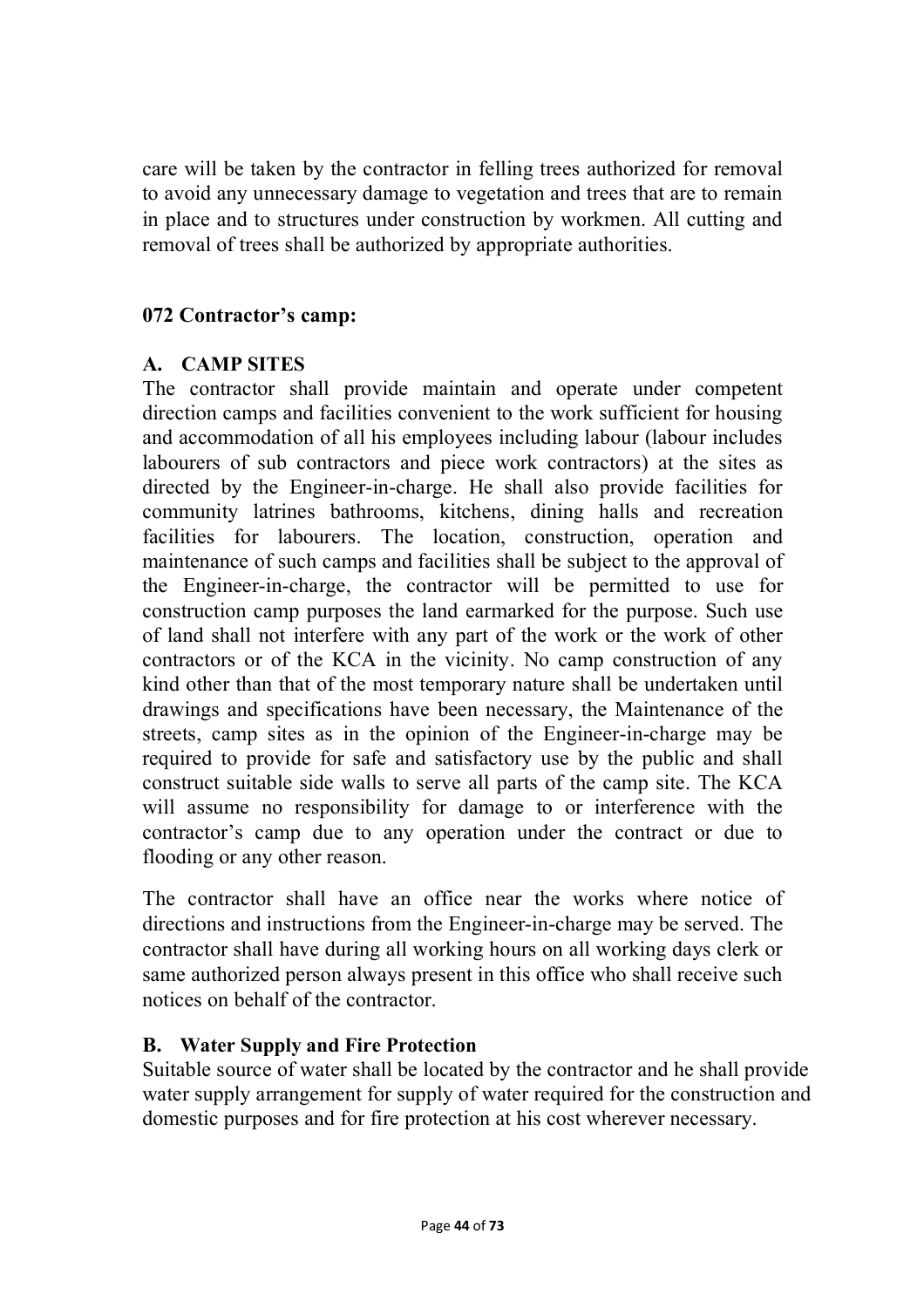The contractor shall provide at his cost, all pipe fittings, hydrants, pumps, tanks, purification apparatus and supplies and all other materials and apparatus required and shall construct, operate and maintain complete water supply system in the case of medium and large contracts. The design, construction and operation and maintenance of all water supply system shall be subject to the approval of the Engineer-in-charge. All mains in the streets shall be covered to a depth not less than 75cms to prevent injury by traffic. The contractor shall be prepared to furnish adequate water for fire protection either by storage tank capacity, pump capacity or both and an adequate supply of pure water for drinking and domestic purposes for each house in his camp sites and at the work site. Samples of the domestic water shall be taken at regular intervals at different points of the camp to ensure the suitability of water. If the domestic supply and fire protection supply are from different sources, there shall be no cross connection and only pure water shall be piped into houses for drinking and domestic purposes.

# **C. Sewerage and Sanitation:**

The contractor's camp site shall be provided with complete sanitary systems and the contractor shall make arrangements for the protection of health and sanitation of his camp on a scale which should not be less than that contemplated in the contract labour (regulation and abolition) Act 1970. For the contractor s camp or camps, the contractor shall furnish and install necessary sanitary arrangements and all other materials required therefore and shall construct, operate and maintain complete sanitary system which shall serve every community building for the labourers within the camp site at his cost.

The design, construction, operation and maintenance of the sanitary systems shall be subject to the approval of the Engineer-in-charge. The disposal of sewage of the discharge of sewage into streams shall conform to the laws and regulation of the departments of public health of the State of Kerala. All garbage and refuse shall be collected regularly at such intervals as approved by the Engineer-in-charge and shall be disposed of by burial, incineration or other satisfactory means.

## **D. Camp Regulation:**

The contractor shall be responsible for maintaining good order in his camp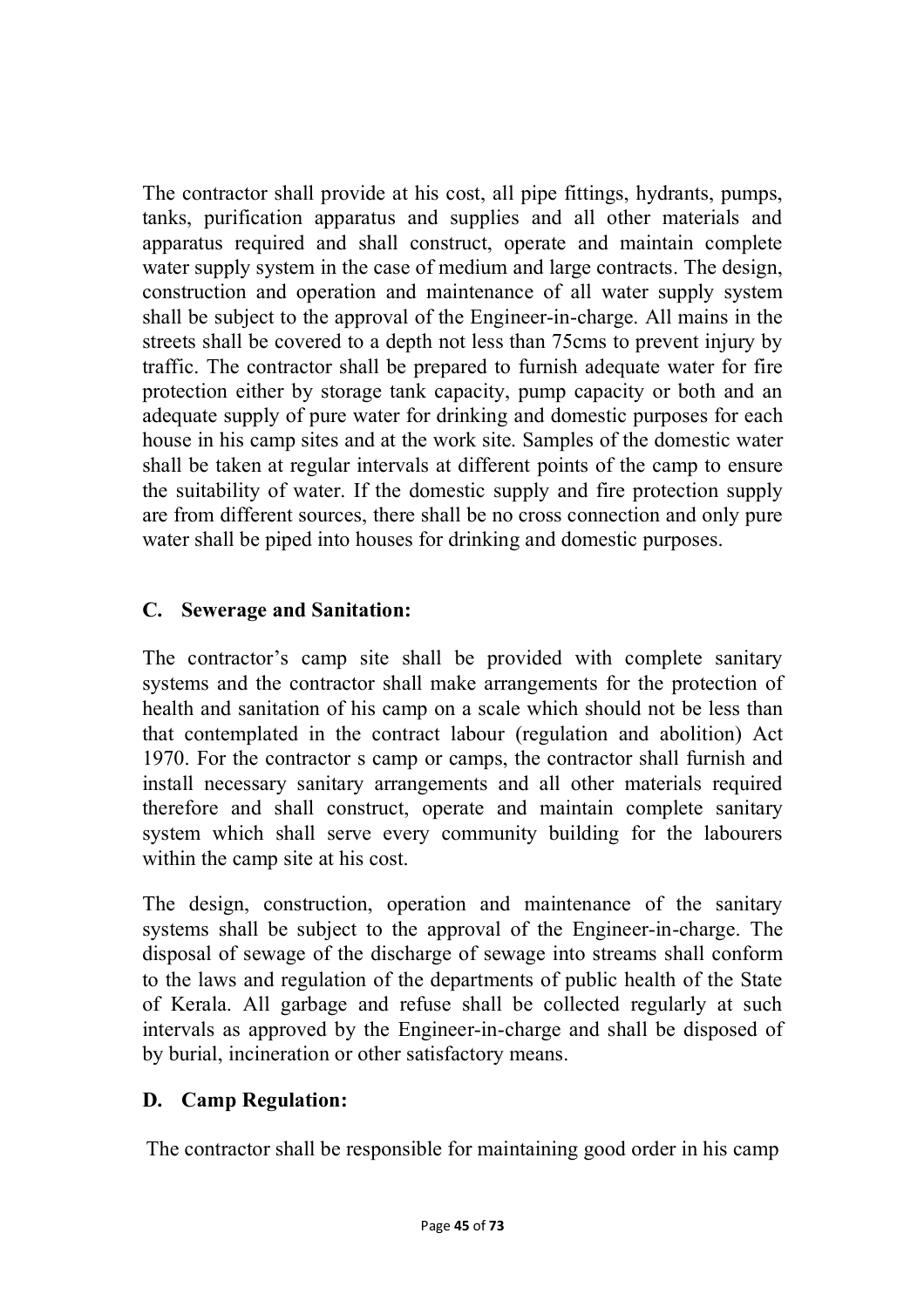and on the work and shall employ such officers, watchmen or persons as may be required, unauthorized persons may be excluded from the camp and from the work. If in the opinion of the Engineer-in-charge any employee or agent of the contractor misbehaves or obstructs the proper execution of the work or otherwise himself undesirable the Engineer-incharge may ask the contractor to remove such employees or agent from his camp at once on the contractor shall promptly carry out such orders, if necessary, with the help of law enforcement officers.

### **E. Removal of Camps**

After the completion of the work covered by these specifications and before final payment is made under the contract the contractors shall remove from any camp site located on lands owned to controlled by the KCA in the vicinity of the work all buildings and constructions above the ground surfaces except buildings not owned by the contractor shall neatly full with earth all cellars basements and other excavated areas, and shall leave the site in a clear and slightly condition, should the contractor refuse or fail to remove the buildings or other constructions as herein provided with in a period at 90 days after the time of completion specified in this contract of the work covered by these specifications, the building and other improvements shall become the property of the KCA and at the option of the KCA all or any part thereof may be removed as here in provided and in such event., the cost of such removal will be deducted from the final payment due to the contractor, However, with the written permission of the Engineer-in-charge buildings and other constructions may be abandoned and need not removed. Such buildings and other constructions shall then become the property of the KCA and the contractor shall have no claim what so ever over it.

### **073 Titles of clauses:**

The titles of clauses do not form part of the same and shall not affect their legal construction.

## **074 Jurisdictions:**

The contractor shall be governed by the laws of India and Kerala for the time being in force and be subjected to the jurisdiction of the courts in Thiruvanathapuram.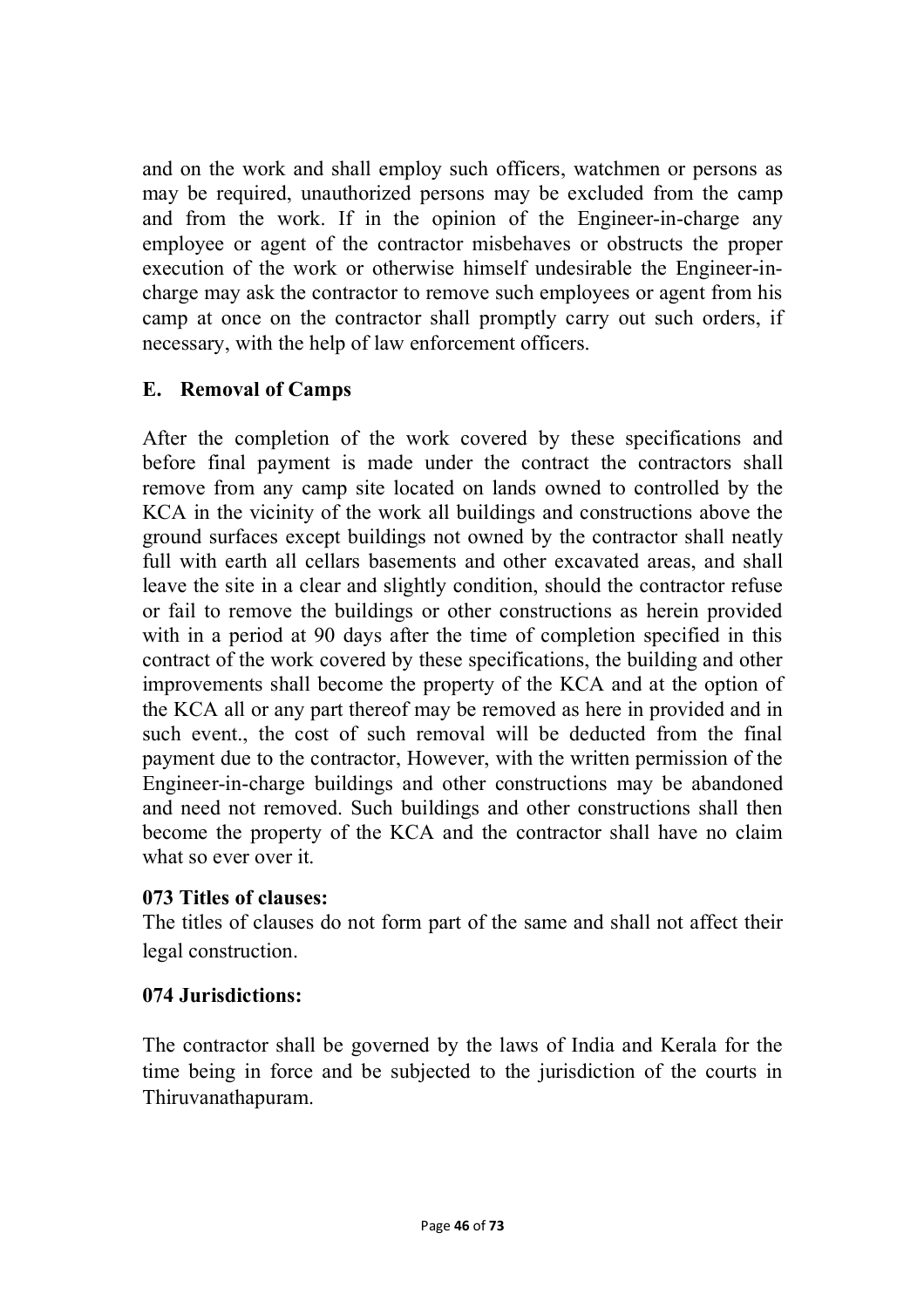## **075 No additional compensation for operation not mentioned in the specifications:**

While describing the mode of measurement and payment, the technical specifications have elaborated many operations required for completing the work. This description of carrying out each item of work does not in any way prevent the contractor from performing, all other operations not described, but required for completing the work as per specifications and the contractor is entitled to no additional compensation.

### **076 No claim for delayed payment due to dispute etc.:**

*No claim for interest or damages will be entertained by the KCA with respect to any money or balance which may be laying with the KCA owing to any dispute*, difference or misunderstandings between the Engineer on the one hand and the contractor on the other hand or with respect to any delay on the part of the Engineer-in-charge in making periodical or final payment or in any respect what so ever, and the KCA shall not be liable for any interest or damages or loss to the contractor.

### **077 Misuse of materials:**

All materials arranged for bonafide use on works including auxiliary works should not be misused in any manner. If any misuse or waste through negligence by the contractor comes to light, the contractor is liable to pay penalty as may be fixed by the Engineer – in – charge.

### **078 Interference with other works & safety of the Public:**

All access to work sites and other areas other than those specifically agreed to be constructed by the KCA herein these specifications if any, shall be provided by the contractor at his own expense. The KCA assumes no responsibility for the condition of roads and structures there on that may be used by the contractor in performing the work under these specifications or in travelling to and from the site of the work. No payment will be made to the contractor by the KCA for any work done in constructing, improving repairing or maintaining any road or structure there on for use in the performance to the work under these specifications. All roads subject to interference by work shall be kept open or suitable detours shall be provided by the contractor. During the period of time covered by this contract, the KCA and others may be engaged in other construction work in the vicinity of the work under these specification. The contractor shall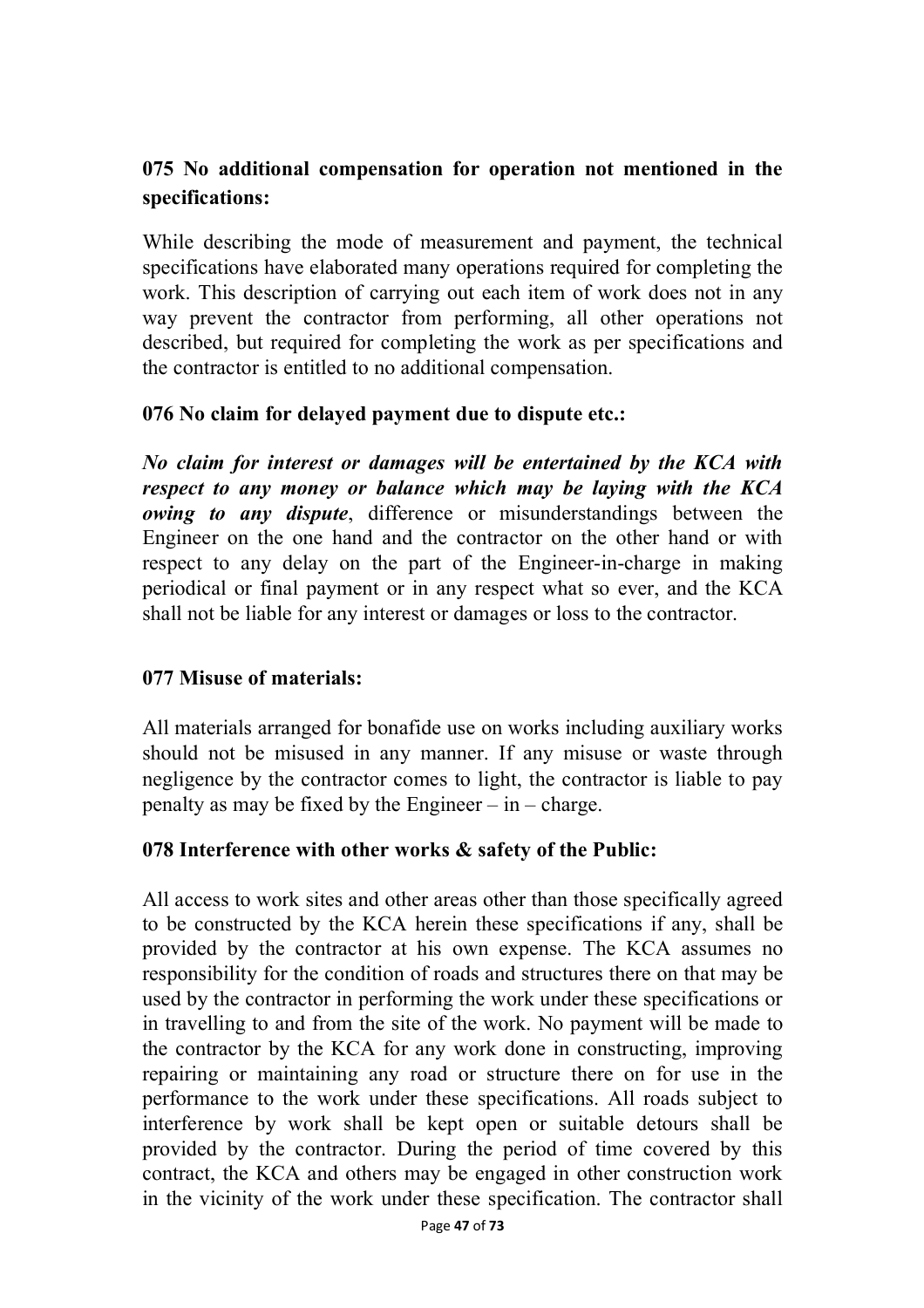arrange and prosecute the work under these specification so as not interfere with other work or with existing improvements. The contractor shall provide, erect and maintain all necessary barricades suitable and sufficient red lights danger signals and signs and shall take all necessary precautions for the protection of the work and safety to the public. Roads closed to traffic shall be protected by effective barricades on which shall be placed acceptable warning and detour signs. All barricades and obstructions shall be illuminated at night and all lights shall be kept it from sunset to sunrise.

### **079 Disputes**

In case of disputes between the contractor and the KCA , and in the event of agreement not being reached the matter will be referred for Arbitration by a sole arbitrator not below the level of retired Superintendent Engineer, to be appointed by KCA. The arbitration will be conducted in accordance with the Arbitration and conciliation Act 1996. The decision of the arbitrator shall be final and binding on both the parties.

### **080 KCA's right to split up the work:**

The KCA reserves the right to split the work and award a portion of the work to any contractor instead of awarding the centre work to one contractor. Contractor shall carry out at the agreed rates such portions of the work as may finally be allotted to them by the officer deciding tenders.

### **081 Appointment of Nominee:**

If the contractor is an individual of a proprietary concern and the individual or the proprietor dies, and it the contractor is a partnership concern and one of the partners dies, then all sums payable under this contract will be paid to the nominees of the individual contractor/ proprietor/ if there is one or two his/her legal representative and in the case of partnership to the surviving partners and the contractor should fill up the Form of Nomination at the time of executing the agreement and should sign in the presence of two witnesses.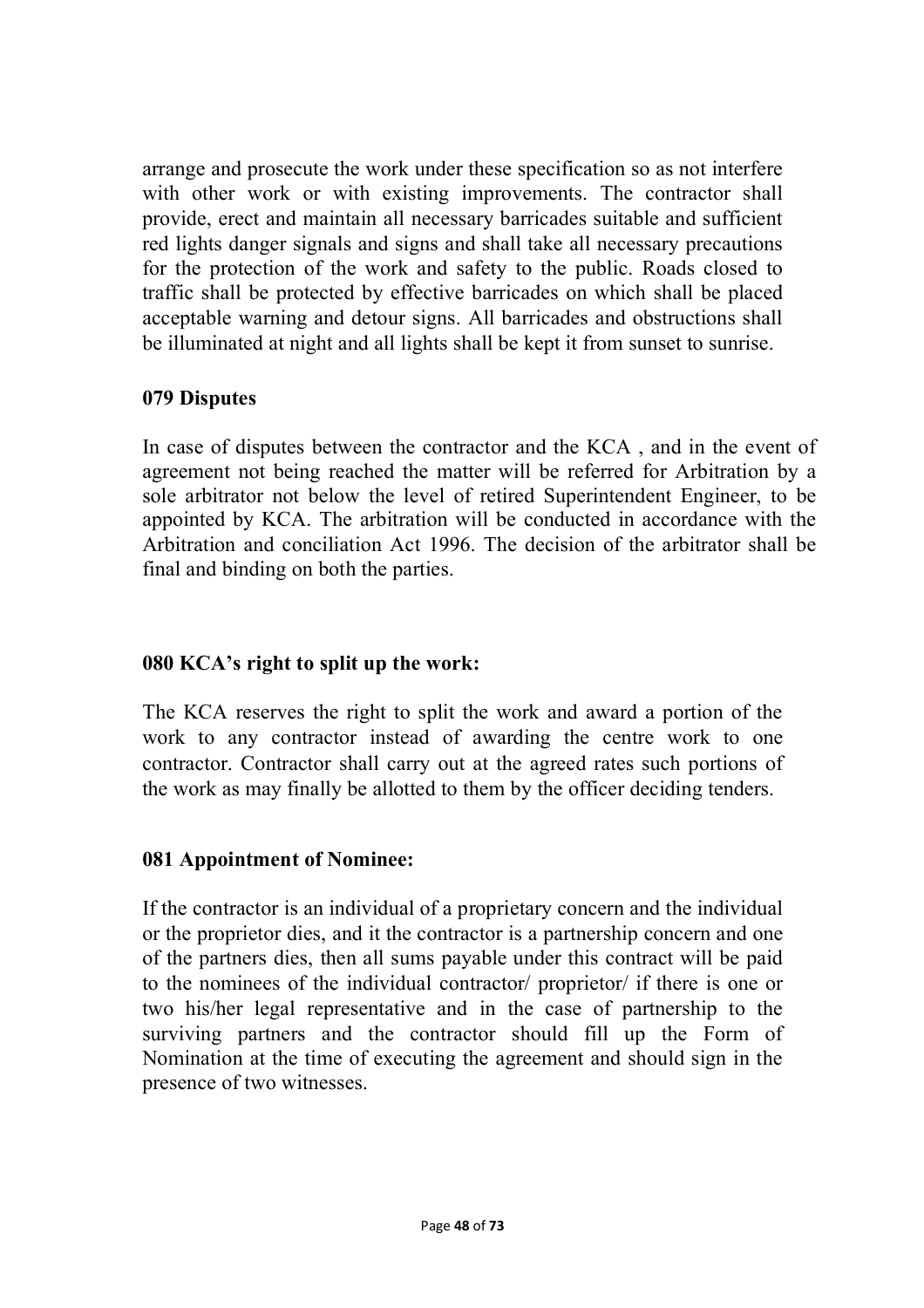#### **082 Attestation of corrections:**

The tenderer is requested to note the entries in ink / corrections effected in the tender documents which are to be duly attested with full signature of the tenderer before submitting the tenders.

#### **083 Payment of solicitor's fee:**

Solicitors fee if any to be paid to the law officers of government / board for scrutinizing or drawing up agreements will be paid and recovered from the successful tenderer.

#### **084 Cement:**

The cement used for the work by the contractor shall conform to Grade 53/43 of  $IS: 8112$ .

#### **085 Steel**

The steel used for construction shall conform to Fe 500/550 grade of IS: 800.

### **086 Power**

Power for execution of work will be supplied to the contractor if deemed necessary at tariff rates in force, metered on the L.T. side near work site. Power will be supplied at 440 volts, 3 phase, 50 cycles. The KCA will not be responsible for any failure or interruption of electric supply and no compensation shall be claimed. Power will be supplied only at one point near the work site. Any extension of power line required will be at the contractor s cost. In the case of works using construction plant requiring large consumption of energy power may even be supplied at 11 K.V. and metered at 11 K.V. In such case all step down and distribution arrangements will have to be done by contractor at his cost.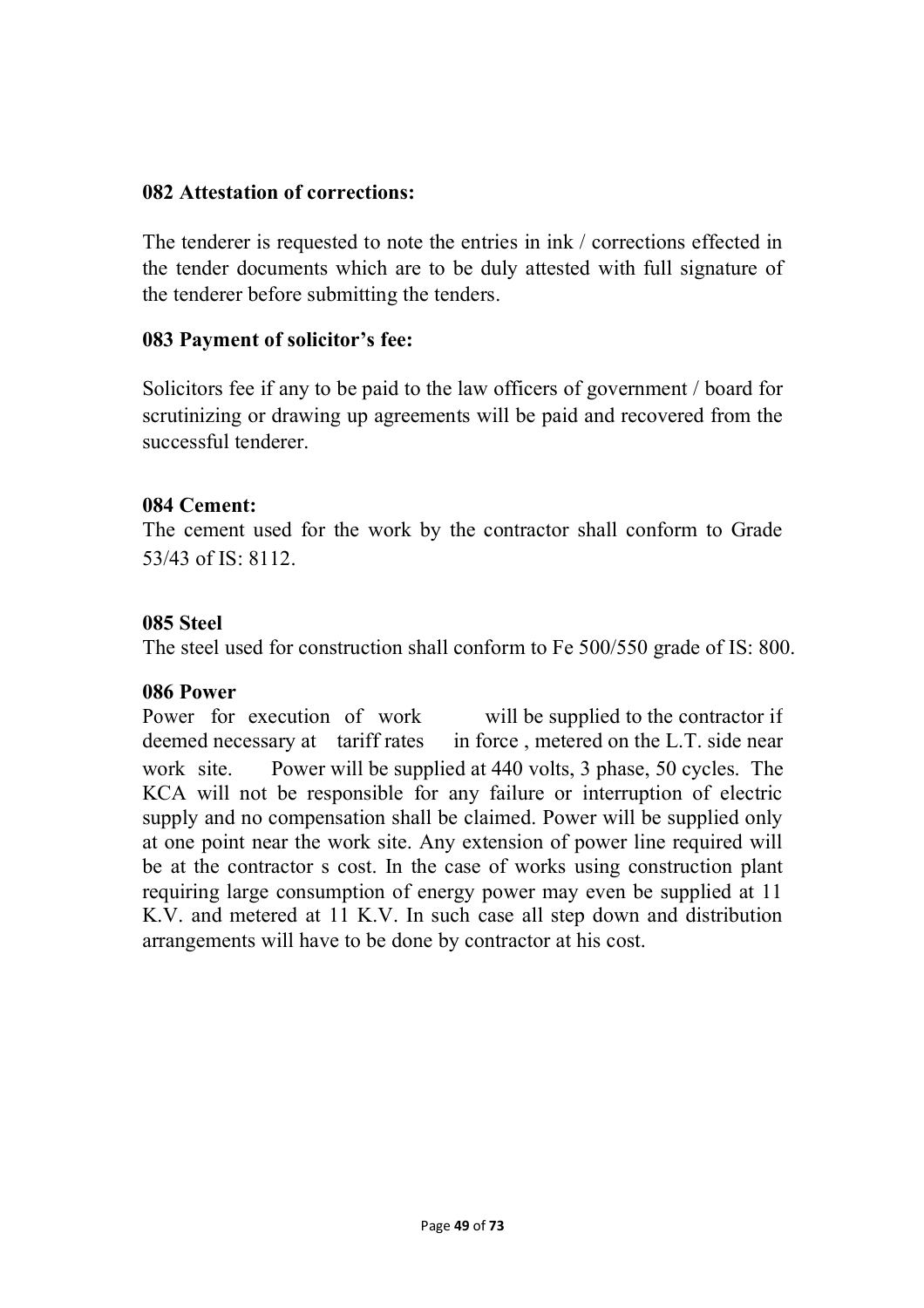In case due to unforeseen reasons department is not able to discharge its obligations in respect of power supply, then the contractor is eligible for extension of time only and not for any compensations. Electricity duty payable shall be paid by contractor at prevalent rates.

The contractor's electrical installation shall be in accordance with the requirements of the Electrical inspectorate of the Government of Kerala and Kerala State Electricity Board Ltd.

### **087 Tools and Plant:**

The KCA proposes to make available to the contractor only such of those tools and plant if any, listed in schedule attached, subject availability. In case the KCA is not able to spare any or all the items specified in the list of  $T \& P$  to be spared, the contractor shall make arrangements to do the work using his own T & P without any additional cost to the KCA. The items of T & P proposed to be spared in the list are given in the best faith and it may happen that these equipment may not be available for the particular works due to various reasons like non availability to spare, due to continue use in other works than anticipated, break down of machinery etc. Hire charges for these tools and plant will be recovered from the contractor at the rate specified in the schedule for period of tools & plant or equipment in the custody of the contractor including non working periods. The hire charges noted in schedule are exclusive of operating costs which must be met by the contractor. It is not necessary that all the tools and plant should be taken over by the contractor at the same time. He may obtain equipments as and when required by him, but once an equipment is taken over, it should ordinarily and as far as possible be returned only when its use is no longer required. Additional tools and plant not listed in schedule if required for the work and if available to spare with the department, to be hired out as per departmental rules in force.

All tools and plant hired to the contractor have to be taken from the KCA's stores and returned to the stores after use. The KCA however may ask the contractor to leave any particular plant at the site, in which case the plant so kept will be deemed to have been returned to the stores. At the time tools and plant are returned, they should be in good working condition, fair wear and tear being exempted.

In case any of the equipment is damaged more than by fair wear and tear, or lost the assessed cost of repairing or replacing the same as the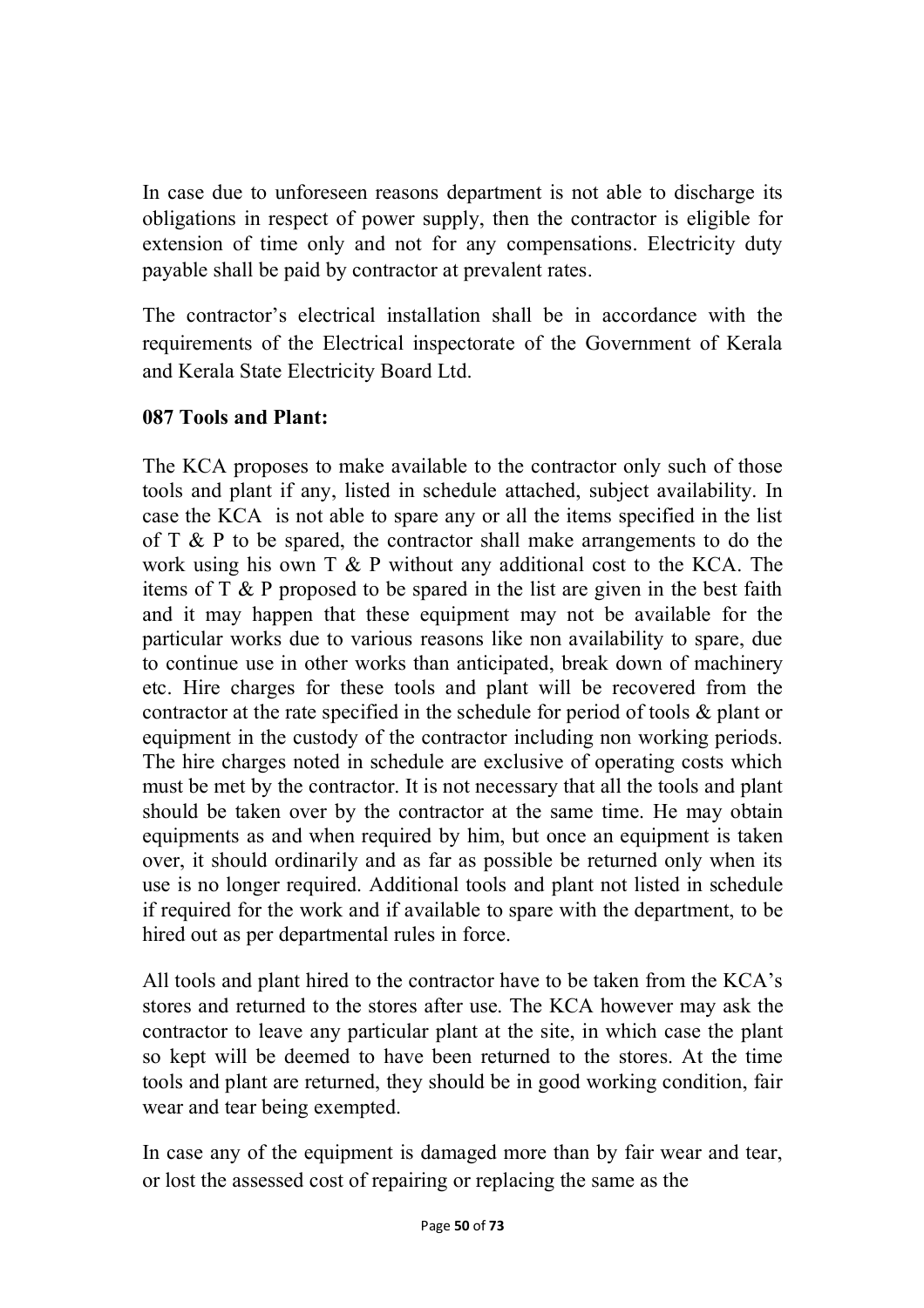case may be, will be recovered from the contractor in addition to hire charges. In such a case, the hire charges will cease from the date, the plant in the damaged condition was returned or was reported lost as the case may be. The contractor shall satisfy the correctness of the above dates.

During the period the tools and plant are in the custody of the contractor he should attend to all the repairs and maintenance need to keep them in good working order. The Engineer-in-charge will be at liberty to ask the contractor to use particular grades of oil; grease etc. for the proper maintenance of the equipment and the contractor should follow such directions scrupulously. The contractor should get prior approval of the Engineer-in-charge in regard to the personnel who will be handling the tools and plant loaned by the KCA and should not allow the same being operated by persons not so authorized. He should also follow the directions of the Engineer-in-charge or his authorized assistant in regard to the manner in which the tools and plant should be maintained and used. Failure to follow such directions will be deemed to be an infringement of the contract and dealt with accordingly.

The KCA will assist in getting the tools and plant repaired in the workshops. The cost of all spares and other materials used and the labour employed for this work will be debited to the contractor but no centage or supervision will be charged for.

In the case where a plant is required by the contractor for only fractions of a month where the total period is less than a month or is in excess of one or more complete months hire charges will be recovered for such fraction at 1/20 of the monthly rate per item subject to the maximum of the monthly rate. The hire charges shown are for use of machinery at the rate of one shift a day. In case the machinery is used for more than one shift a day proportionate extra hire charges will be worked out for additional shifts used on the assumption that the monthly hire charges specified are for 25 shifts. Even if the machinery works only for a short time in the additional shift, the machinery will be considered to have worked the full shift. The contractor shall jointly keep a log for each machinery used by him.

If the KCA is not liable to make available any tools and plant mentioned herein to the contractor the KCA shall not be liable for any loss or damages to the contractor.

All the Tools and plant entrusted with the contractor in pursuance of the contract will be treated as an entrustment by the KCA and continued to be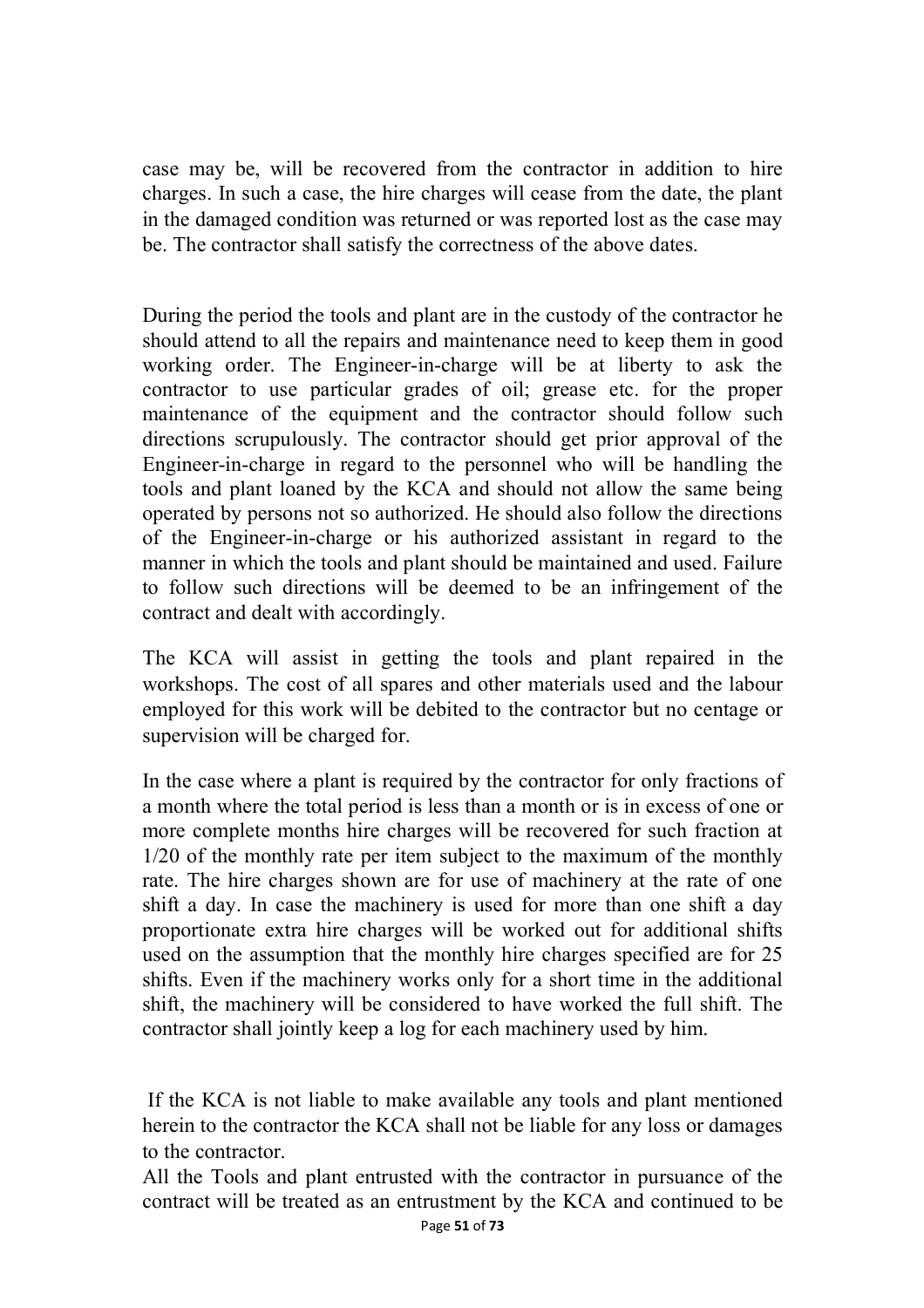treated as KCA's property until actually returned from the work or duly accounted for.

## **088 Explosives:**

Normally the contractor will be required to procure explosives for the work, himself and he will have to make his own arrangements for the storage and handling of explosives. If the explosives are given by the KCA the issue rates will be given separately in these specifications. Otherwise the contractor will have to procure the explosive himself.

The requirement of explosives should be controlled and as far as possible only the actual quantity required for a week should be stored from the Source. The contractor shall solely and personally be held responsible for the safe custody, storage and proper use of the explosives issued to him. Any infringement of explosive rules or unauthorized use of explosives shall be dealt with as per rules under provision of law.

No explosive shall be stores within half a mile of the limits of camp sites. The storage of explosives and fuels such as gasoline, butane, propane and other liquified petroleum gases shall conform to the applicable act, rules and regulations of the Kerala State Government and the Government of India. Tanks above ground having a capacity in excess of 2000 liters to store fuels shall not be located within the camp area nor within 100 m of any building.

## **089 Other Materials:**

Details regarding other materials which may be issued by KCA subject to availability in KCA's stores for the construction is given in the general specification. It may be understood that no department obligation is created by the above proposal to issue any material. If departmental materials are not available, the contractor has to purchase his own materials and the program of work shall not be affected in any way by non-availability of departmental materials.

## **090 Materials supplied by the KCA - General:**

All materials supplied to the contractor shall remain the absolute property of the KCA, and shall not on any account, be removed from the work and shall at all times be open to inspection by the Engineer-in-charge. The contractor shall be responsible for the proper use and the costs of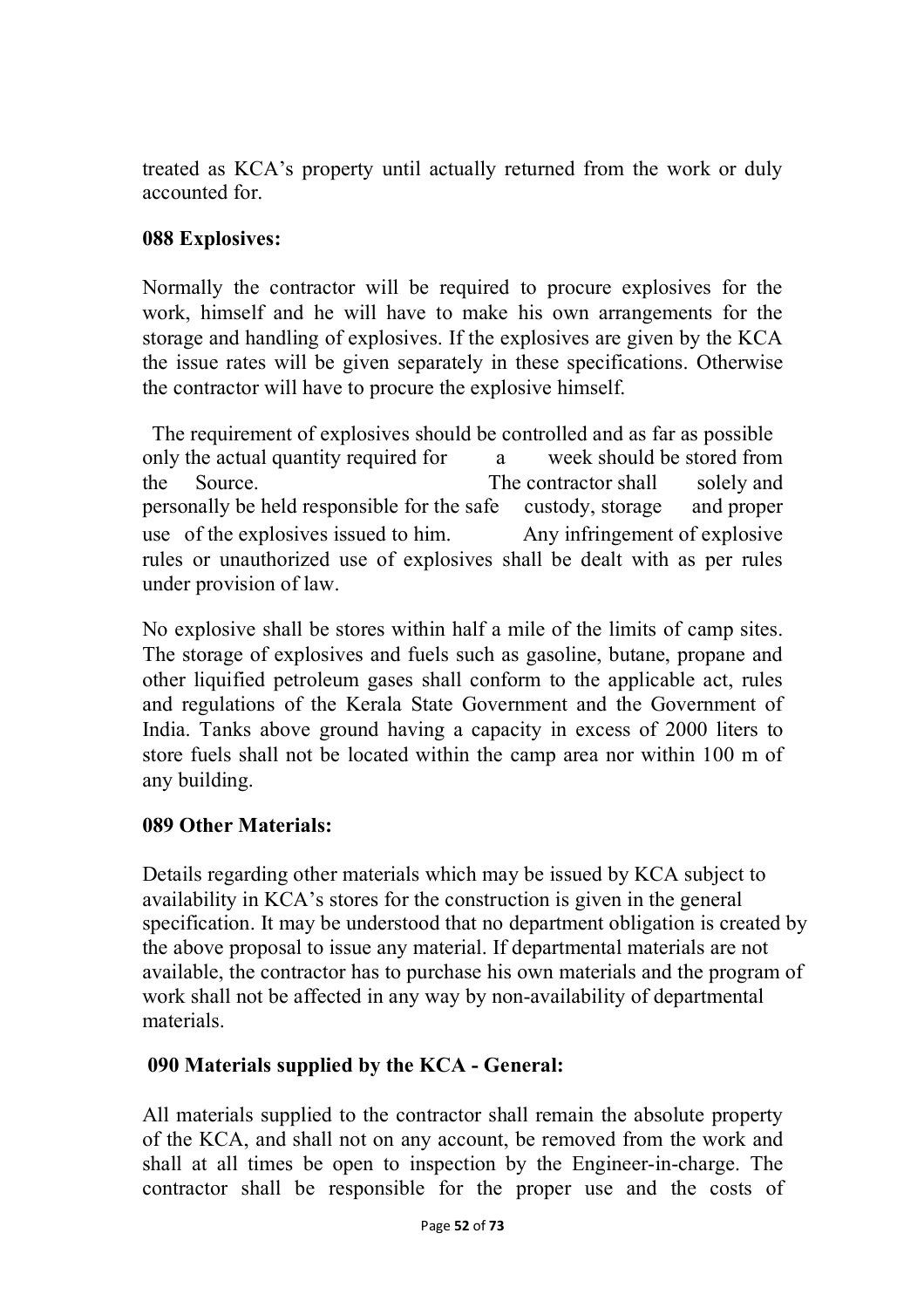protection of materials so made over to him by the KCA for use on the work and bear any loss from deterioration or from faulty workmanship or available excessive use of materials etc, or from any other causes of the materials so supplied the values of the quantities of materials certified by the Engineer-in charge as having been actually used on and for the specified and sanctioned requirements of the work including permissible percentage of wastage shall be deducted at the agreed rates of recovery, or in the absence of such stipulation at rates to be arrived by the Engineer-incharge based on departmental rules from bill submitted by or payable to contractor. Unused balance if any, at the time of completion or determination of contract shall, if sound, to be returned to the store, otherwise the cost of materials either allowed to deteriorate or unaccounted amounting as it does to an excess supply over sanctioned requirements shall be recovered at the applicable stipulated rates  $+$  % GST and in additional specific penalty rates as may be fixed by the Engineer-in-charge shall also be recovered and the contractors shall not be permitted to return deteriorated materials into the store or claim any compensation for loss by wastage in such materials beyond what may be allowed in the estimate, it being assumed that all risk is provided for in the tenders.

In case when materials have to be measured and paid for, the contractor shall be responsible for such materials until they are formally taken over by KCA or use in the works.

The various facilities or the Departmental supply of materials as proposed to be made available by the KCA as stipulated in the tender conditions are strictly subject to the condition that the contractor will have no claim for any compensation on any account due to the delay of failure on the part of the KCA in rendering these facilities or supplying the materials or tools and plant.

The issue of materials by the KCA for various items of works shall be as directed and controlled by the Engineer-in-charge whose decision shall be final.

It shall also be clearly understood that the KCA will not be liable for any damage or compensation for hold ups caused by interventions of court or any extraneous forces beyond the control of the board.

## **091 Materials to be furnished by the contractor:**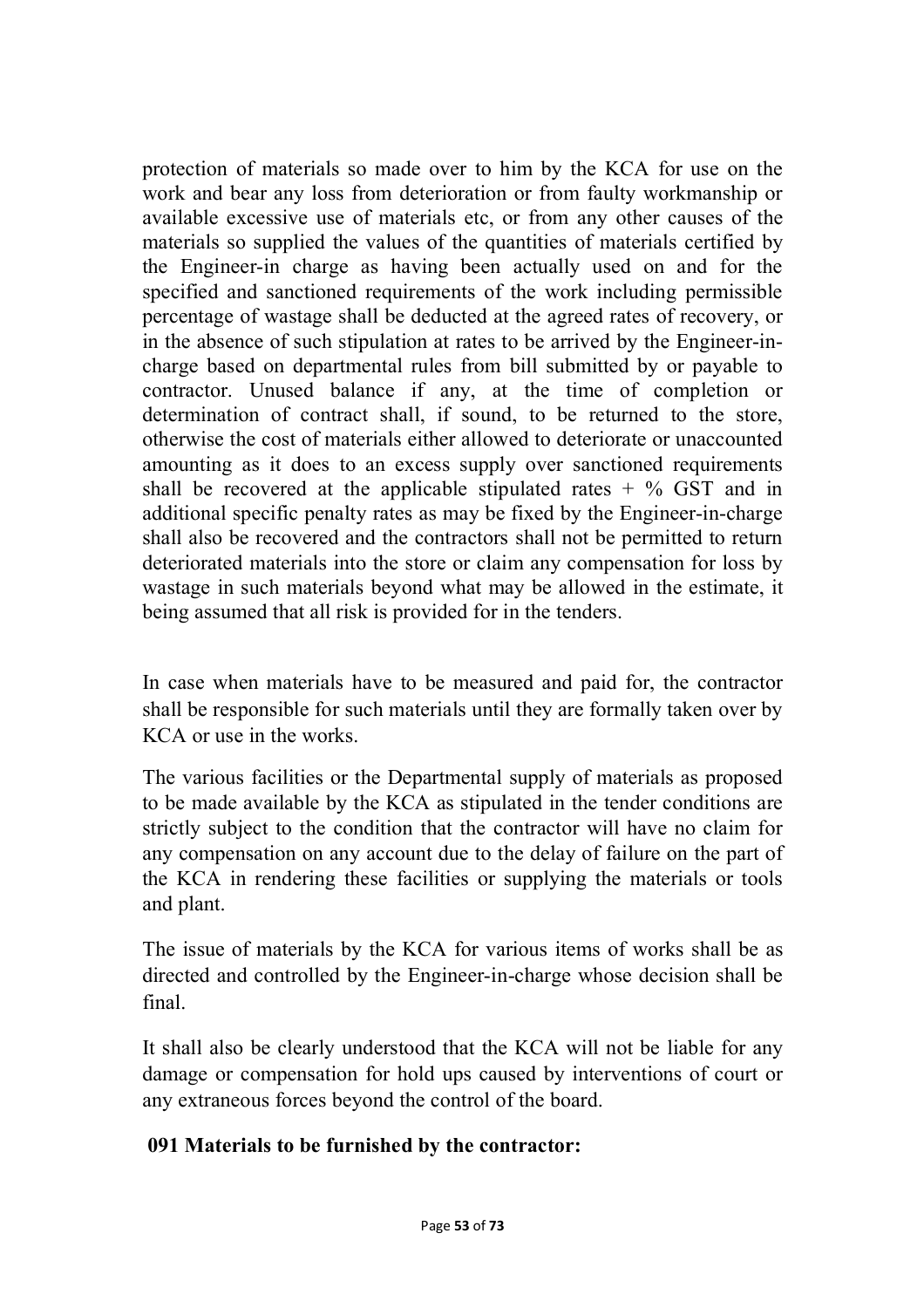1. With the exception of materials to be supplied, by the board as specifically provided herein the contractor shall furnish in construction shall furnish all materials required for carrying out the works.

2. Except where otherwise specified, all materials that will become part of the competed works shall be new and shall conform to these specifications. Where the requirements for any materials are not stated in these specifications, the material shall conform with the appropriate and most recent Indian Standard specifications, or such other specifications as the agreement authority may approve.

3. When furnishing of any materials, is mentioned in the schedule of item, in quoting the rate the cost of furnishing, hauling, storing and handling of such materials shall also be included in the price tendered for.

4. While quoting for work in schedule of item, wherein separate mention has not been made about furnishing etc. the rate shall include the cost of all materials including the cost of hauling storing, handling etc. but excluded the cost of items agreed to be supplied free by the KCA.

5. The contractor shall make diligent effort to procure the specified materials, but where because of priorities or other causes, materials required but these specification are not available, substitute materials may be used, but no substitute materials shall be used without prior written approval of the agreement authority and the written approval will state the amount of price adjustment, if any, to be made. The decision of the agreement authority as to whether substitution shall be permitted and as to what substitute material may be used shall be final and conclusive. Where the amount involved or the importance of the substitution warrants an order for variation, the same will be issued, otherwise payments to the contractor will be adjusted on the basis of prices stated in the written approval.

6. Materials and equipment furnished by the contractor which will become part of the completed works shall be subject to inspection, examination and test. To allow sufficient time to provide for inspection, examination and testing, the contractor shall submit to the agreement authority at the time of issue, copies in duplicate of all orders, including drawing and other pertinent information covering the materials and equipment to be inspected, examined and tested or shall submit other evidence in the event of such orders and equipment or the waiving of inspection examination and testing thereof shall in no way relieve the contractor from the responsibility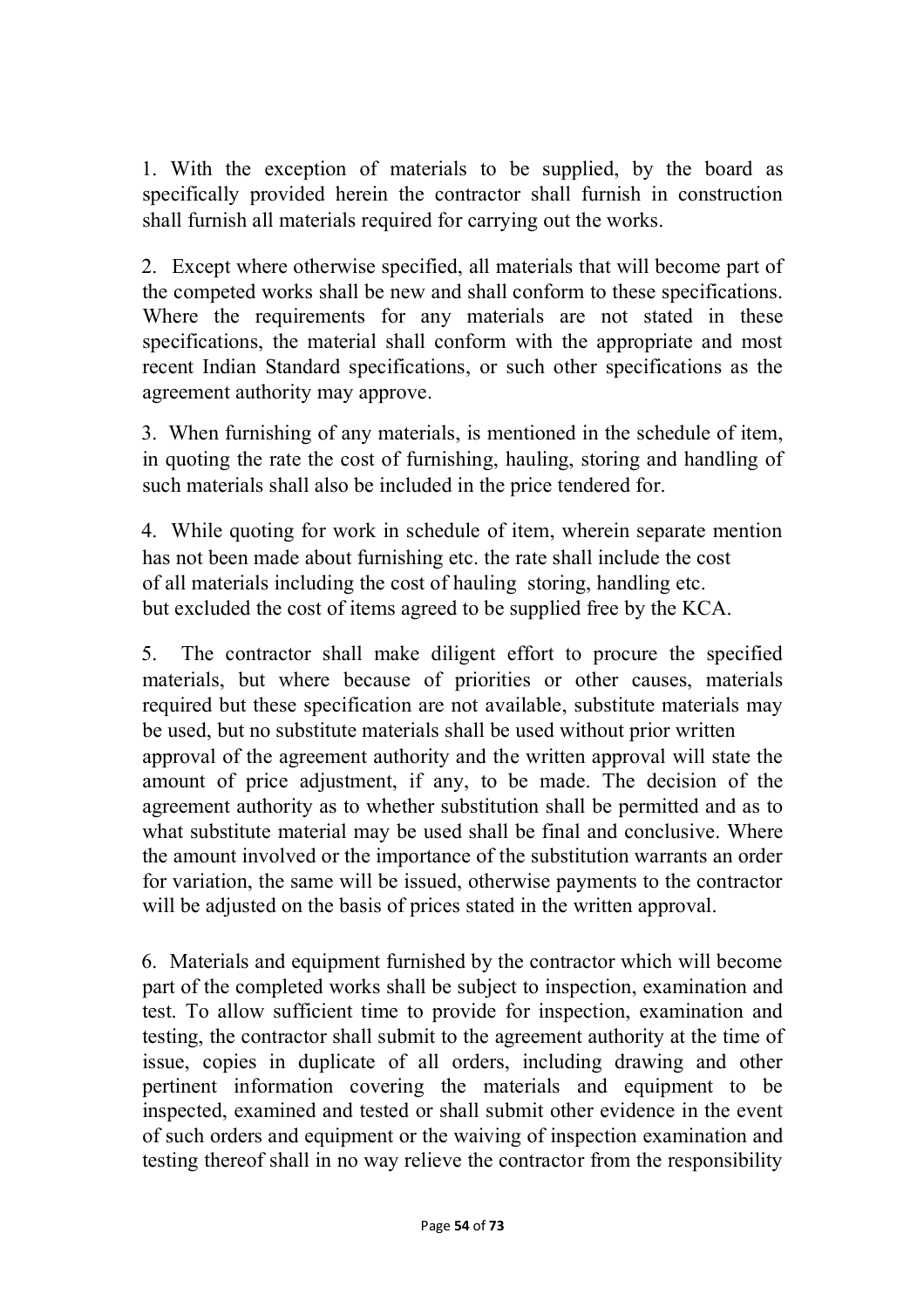for furnishing material and equipments meeting the requirements of these specifications.

7. All the materials entrusted with the contractor in pursuance of the contract will be treated as on entrustment by the KCA and continued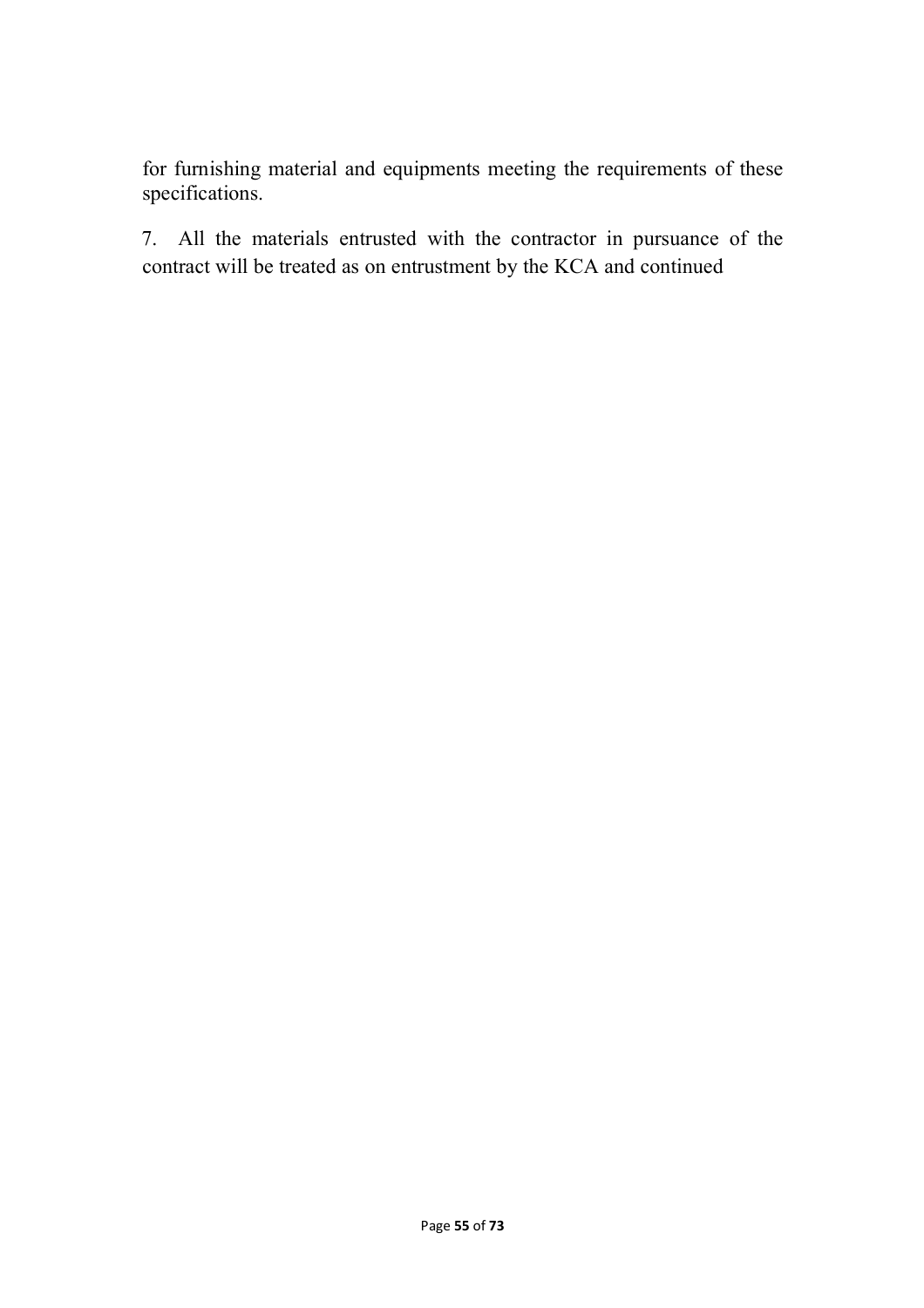to be treated as KCA property until actually returned from the work or duly accounted for.

## **092 Weights of Materials:**

The weights of materials, the furnishing, installing, handling or placing of which is to be paid for on the basis of weight, will be determined by the agreement authority. The weights given in schedule of items are advance estimates for the purpose of comparing bids only, and the actual weights may vary. The KCA will not provide scales for actually weighing all of the material and the weight of each part of item involved will be determined in the most practicable manner by use of the railroad shipping weight, manufacturer s weight catalogue weights and computed weights exclusive of weight of plant. Net weights only will be paid for and the weights of all tax, packing and blocking will be deducted.

If the materials are shipped by rail, the car weights will be accepted, provided that the actual weights of the materials only will be paid for and not minimum car weights used for assessing freights tariff. Weights of mortar or ground shines, wedges, lead and other caulking materials, gaskets, welds and welding rods, paint, coating materials and joint materials other than bolts, nuts and washers and similar materials are required or be placed or applied at the site of construction will not be included in the weights for which payments is made.

### **093 Reference Specifications:**

The reference to specifications for the various materials to be furnished by the contractor shall include, in addition to the basic specifications referred all applicable amendments to the specifications and all emergency alternate specifications which have been promulgated and are in effect on the date of submission of tender. Where more than one reference specifications is referred to for a materials the material may be furnished in accordance with any one of the reference specifications at the contractor s option.

### **094 Approval and their storage:**

a) All materials or articles shall be approved by the agreement authority, samples shall be submitted for approval when so directed and materials or articles, used without such approval shall meet the risk of subsequent rejection. Such approval shall not absolve the contractor from his responsibility to use materials and articles as per specifications.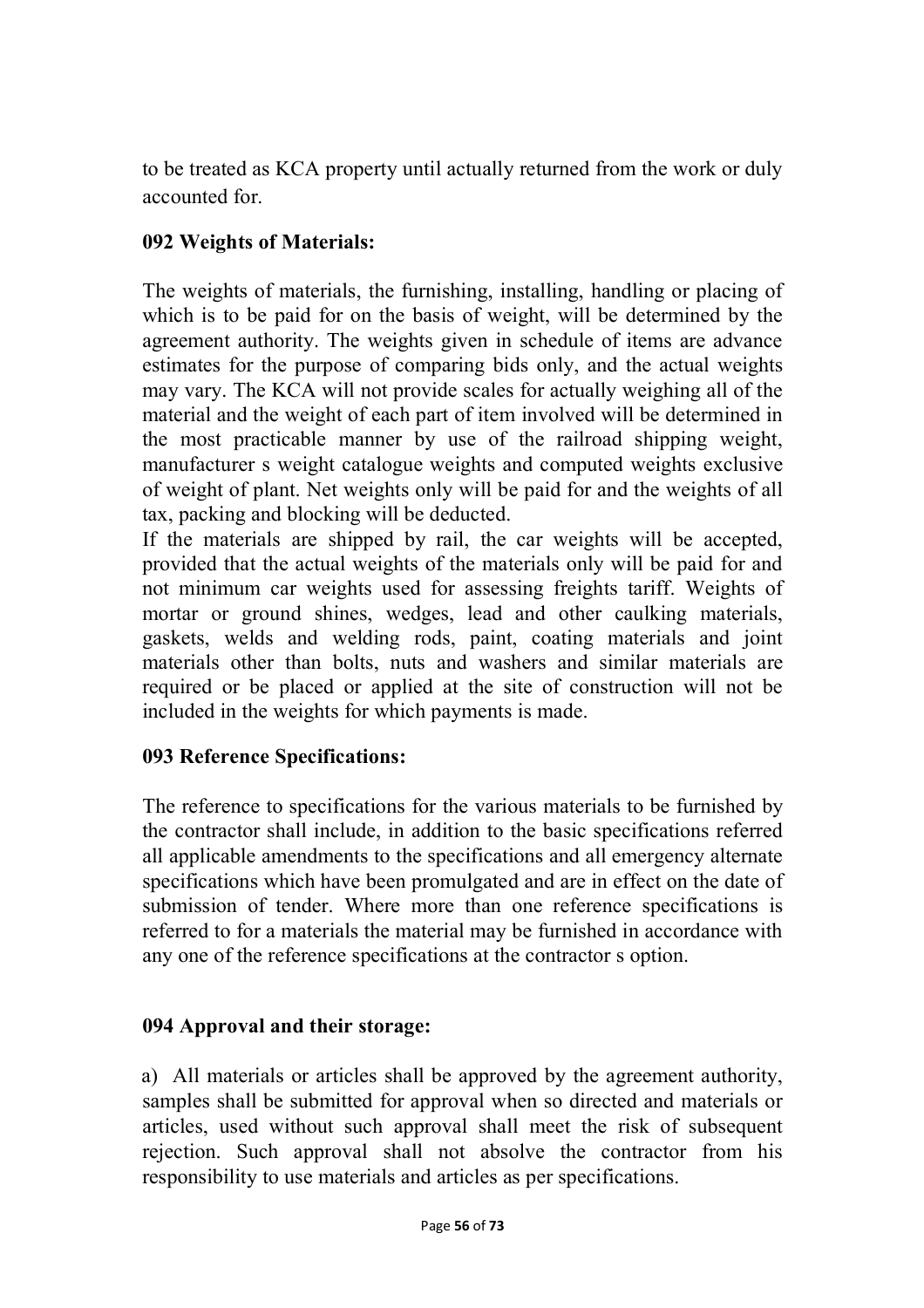b) The contractor shall at his own expense, provide and furnish sheds and yards in such situations and in such numbers as in the opinion of the agreement authority and requisite for carrying on the work under this contract for the storage of material arranged by him or handed over to him by KCA. The contractor shall keep at each of such sheds and yards a sufficient quantity of materials is stock so as not to delay the carrying out of the works with due expedition.

### **095 Protection of work:**

The contractor shall maintain all works during progress thereof and shall take all necessary measures to preserve them and to keep them in good condition.

### **096 Contractor's risk:**

a) The contractor shall take upon himself the whole risk of executing the works and all materials obtained for the purpose of contract and all work executed shall be at his risk until a certificate of completion of the works has been issued by the KCA.

b) The contractor shall at his own cost, make good to the satisfaction of the KCA all damage, loss or injury that may happen to any portion of the works, from whatever cause arising and shall deliver up the works complete and undamaged.

## **097 No claim for delay in or failure of assistance:**

No claim for damages will be entertained by the KCA with respect to delay in or failure to provide and assistance referred to in these specifications.

## **098 Interventions by Extraneous Forces / Agencies:**

It shall be understood that the KCA will not be liable for any damage or compensation for holdups or delay in discharge of departmental obligations caused by intervention of court or extraneous forces beyond the control of the KCA.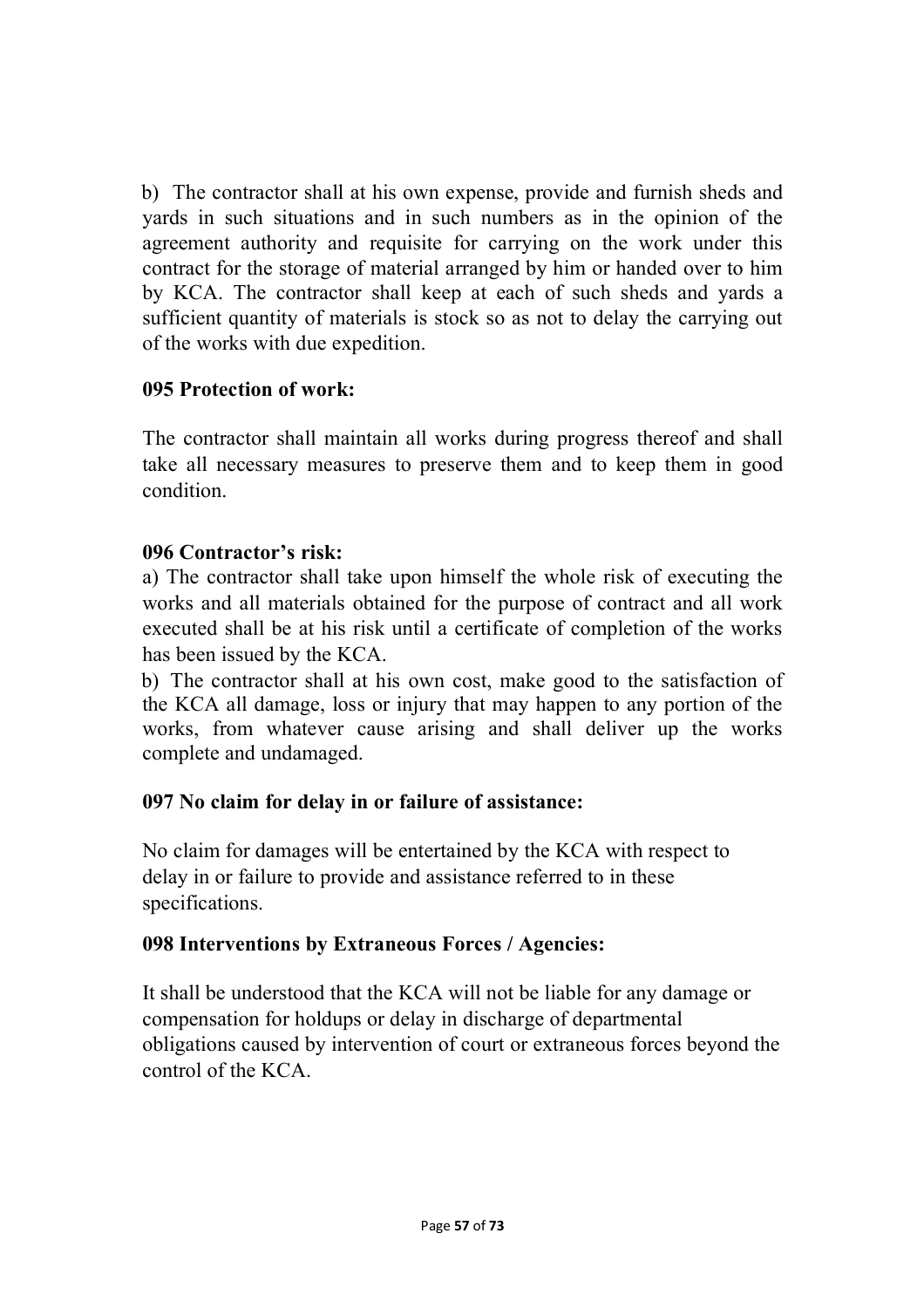# **099 Royalty or other taxes, excise duty etc. and seigniorage charges on stone, sand etc.**

Royalty, other taxes, excise duty and seigniorage charges on stone, sand etc obtained from quarries if payable by the contractor will not be reimbursed to him by the kca.

# **100 Octroi, toll tax, ferry tax, excise duty or similar taxes levied by Government or other local bodies:**

The contractors are required to pay Octroi, Toll tax, Ferry Tax, Excise duty and other similar taxes, if any levied by government or local bodies on transport materials or for any other reason. These charges will not reimbursed by the KCA.

### **101 Employees of contractor other than labour :**

The rates quoted by the contractor shall be inclusive of all costs that he is likely to incur towards payment or wages, and other benefits to his employees other than labour. No price variation will be allowed consequent on change in the wage structure and other benefits of his employees. It is the contractors duty to see that these employees are paid reasonable remuneration and other benefits and that they maintain discipline for the smooth execution of work.

### **102 Use of materials arranged by KCA:**

All materials arranged by KCA bonafide use on works including auxiliary works should not be misused in any manner. It any misuse or waste through negligence by the contractor comes to light the contractor is liable to pay compensation as may be fixed by the agreement authority

## **103 Contractor's liability not restricted by schedule or specifications:**

The entire work described briefly in these specifications is proposed to be paid under various items listed in the schedule of items. The contractor shall carry out all works required for each item in schedule of items as per latest standards whether these works are detailed in these specifications or not. He shall furnish all labour, all materials, all plant and equipments and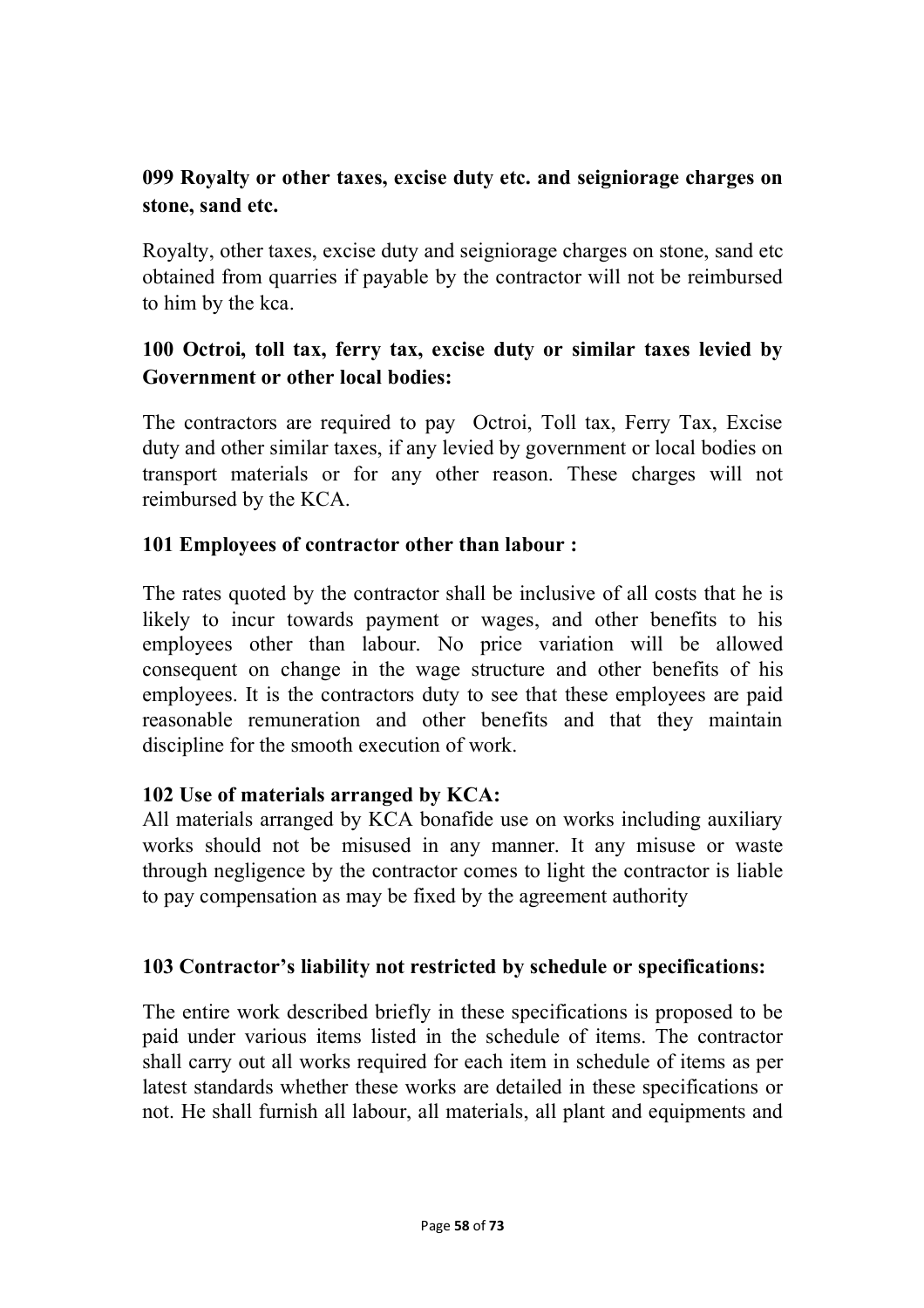meet the cost of all expendable items and other charges including incidental and overheads for completing the works given the schedule of items shall also meet the cost of designs and drawings which he has to make in carrying out the work.

It has been mentioned in these specifications that the rate quoted by the contractor shall include the cost of work mentioned therein or that the particular work shall be carried out at contractor s cost. That does not mean that where it is not so specified the work shall be done at department s cost. The departments obligation is restrict to those specifically agreed to here in these specifications and all other costs are of contractors; unless the work ordered to be carried out is determined to be only an additional item in the extra item by the agreement authority.

### **104 Accommodation:**

The KCA will point necessary site, free of hire to the contractor to put up sheds for accommodation of his labour staff, stores, work sheds office etc. The sheds required should be put up by contractor and removed on completion of the job and the site handed over back in a neat and tidy manner. No payment will be made for clearing leveling and yard drainage etc. done at the site. The contractor is bound to maintain the sheds and premises in a hygienic manner and should arrange for such sanitary measures as are required by the department. The cost of providing accommodation and maintaining and dismantling the same will not be paid for but presumed as included in the rate of the works.

### **105 Medical facilities:**

The services of the field dispensary if available can be used by the contractor for the use of his labourers and staff, on payment of the actual cost of the medicines.

## **106 Returns to be furnished by the contractor**

The contractor shall furnish within five days after the close of each calendar month on sample forms to be supplied by the Engineer-in-charge, the number of persons on his pay rolls with wage rates and payment details and the log books for working of all machinery and any other information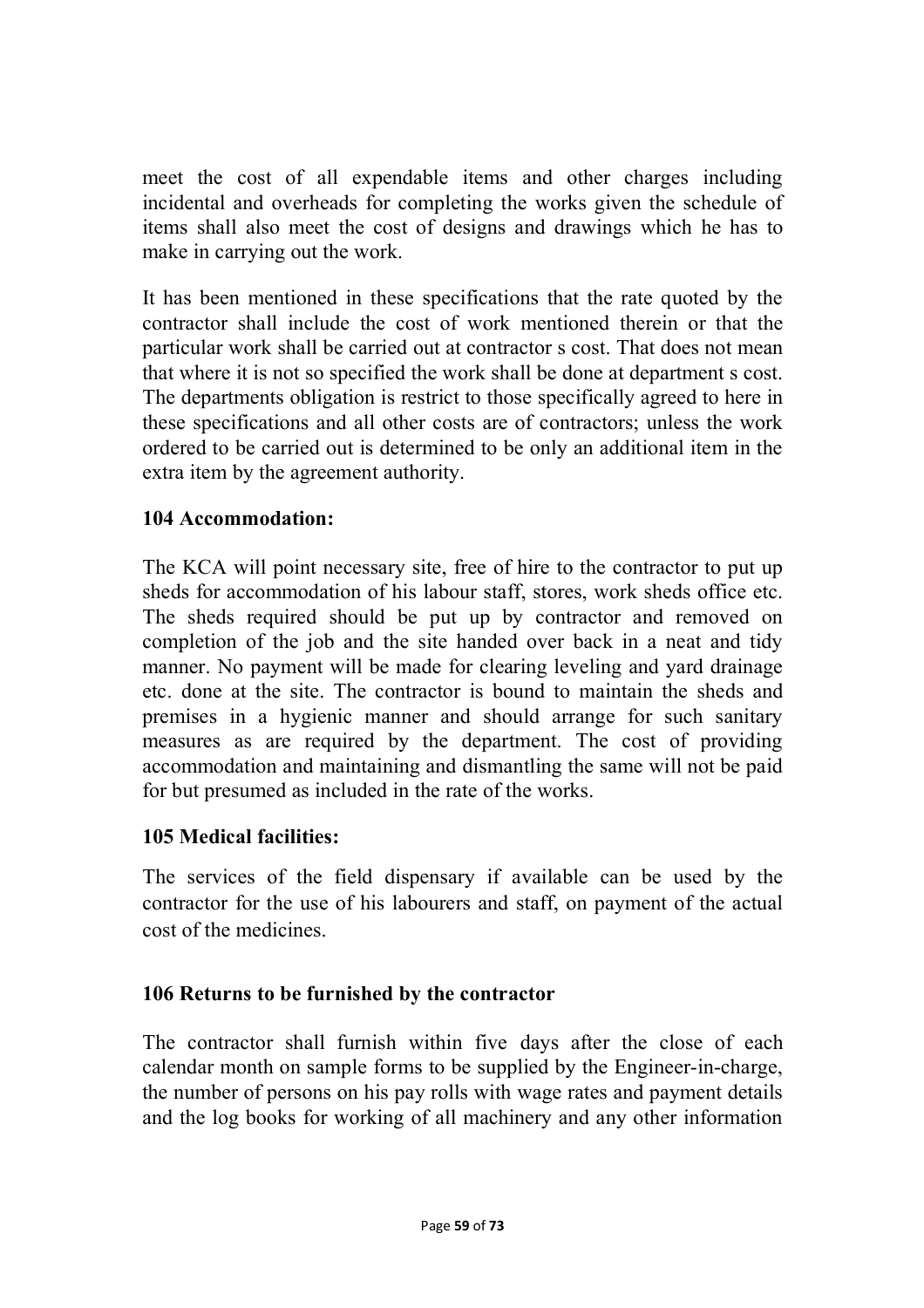of similar nature which may be required by the Engineer-in-charge. These returns shall be countersigned by the authorized representative of KCA. In case these returns are not submitted in time, future claims which has any reliance on these returns will be disallowed.

### **107 Possession prior to completion**

The agreement authority has the right to take possession of or use any completed part of the work. Such possession or use shall not be deemed as an acceptance of any work not completed in accordance with the contract.

### **108 Costing**

To arrive at the cost of production of main items, to serve as a guide for price fixing for future projects, to provide actual figures of cost or comparison with the estimates and to reveal cost arising from various equipment, methods etc, the contractor may be required to furnish data on printed forms to be supplied by the department to facilitate cost accounting, which he should furnish without any additional cost. The departmental cost accounting, which he should furnish without any additional cost. The departmental cost Engineer or his nominee will have access to the books of the contractor in order to ensure that the cost accounts and financial accounts are interlocked at suitable points in order to ensure that all expenditure concerning the items he will also have access to all work records.

### **109 Time limits for claims:**

Any claim raised by the contractor should have been raised before the agreement authority and not before any subordinate authority, within 90 days from the earliest date he could have raised the claim. He is precluded from raising any such claim after the expiry of the above period.

### **110 Completion Certificate:**

On completion of the work, the contractor shall be furnished with a certificate to the effect by the agreement authority, but no work shall be considered as complete until the contractor has removed all scaffolding, surplus materials and rubbish and cleaned off the dirt from all wood work, doors, window, walls, floors or other parts of the structure not until the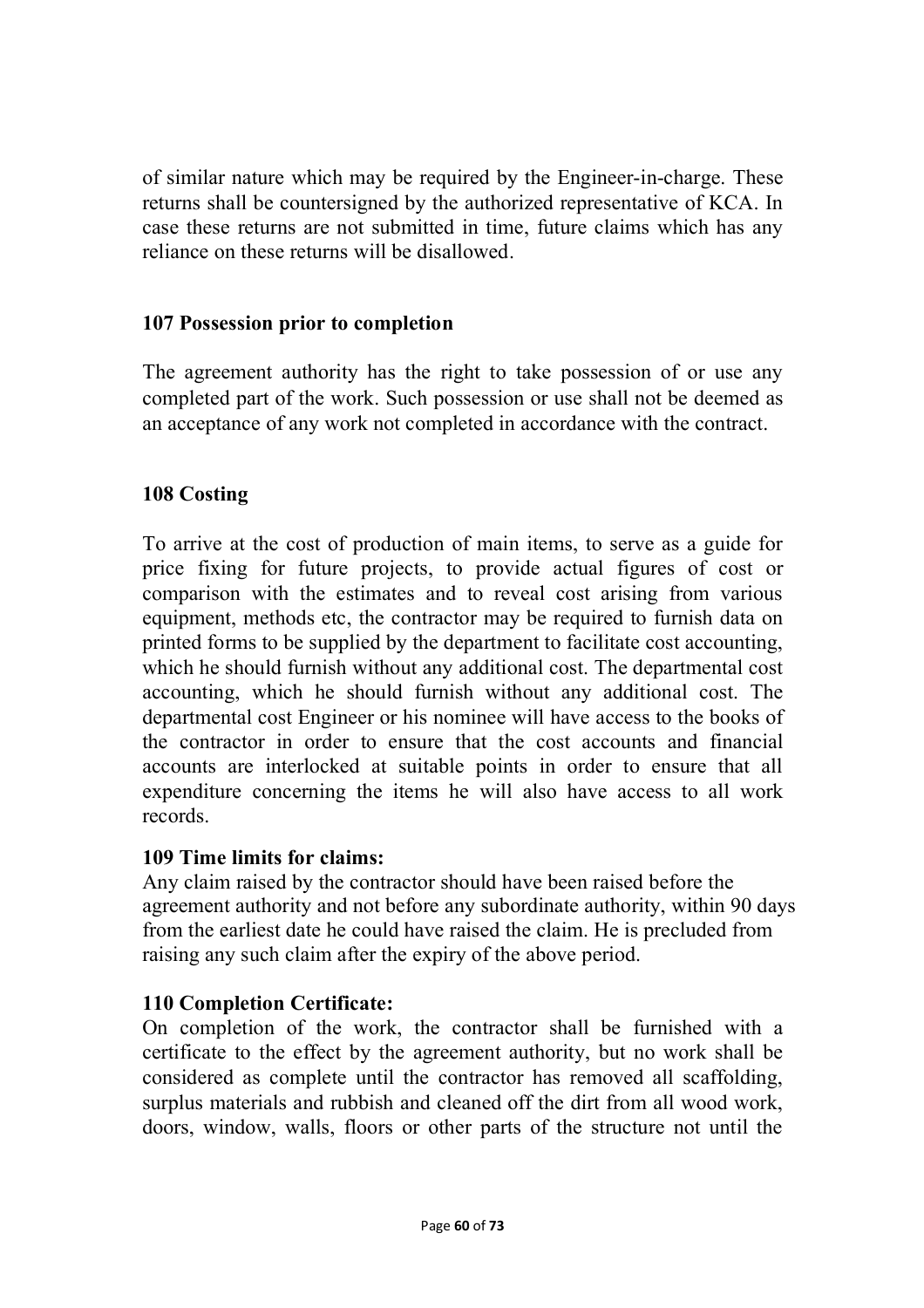works shall have been measured by the Engineer-in-charge whose measurement shall be binding and conclusive, after the delivery of a notice in writing to the contractor or his agent 48 hours before the time appointed by the Engineer-in charge for measuring the work.

If the contractor shall fail to clear the work as herein provided before completion and delivery, he shall forfeit all claims to the surplus materials and the work shall be cleared at the expense of the contractor.

# **111 Status of printed general conditions:**

Wherever the general conditions of contract as per this printed general conditions are at variance with the conditions inviting tender, specifications, general and technical the later will be deemed to prevail.

# **112 Pre-qualification Bids:**

For works costing over Rs. 1 crore and supply contracts costing about Rs. 75 lakhs, pre-qualification bids will be insisted. For works costing Rs.1 crore or less pre-qualification bids are not necessary. In either case the general conditions of contract and instruction to tenders will govern with the modification that tenders to be submitted along with pre-qualification bids will further be governed by the modification that tenders to be submitted along with pre-qualification bids will further be governed by the special conditions of contract notified separately.

Price bids of a tenderer will not be opened unless the tenderer accepts the tender conditions or unless he offers only conditions whose financial commitment could be early evaluated. Tenderers must withdraw the conditions which cannot be evaluated definitely or which are ambiguous, before price bids are opened, failing which KCA will be free to reject such tenders.

## **113 Decision Revoked by KCA**

The agreement authority is the authority in the KCA who is competent to enter into agreement with contractors. The agreement authority for the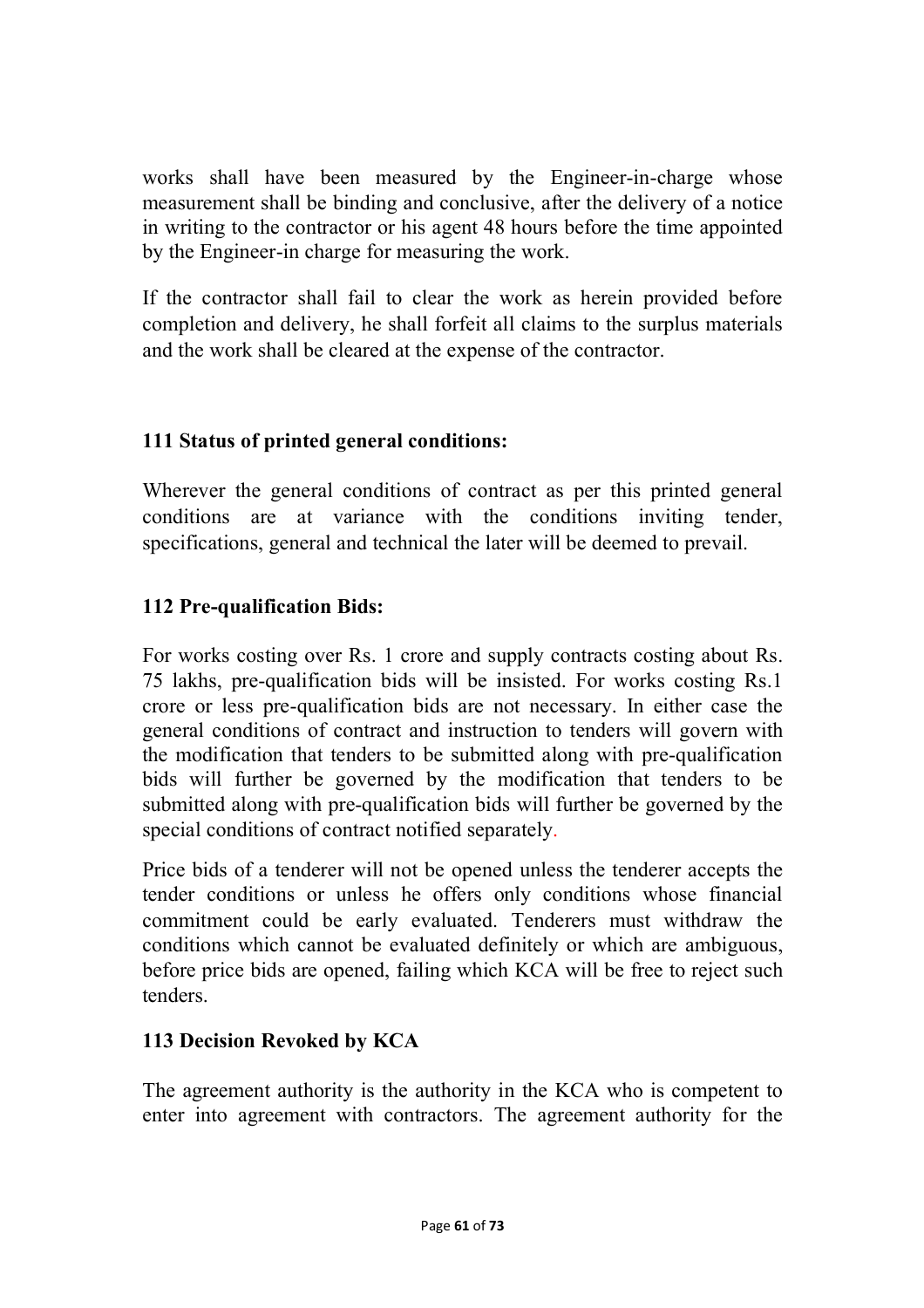KCA is represented by Secretary, Kerala Cricket Association, K.C A Complex, T.C-24/131(1), Sasthamkovil Road, Thycad, Thiruvananthapuram.

The Site Engineer in charge/ Project Engineer at site is delegated with certain powers regarding execution, measurement and payment of works. The commitments made by these officers at site and the Secretary, KCA are based on interpretation of agreement made by them. It may sometimes happen that the KCA / Secretary does not agree with the view of its / his subordinate officers and may have an entirely different view as far as interpretation of a clause in the agreement in such cases KCA / Secretary shall have the full right to revoke the decisions made by its / his subordinate officers and direct adjustments in payment based on the final decision of KCA / Secretary such decisions of the KCA / Secretary shall be communicated to the contractor under the title "Decision revoked by the KCA / Secretary" and shall be binding on the contractor.

## **114 Recovery towards Construction Workers Welfare Fund**

One percent of the bill amount (less cost departmental materials will be deducted from the contractor's bill and deposited in the construction workers welfare fund as per the statutory order of the Kerala State Government.

So the contractors are requested to give consideration of the recovery towards the welfare fund also while quoting the work.

## **115 Earth**

The earth used for leveling site, back filling etc. shall be made available at contractor's risk and cost. All permits and licenses required for transportation of earth to site shall be obtained by the contractor at his cost, royalty if any shall be remitted by the contractor. The KCA shall not entertain any claim in this regard. The earth supplied shall be of good quality, free from organic materials and other vegetations, boulders and clayey soil.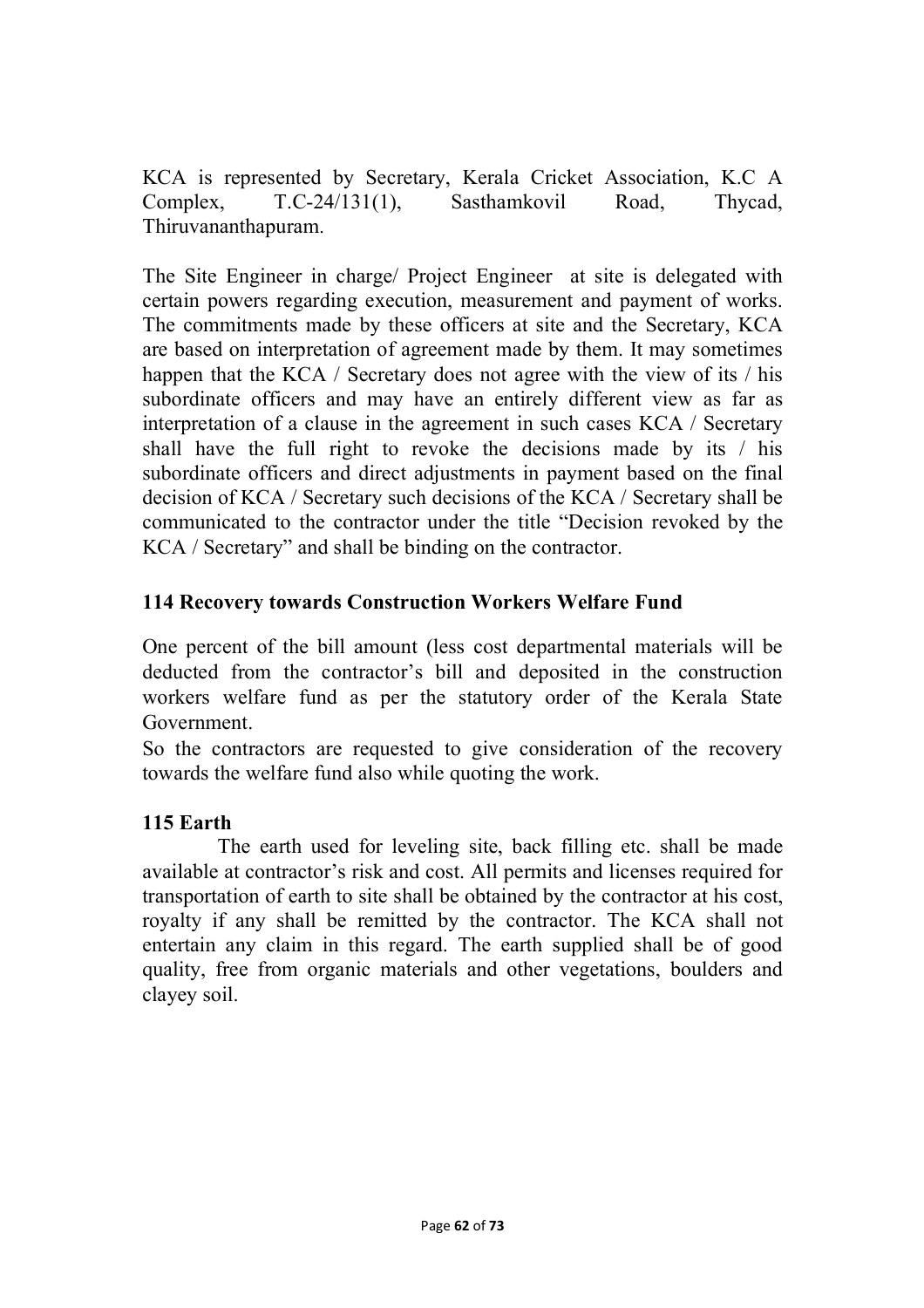## **SAFETY ENGINEERING & SAFETY CODE**

### **CONTENTS**

| Paragraph No | Title                                           |
|--------------|-------------------------------------------------|
| 01           | General                                         |
| 02           | <b>General Safety Programme</b>                 |
| 03           | Scaffolding and Ladders                         |
| 04           | Scaffolding or Staging guards                   |
| 05           | Platform, Gangways and Stairways                |
| 06           | Protection for opening in floor                 |
| 07           | Safe access to working place                    |
| 08           | <b>Excavation and Trenching</b>                 |
| 09           | <b>Blasting Rock</b>                            |
| 10           | Demolition                                      |
| 11           | <b>Safety Equipment</b>                         |
| 12           | Drowning rescue and first aid                   |
| 13           | Hoisting machines and tackle like cranes, cable |
|              | ways etc                                        |
| 14           | Motors, Gearing etc                             |
| 15           | Maintenance                                     |
| 16           | Display of safety provisions                    |
| 17           | Inspection by Officers                          |
| 18           | <b>Safety Acts and Rules</b>                    |
| 19           | Additional compensations                        |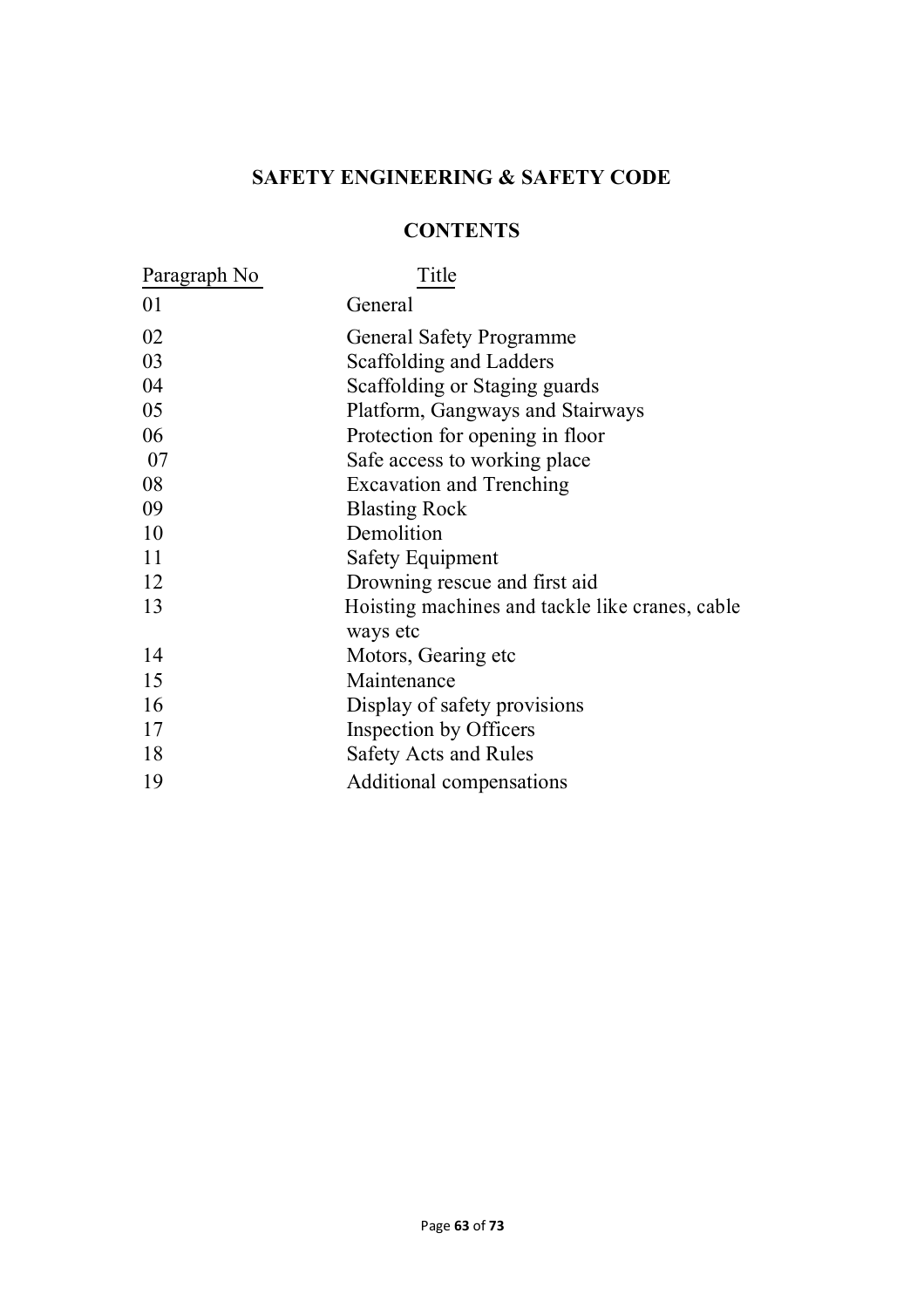#### SAFETY ENGINEERING & SAFETY CODE

#### **01 General:**

Accident prevention shall be an essential part of the program of the contractor for the work in order to reduce the cost of construction measured in terms of

- (a) Human life sacrificed:
- (b) Temporary & Permanent injuries to workers;
- (c) Loss of materials resulting from accidents;
- (d) Loss of damage to equipment;
- (e) The cost of workmen's compensation insurance
- (f) Loss of time due to accidents;

The safety program should be developed to cope with the particular hazards for each operation (blasting, tunneling, drilling excavation, transport, handing concrete etc)

#### **02 General safety Programme :**

The following programme when vigorously promoted by the management may be effective in reducing the accident rate on construction.

(a) Secure full support of top management

(b) Designate someone in the organization to direct the safety programme he should be responsible for all safety training and should have authority to inspect all operations to assure that adequate safety practices are adopted.

- (c) Public Safety Programme
- (d) Develop a safety programme for each job

(e) Indoctrinate new employees. Educate the employee regarding the hazards of his work and explain to him how he can reduce the accidents to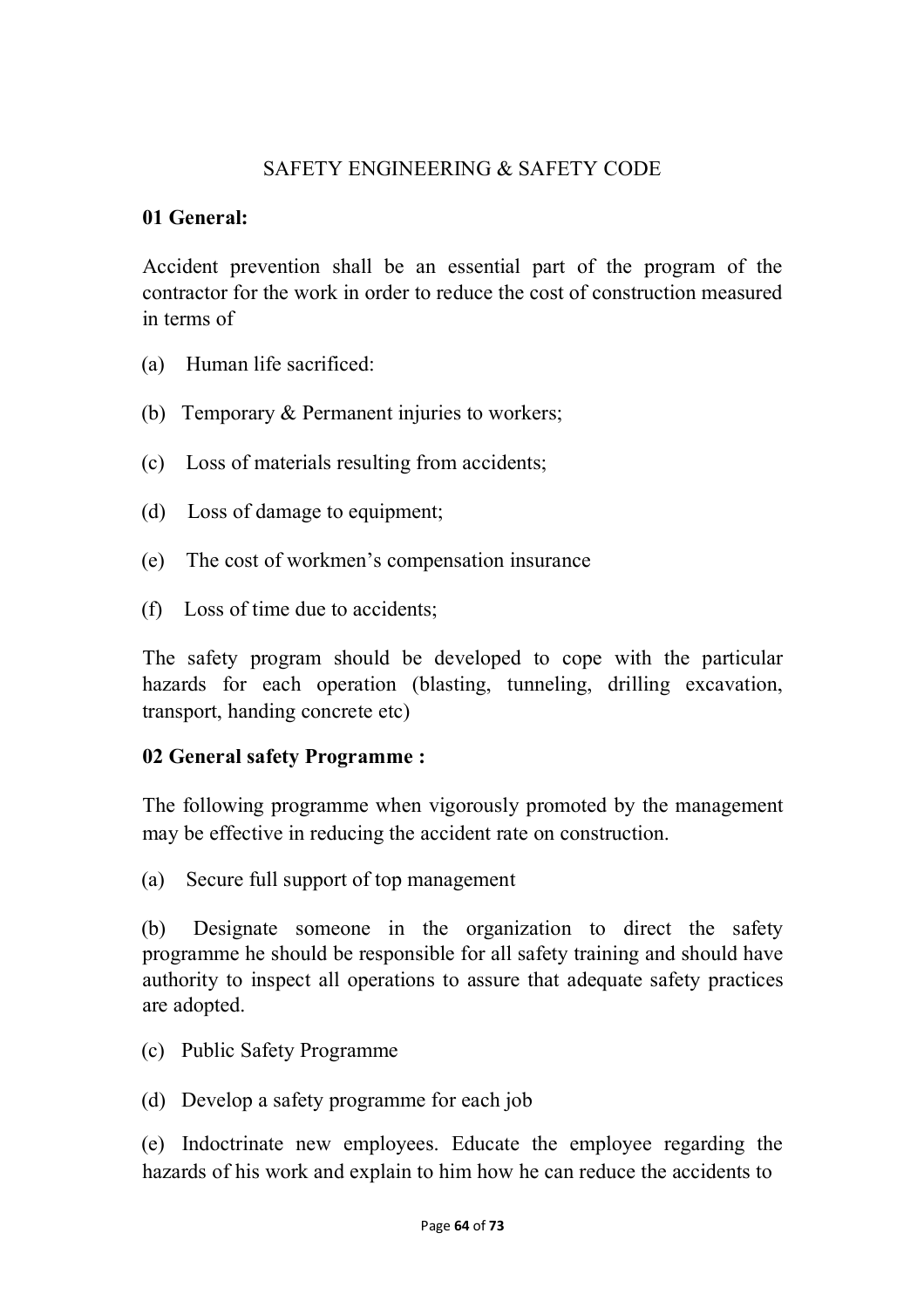himself and to other workers.

- (f) Make safety practices effective
- (g) Promote good house keeping
- (h) Maintain adequate first aid facilities
- (i) Seek assistance form insurance carrier, if available

## **03 Scaffolding and Ladders:**

Suitable scaffolds should be provided for all works that cannot safely be done from the ground, or from solid construction except such short period wok as can be done safely from ladders. When a ladder is used an extra mazdoor shall be engaged for holding the ladder and if the ladder is used for carrying materials as well, suitable foot holds and handholds shall be provided on the ladder and the ladder shall be given an inclination not steeper than  $\frac{3}{4}$  to (3/4 horizontal and 1 vertical)

## **04 Scaffolding or Staging Guards:**

Scaffolding or staging more than 3.5 metres above the ground or floor, swung or suspended from an overhead support or erected with stationary support shall have a guard rail property attached, bolted, braced and otherwise secured at least 90 cms high above the floor or platform or such scaffolding or staging and extending along the entire length of the outside and ends thereof with only such openings s may be necessary for the delivery of materials. Such scaffolding or staging shall be so fastened as to prevent it from swaying from the building of structure.

## **05 Platform Gangways and Stairways:**

Working platform, gangways stairways should be so constructed that they should not sag unduly or unequally, and if the platform or gangway or the stairway is more than 3.5 metres above ground level or floor level they should be closely boarded, should have adequate with and should be suitably fenced as described above.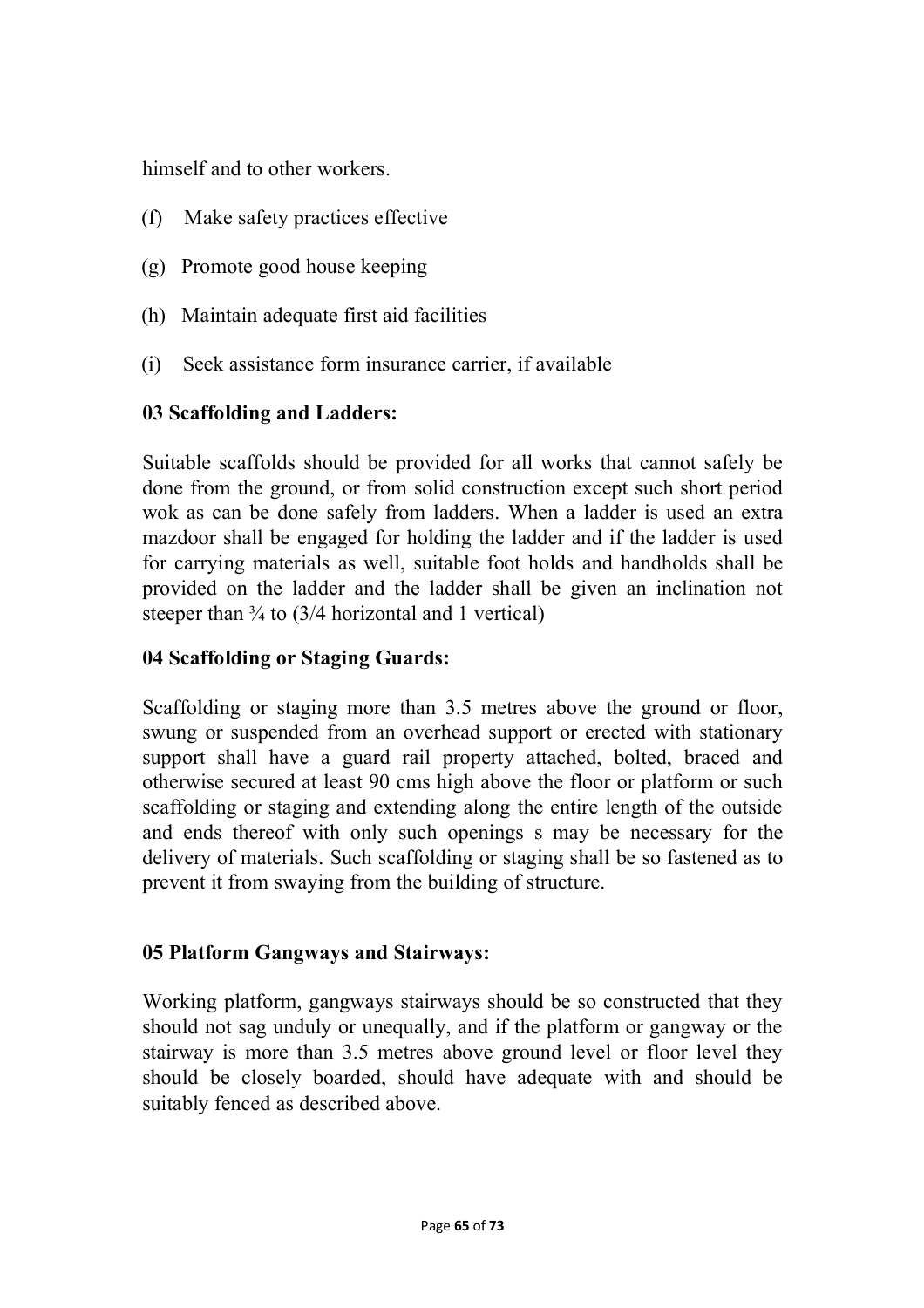### **06 Protection for opening in Floor:**

Every opening in the floor of a building or in a working platform be provided with suitable means to prevent the fall of persons or materials by providing suitable fencing or railing whose minimum, height shall be 90 cms in some cases it may be necessary to temporarily cover the opening.

### **07 Safe Access to working places:**

Safe and easy means of access shall be provided to allow working platforms and other working places. Every ladder shall be securely fixed. No portable single ladder shall be over 9 metres in length while width between side rails in rung ladder shall in no case be less than 30 cms for ladder upto and including 3 meters in length. For long ladders this width should be increased at least 6mm for each addition 30 cms of length. Uniforms step spacing shall not exceed 30 cms.

Adequate precautions shall be taken to prevent danger from electrical equipment. No materials on any of the sites of work shall be so stacked or placed as to cause danger or inconvenience to any person or the public. The contractor shall also provide all necessary fencing and lights to protect the public from accident and shall be bound to bear expenses of decence of every suit, action or other proceeding at law that may be brought by any person for injury sustained owing to neglect of the above precautions and to pay any damages and costs which may be awarded in any such suit, action or proceeding to any such person or which may with the consent of the contractor be paid to compromise any claim by any such person.

## **08 Excavation and Trenching**

All trenches one metre or more in depth, shall at all times be supplied with atleast one ladder for such 30 metres in length or fraction thereof. Ladder shall be extended from bottom of the length to at least 90 cms above the surface of the ground. The sides of the trenches which are 1.5 metres more in depth shall be stepped back to give suitable slope or securely held by timber bracing so as to avoid the danger of the sides collapsing. The excavated materials shall not be placed within 1.5 metres to the edge of the trench or half of the depth of the trench whichever is more. Cutting shall be done from top to bottom. Under no circumstances under mining or under cutting shall be done.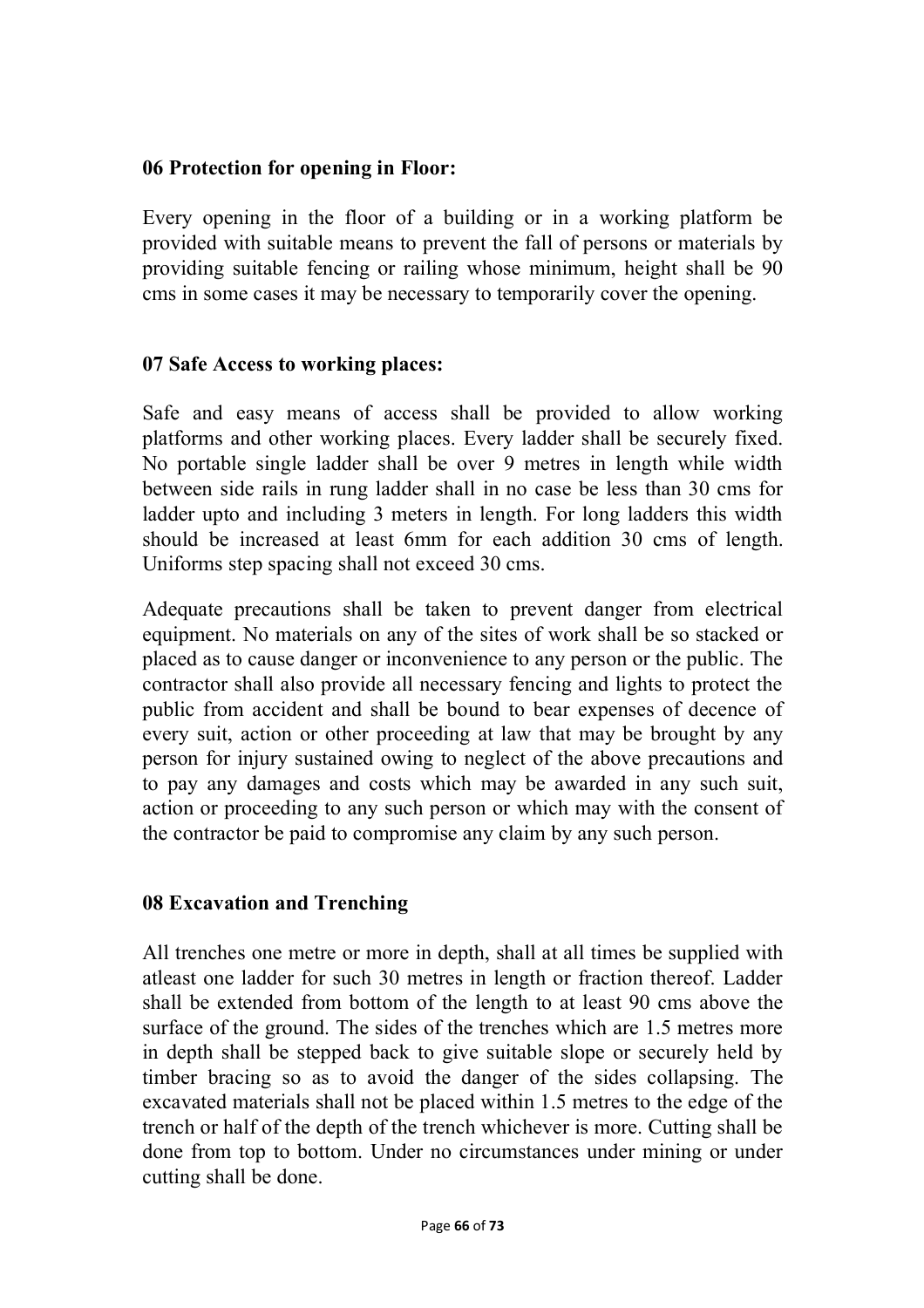### **09 Blasting Rock**

The contractor shall observe all existing regulations in the country regarding storage, handling and using of explosives and detonators.

Care shall be taken to see that no damage is caused to the life and property of others working nearby and if any caused it shall be compensated by the contractor.

## **10 Demolition**

Before any demolition work is commenced and also during the process of the work.

(a) All roads and open area adjacent to the work site shall either be closed or suitably protected.

(b) No electric cable or apparatus is liable to be source of danger over a cable or apparatus used by the operator shall remain electrically charged.

(c) All practical steps shall be taken to prevent danger to persons employed from risk of fire of explosion or flooding. No floor roof or other part of the building shall be so overloaded with debris or materials as to render it unsafe.

## **11 Safety Equipment:**

All necessary personal safety equipments as considered adequate by the Engineer-in-charge should be kept available for the use of the persons employed on the site and maintained in a condition suitable for immediate use and the contractor should take adequate steps to ensure proper use of equipment by those concerned.

(a) Workers employed on mixing asphaltic materials cement and lime mortars shall be provided with protective foot wear and protective goggles.

(b) Those engaged in white washing and mixing or stacking of cement bags or any materials which are injurious to the eyes shall be provided with protective goggles.

(c) Those engaged in welding works shall be provided with welder's protective eye shields.

(d) Stone breakers shall be provided with protective goggles and protective clothing and seated at sufficiently safe intervals.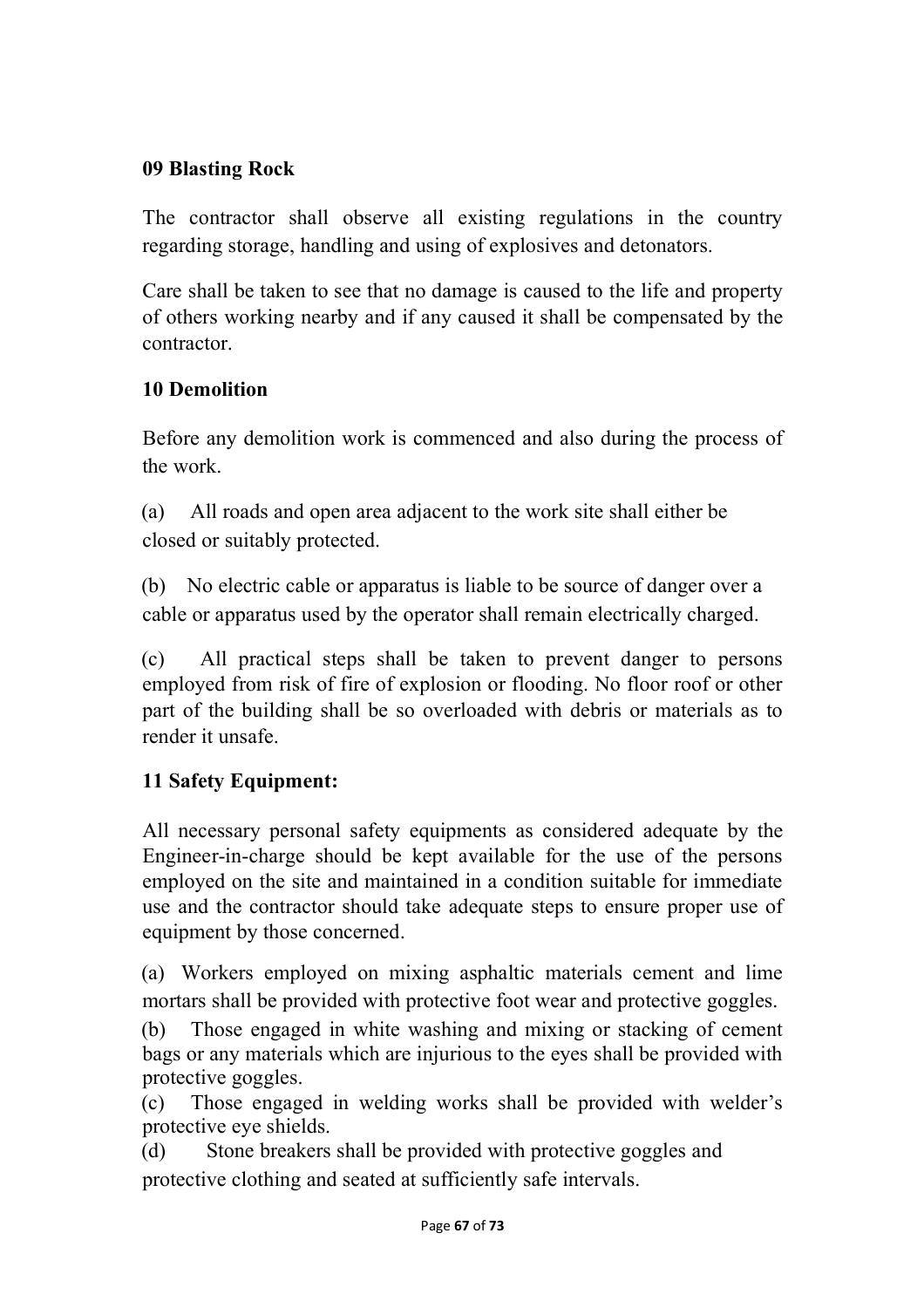(e) When workers are employed in sewers and manholes. Which are in use, the contractor shall ensure that the manhole covers are opened and are ventilated at least for an hour before the workers are allowed to get in to man holders and the manholes so opened shall be cordoned off with suitable railing and provided with warning signals or boards to prevent accident to the public.

(f) The contractor shall not employ men below the age of 18 years and women on the work of painting with products containing lead in any form. Whenever men above the age of 18 years are employed on the work of lead painting following precautions should be taken.

(i) No paint containing lead or lead products shall be used except in the form of paste or ready paint.

(ii) Suitable face masks should be supplied for use by the workers when paint is applied in the form of spray or a surface having lead paint dry rubbed and scrapped.

(iii) Overalls shall be supplied by the contractors to workmen and adequate facilities shall be provided to enable working painters to wash during cessation of work.

### **12 Drowning rescue and first aid:**

When the work is done near any place where there is risk of drowning all necessary equipment should be provided and kept ready for use and all necessary steps taken for prompt rescue of any person in danger and adequate provision should be made for prompt first-aid treatment of all injuries likely to be sustained during the curse of the work.

## **13 Hoisting machines and tackle like cranes, cable ways etc:**

Use of hoisting machines and tackle including their attachments, anchorage and supports shall conform to the following standard or conditions.

(i) (a) These shall be of good mechanical construction, sound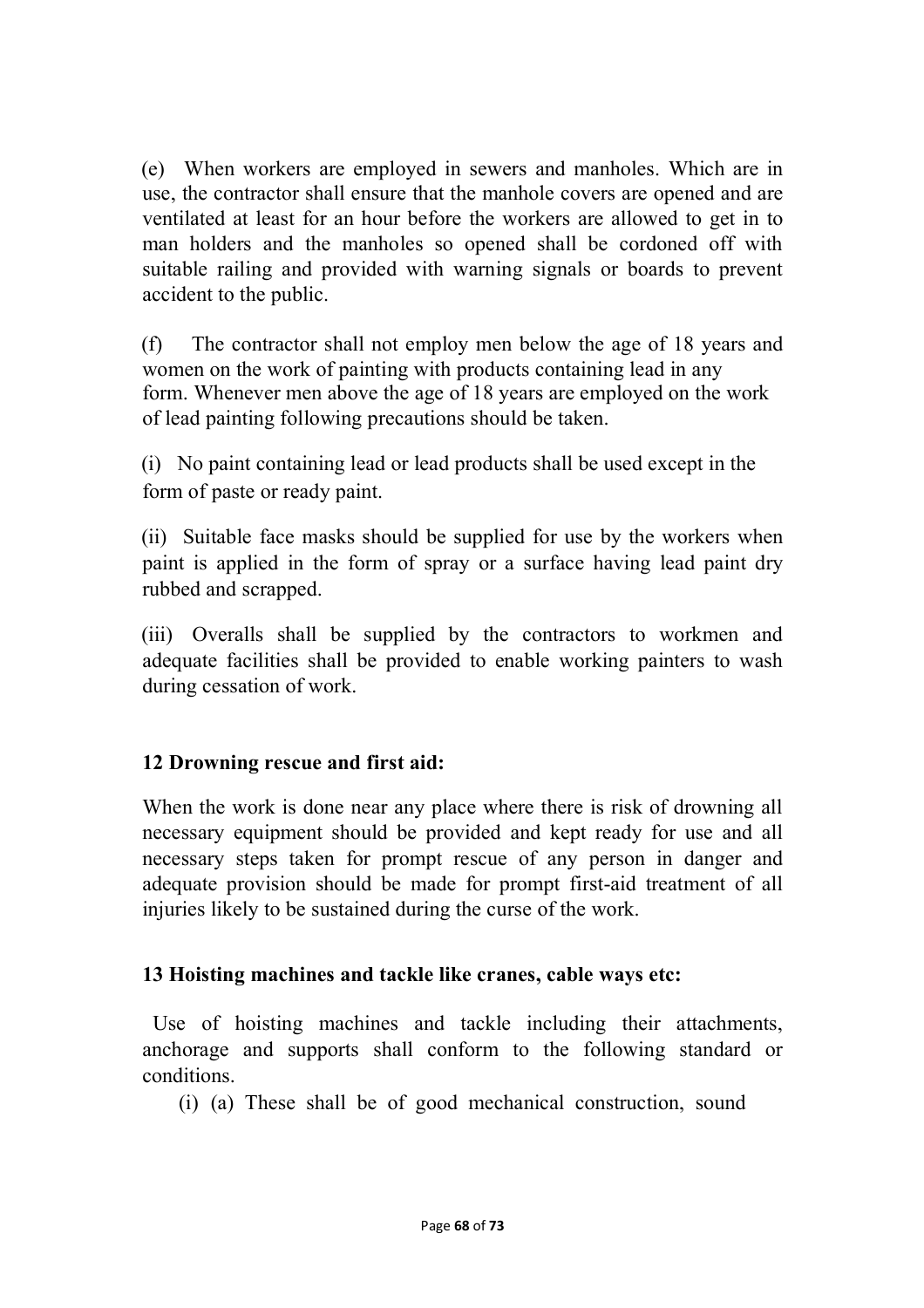materials adequate strength and free from patent defect and shall be kept in good repair and in good working order.

(b) Every rope used in hoisting or lowering materials or as a means of suspension shall be of durable quality and of adequate strength and free from patent defects.

(ii) Every crane or cable way operator or of hoisting appliance operators shall be properly qualified and no person under an age of 21 years should be in charge of any hoisting machine including any scaffold which or give signals to the operator.

(iii) In case of every hoisting machine and of every chain ring hook, shackle swivel and pulley block used in hoisting or lowering or as a means of suspension the safe working load shall be ascertained by adequate means. Every hoisting machine referred to above shall be

plainly marked with the safe working load. In case of a hoisting machine having a variable safe working load, each safe working load of the condition under which it is applicable shall be clearly indicated. No part of any machine or any gear referred to above in this paragraph shall be loaded beyond the safe working load except for the purpose of testing.

(iv) In case of departmental machines, the safe working load shall be notified by the Engineer-in-charge. As regards contractor s machines the contractor shall notify the safe working load of the machine to the Engineer-in-charge whenever he brings any machinery to sire of work and get it verified by the Engineer concerned.

(v) Every precaution shall be taken to see that the cable way skips are visible during night.

(vi) The cable way skips shall be firmly attached to the hooks.

(vii) The traveling and hoisting ropes of cable way shall be good quality and shall no break during operation of cable way

(viii) The limit switches showing the limits of travel of cable ways shall function properly at all times and shall be easily visible from the operator s seat.

(ix) The rope guides shall be so spaced to prevent any accident due to slippage of carriage from the ropes.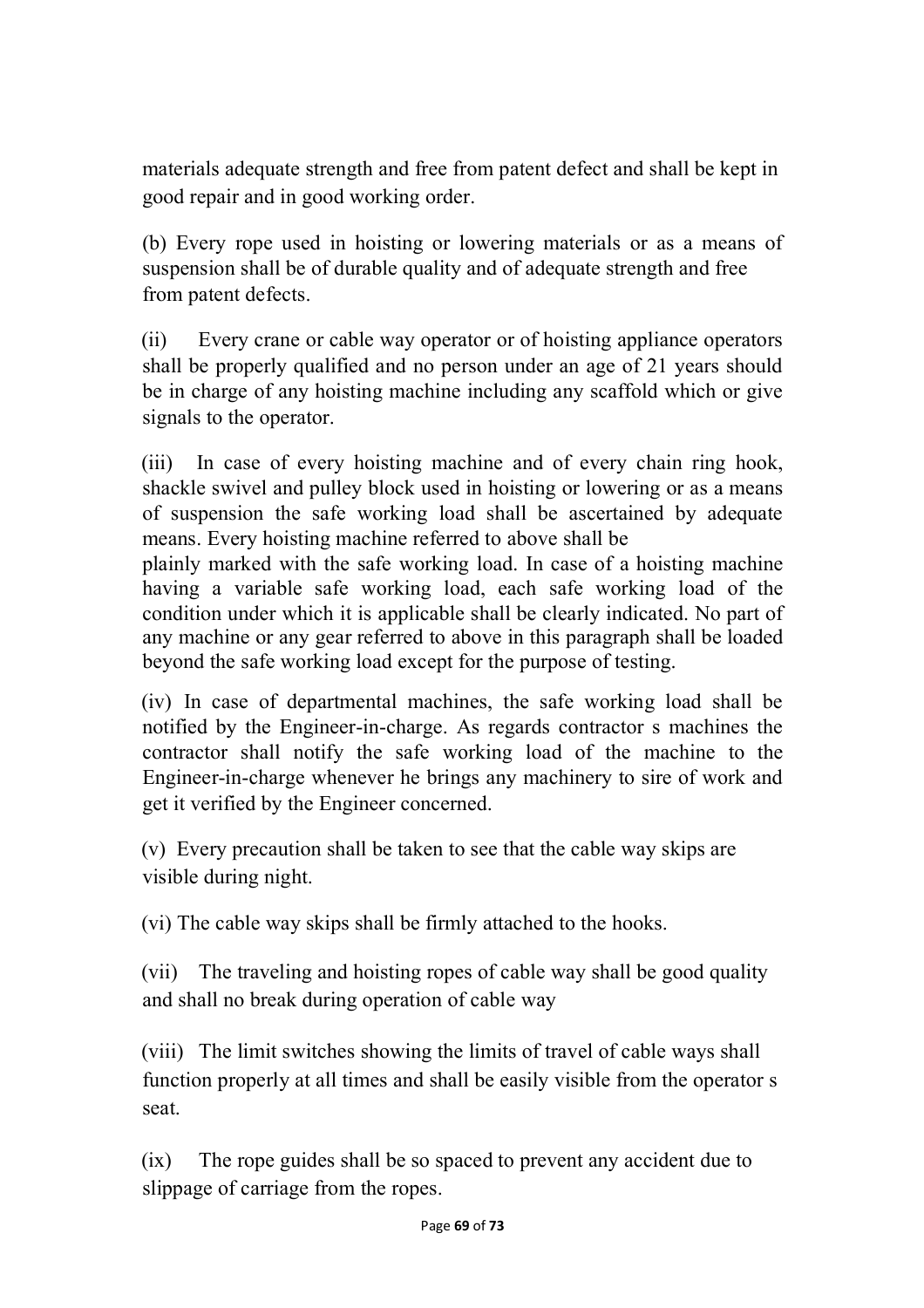(x) Suitable signal men and telephone operators shall be posted on duty whenever cable ways or other hoists are operated.

(xi) The cable ways and ropes shall be inspected frequently to ensure safety of the people and materials on work site and nearby.

# **14 Motors, Gearing etc:**

Motors, gearing, transmission electric wiring and other dangerous parts of hoisting appliance should be provided with efficient safeguards. Hoisting appliances should be provided with such means as will reduce to minimum the risk of accidental descent of the load. Adequate precautions should be taken to reduce to the minimum the risk of any part of a suspended load becoming accidently disloaded. When workers employed on electrical installations which are already energized, insulating mats, wearing apparel, such as gloves, sleeves, and boots as may be necessary should be provided. The workers should not wear any rings, watches and carry keys or other materials which are good conductors of electricity.

## **15 Maintenance:**

All scaffolds, ladders and other safety devices mentioned or described herein shall be maintained in safe condition and no scaffold ladder, or equipment shall be altered or removed while it is in use. Adequate washing facilities shall be provided at or near places of work.

## **16 Display of safety Provisions:**

The safety provisions should be brought to the notice of all concerned by display on a notice board at a prominent place at the work spot. The persons responsible for compliance of the safety code shall be name therein by the contractor.

## **17 Inspection by officers:**

To ensure effective enforcement of the rules and regulation to safety precautions, the arrangements made by the contractor shall be open to inspection by the labour officer, Engineer-in-charge of the department or their representatives.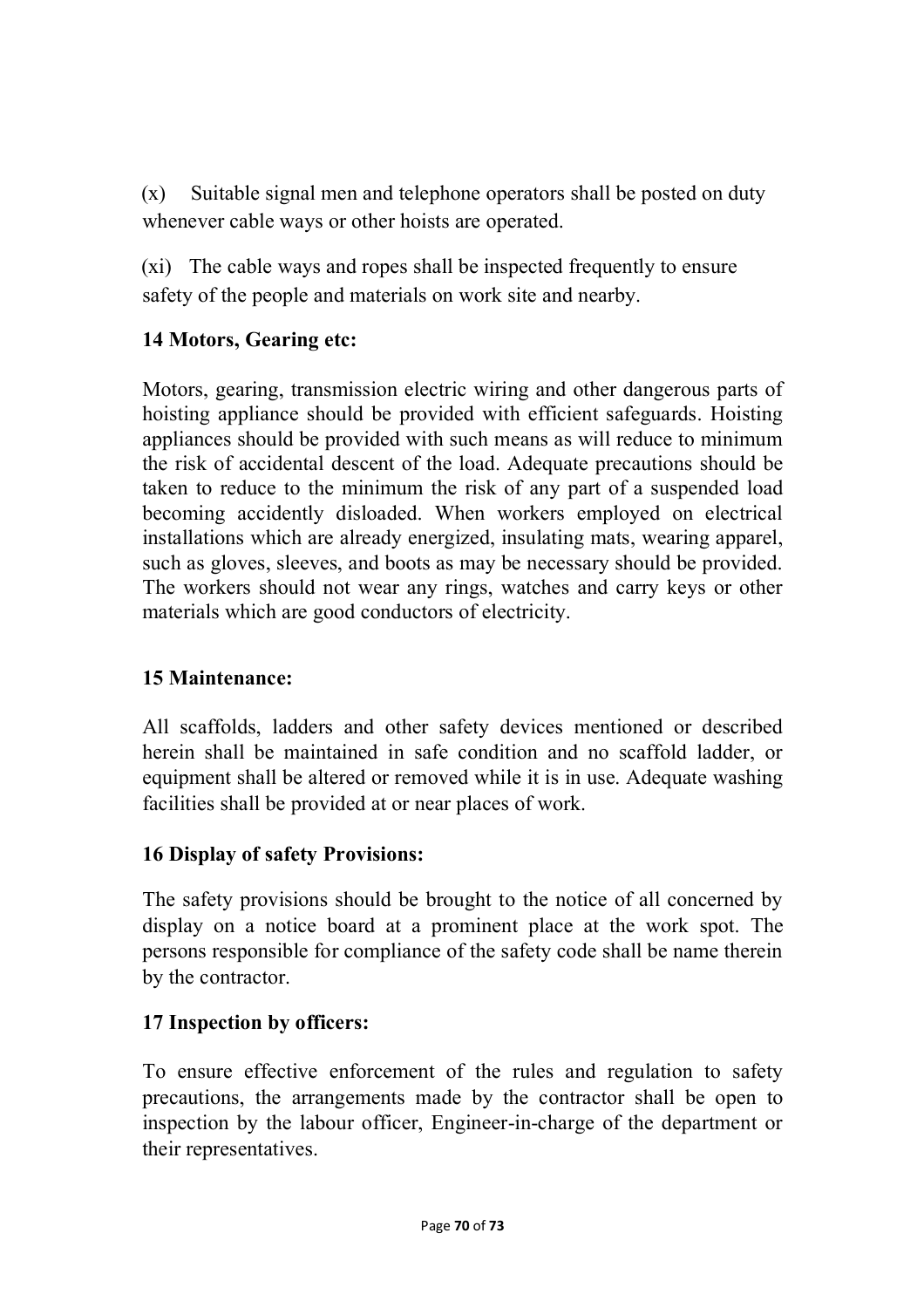### **18 Safety Acts and Rules:**

Notwithstanding the above clauses, there is nothing in these to exempt the contractor, to exclude the operations of any other Act or rule in force in the Republic of India.

### **19 Additional Compensations:**

No additional compensation will be paid to the contractor for any work carried out for safety Engineering code. The rates quoted by the contractor shall include these incidental costs.

> SECRETARY KERALA CRICKET ASSOCIATION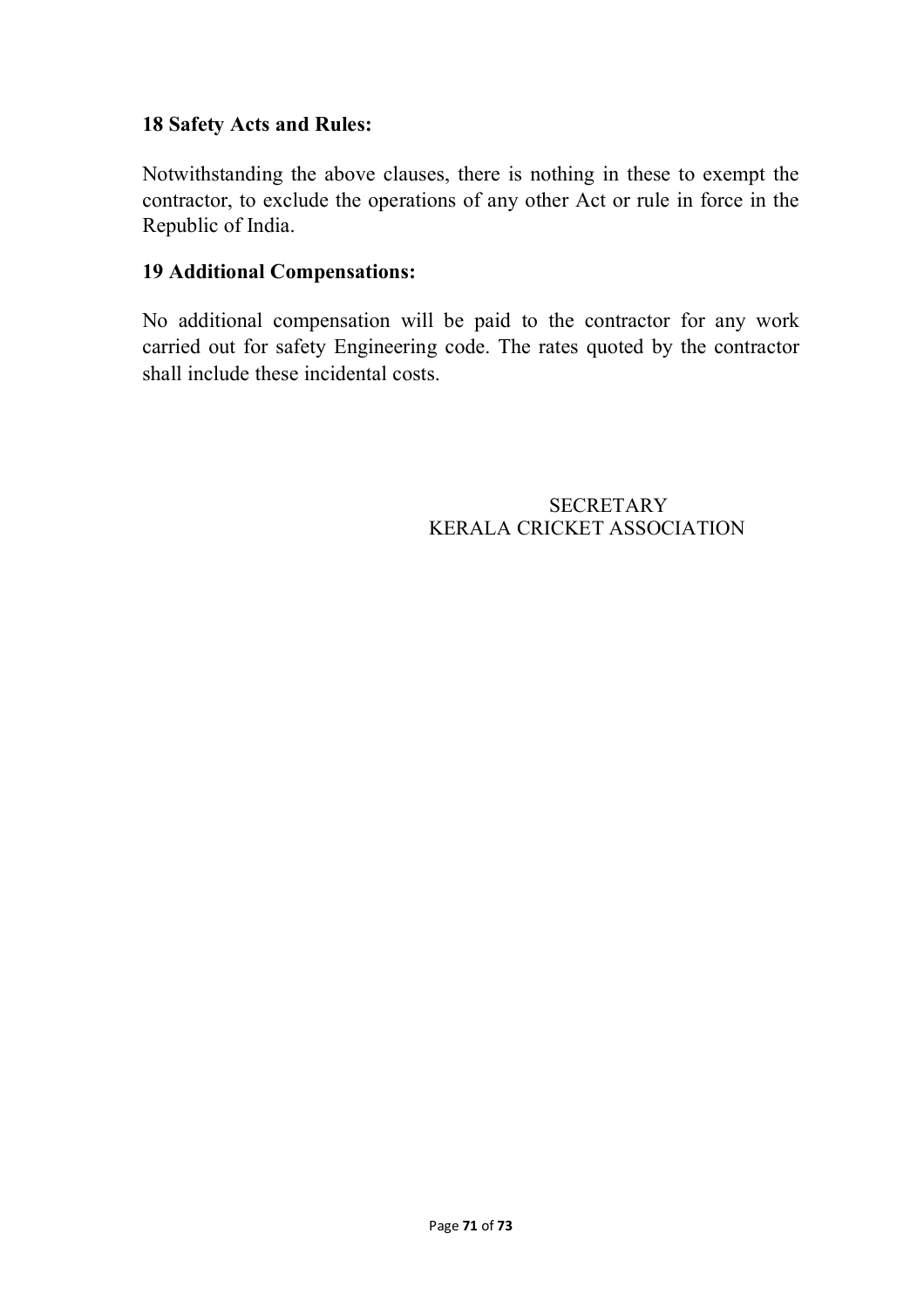### SAFEGUARDS FOR ENVIRONMENTAL PROTECTION

| Paragraph No | Title                  |
|--------------|------------------------|
| 01           | Labourers              |
| 02           | Contractor s Colony    |
| 03           | <b>Gun Licenses</b>    |
| 04           | Work area              |
| 05           | Inspection by Officers |
| 06           | <b>Acts and Rules</b>  |
|              |                        |

### **SAFEGUARDS FOR ENVIRONMENTAL PROTECTION**

#### **01 Laboures:**

The total number of labourers and other personnel whom the contractor purposes to accommodate at the work site and details of their dependants staying with then should be given to the Engineer-in-charges on award of contract. Each of them when brought to site should given proper identify cards by the contractor charges in the number of personnel shall be brought to the notice of the Engineer-in-charge then and there. The contractor must ensure that his personnel do not enter any forest area other than such places where they are expected to camp and work as per the terms of the contract.

### **02 Contractor's Colony:**

His housing sites and his camp area should bench terraced. The camp area should be suitably fenced by the contractor. The water supply arrangements, including the source of supply and its conveying arrangements to the colony shall be arranged without causing any kind of damages or destruction to the flora and fauna in the area. The contractor should get the approval of the Engineer-in-charge for his preliminary and enabling works including housing etc. before any work is started, on this. Drainage and sanitary arrangements for the contractor s camp shall be subject to the approval of the Engineer –in-charge.

No cattle, goat or sheep will be permitted in the contractor s camp and labour colony. The contractor shall provide strong fire protecting measures for his camp and work areas, to the satisfaction of the Engineer-in-charge. No tree cutting, whether big or small should be allowed. Fire wood, if required, shall be collected only with the permission of the forest department and from the areas pointed out by them.